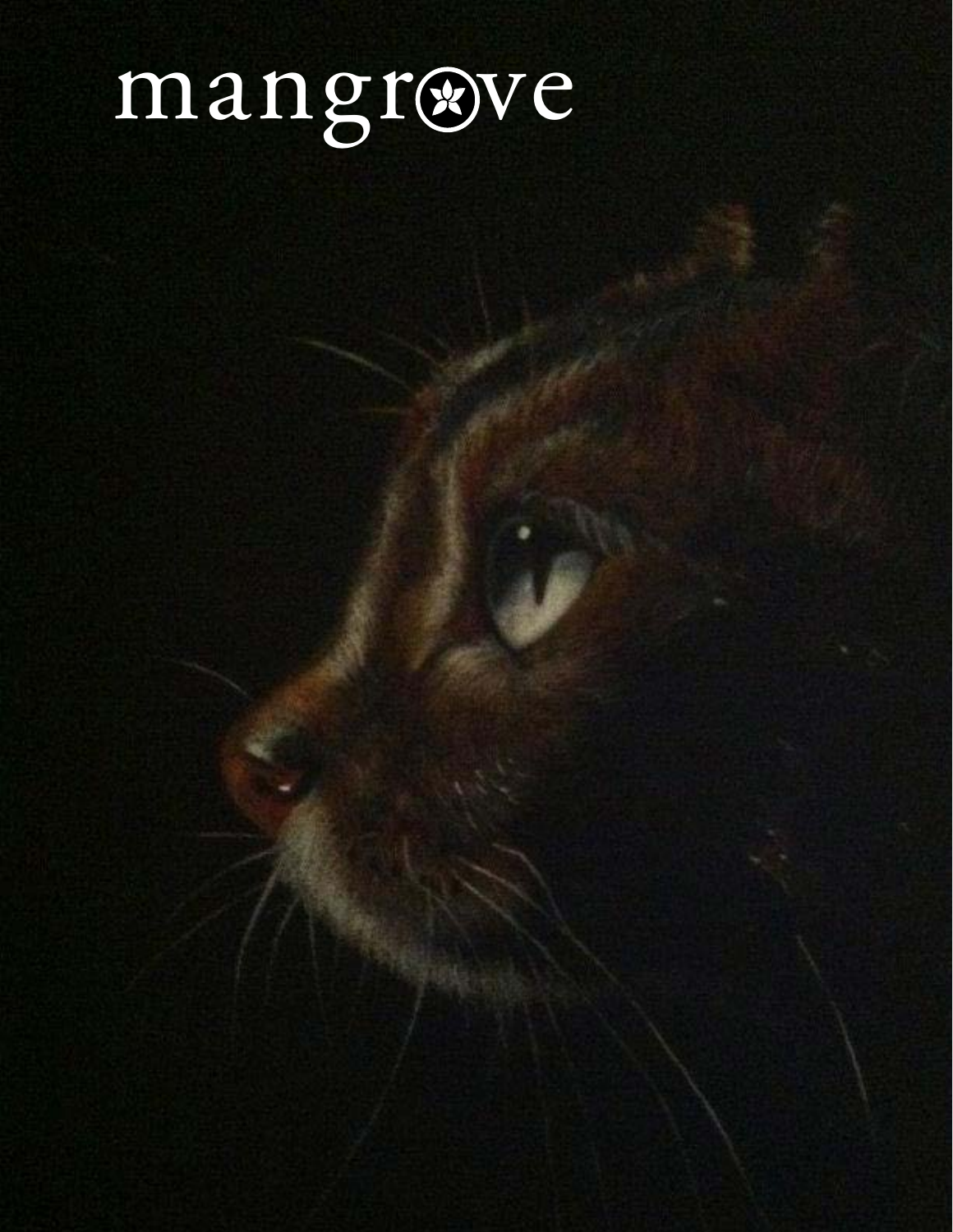

#### FALL EDITION  *2015*

# mangrove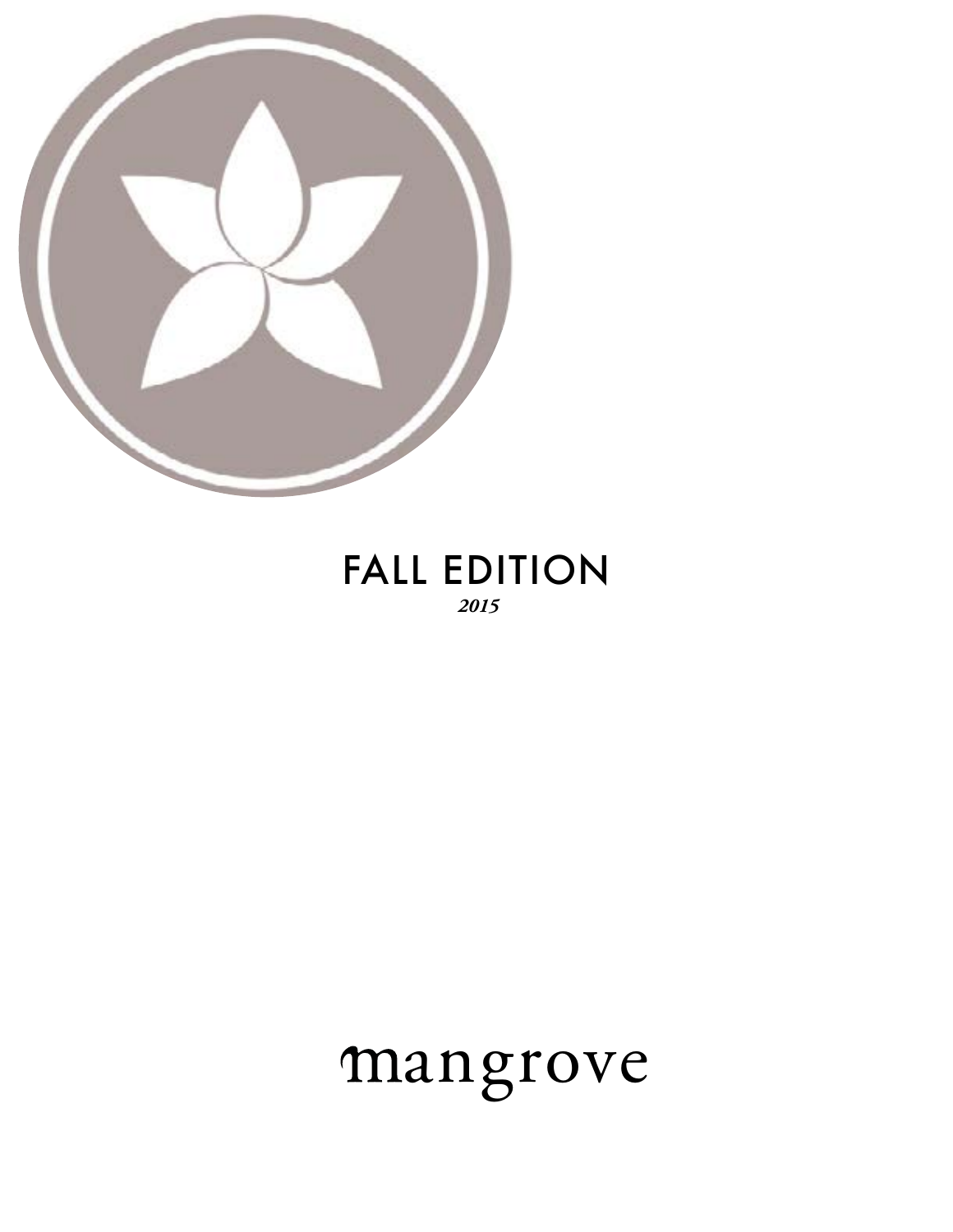# mangrove

*Created by the Creative Writing Program at the University of Miami. Sponsored by the English Department.* 

> *Editor in Chief* Chantal Gabriel & Cassandra Ruiz *Managing Editor* Jonathan Harrington

|                                   | Art Editor Anahita Mohtasham |
|-----------------------------------|------------------------------|
|                                   | Fiction Editor Annissa Omran |
| Nonfiction Editor Amira Al-Khatib |                              |
| <b>Poetry Editor</b> Jalen Eutsey |                              |
|                                   |                              |

*Faculty Advisor* Jaswinder Bolina

*Readers* Alyssa Bolt Carla Botha David Colbus Daniel Gizachew Annie Louk Diana Rodon Aaisha Sanaullah

*Mangrove is the University of Miami's undergraduate literary journal, publishing quality fiction, nonfiction, poetry, and art from current undergraduate students from a variety of majors and universities. Mangrove is edited and designed by an undergraduate staff and is sponsored by the Department of English and advised and managed by its MFA students and faculty. For additional information, please visit mangrovejournal.com. printed in the United States. Cover art by Natasha Ruiz, Hollow..* 

*© 2015 Mangrove. All rights reserved. No reproduction or use without permission.*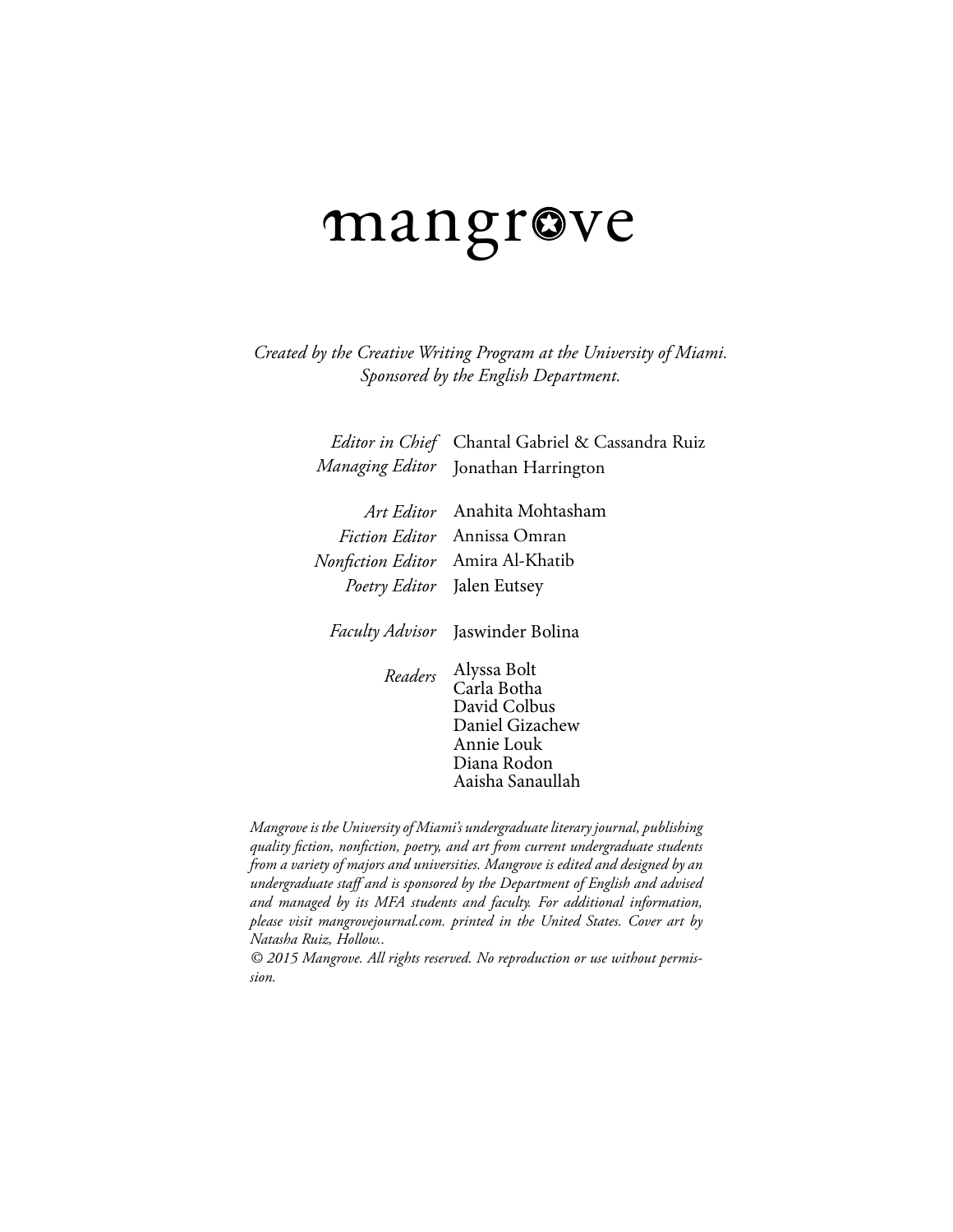#### COVER ART

#### Hollow *Natasha Ruiz*

### **FICTION**

- 5 The Fall *Timothy Schreiner* A Breexe *Hannah Long* 36
- 7 Maybe *Miranda Winger* **Sculptors** *Heidi Billy* 51
- 10 **Outsider** *Eleanor Stelter* The Same Message Twice *Ryan Inkley* 61

#### **NONFICTION**

47 Negligence *Paul Ashton* 77 Elements *Heather Wilson*

#### **POETRY**

33 Ode to Obsession 60 *Nikole Jewell*

Operation Enduring Freedom, Somali, PFC A. Shaw *Nicholas Finch*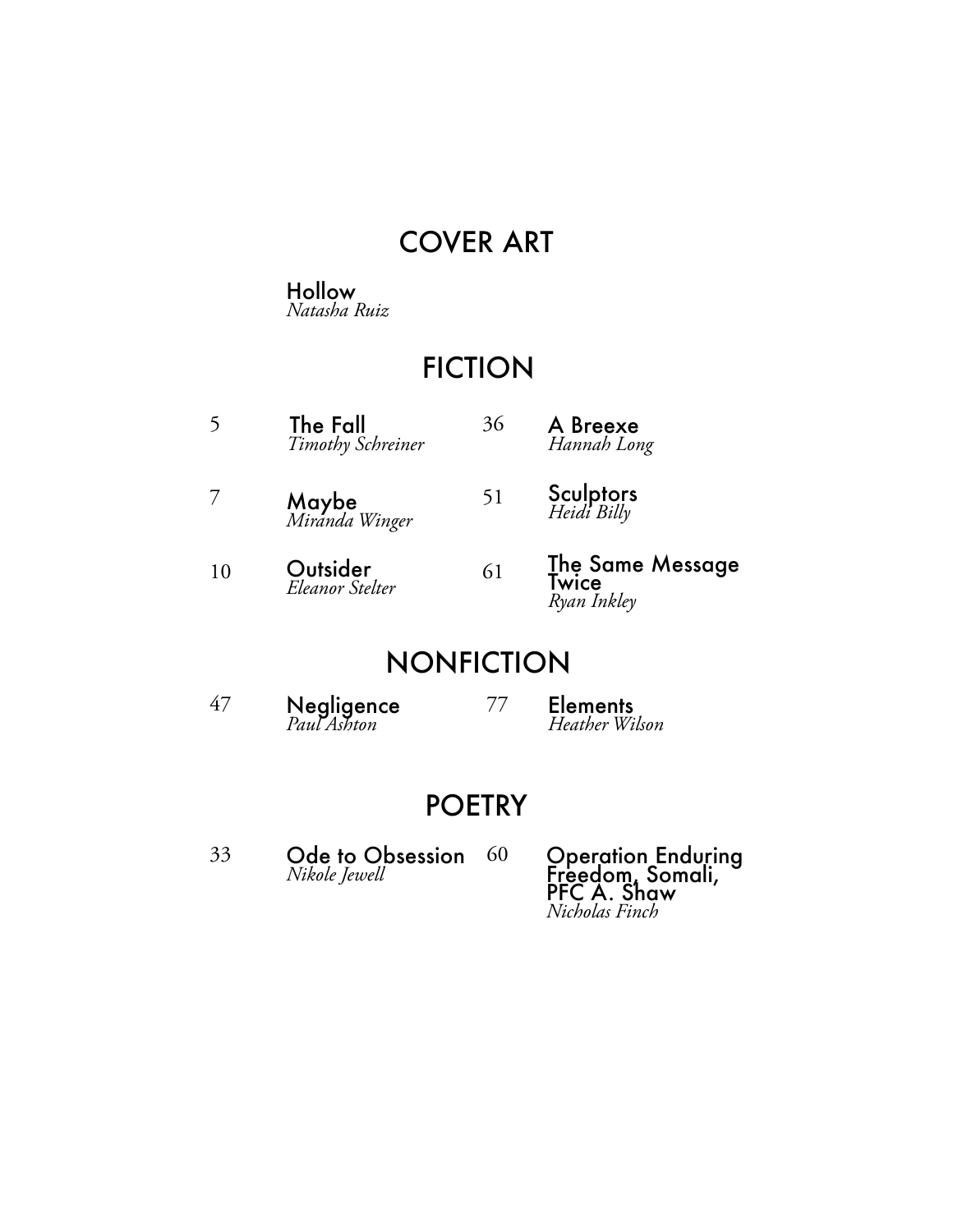### The Fall



 I'm sixty stories above the ground. I have climbed to the roof of the tallest building in the city. Cold wind surfs over the rooftop, chilling me. The cold, I can handle. I grow dizzy as the wind gently nudges me and beads of sweat form on my forehead. An enormous yellow crane extends from the roof. I climb the ladder and carefully crawl out across the walkway on all fours, trembling the whole time.

 I'm hugging the metal walkway. My head is swirling. I make my way to the edge, still crawling. I lean out and look down at the traffic below, barely visible. I'm in the clouds. No man should ever reach this height. Maybe I've simply grown too comfortable on familiar terrain. Perhaps I simply don't trust myself to not make mistakes. My throat burns as a bit of vomit travels up, but I swallow it.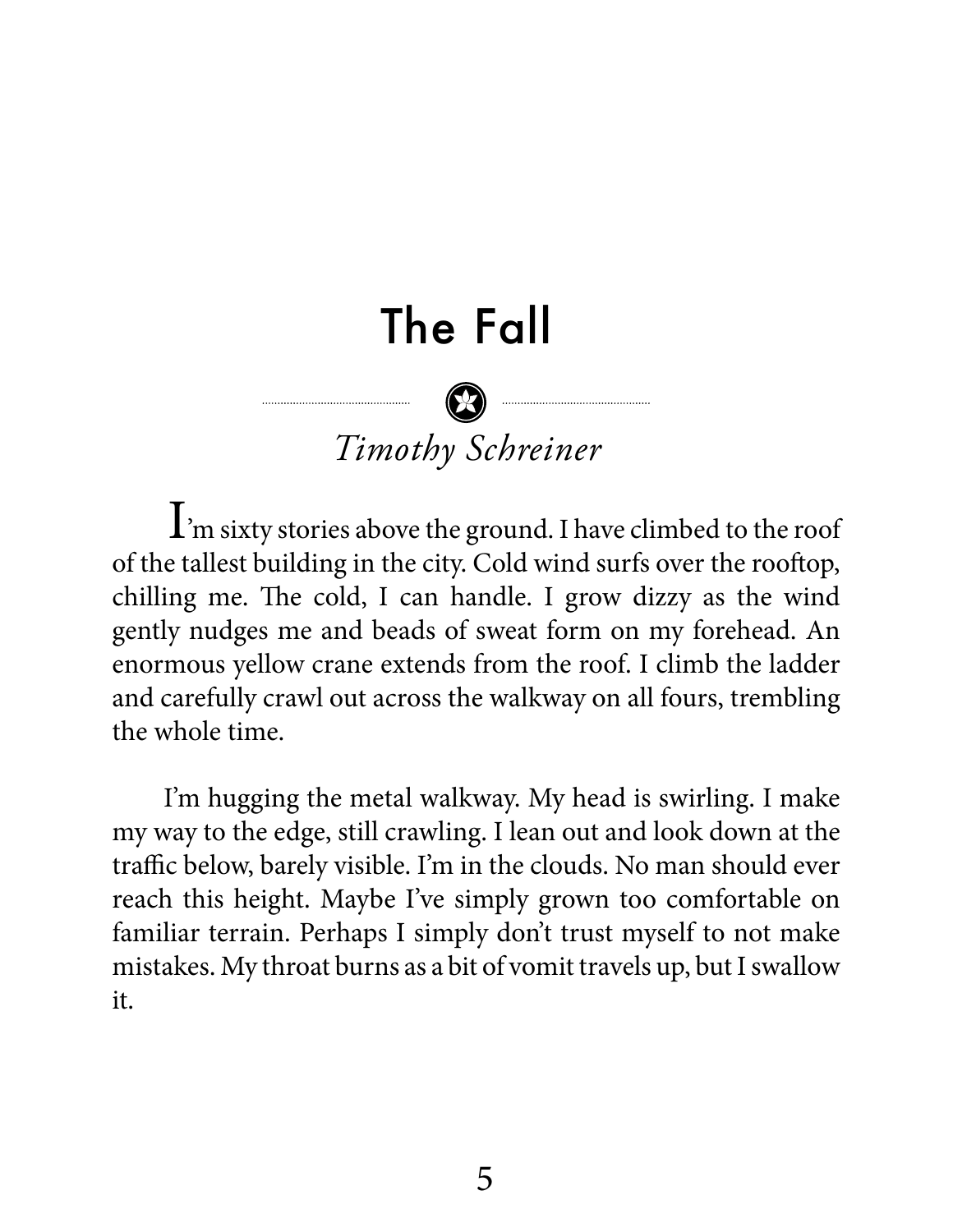I get to my knees and grab the yellow rail bordering the walkway. I slowly lower myself off of the walkway, now hanging above the city with just one hand. I look down and my vision goes black. I start shaking. My palms are sweaty. I imagine the fall, suspended in the air for some indefinite time, then the world comes rushing at me, refusing to let me go. I close my eyes and hang here, yet I still sense the eerie displacement. Height is more than just a physical displacement. It's a state of mind. A state of being, perhaps. I feel sweat shoot out from my armpits and trace its way down my sides. I manage to pull myself onto the walkway again. Unable to move, I lie on my back and look at the sky, into the the expanse of gray clouds. Looking up is just as sickening as looking down. The wind blows and I firmly grip the railings.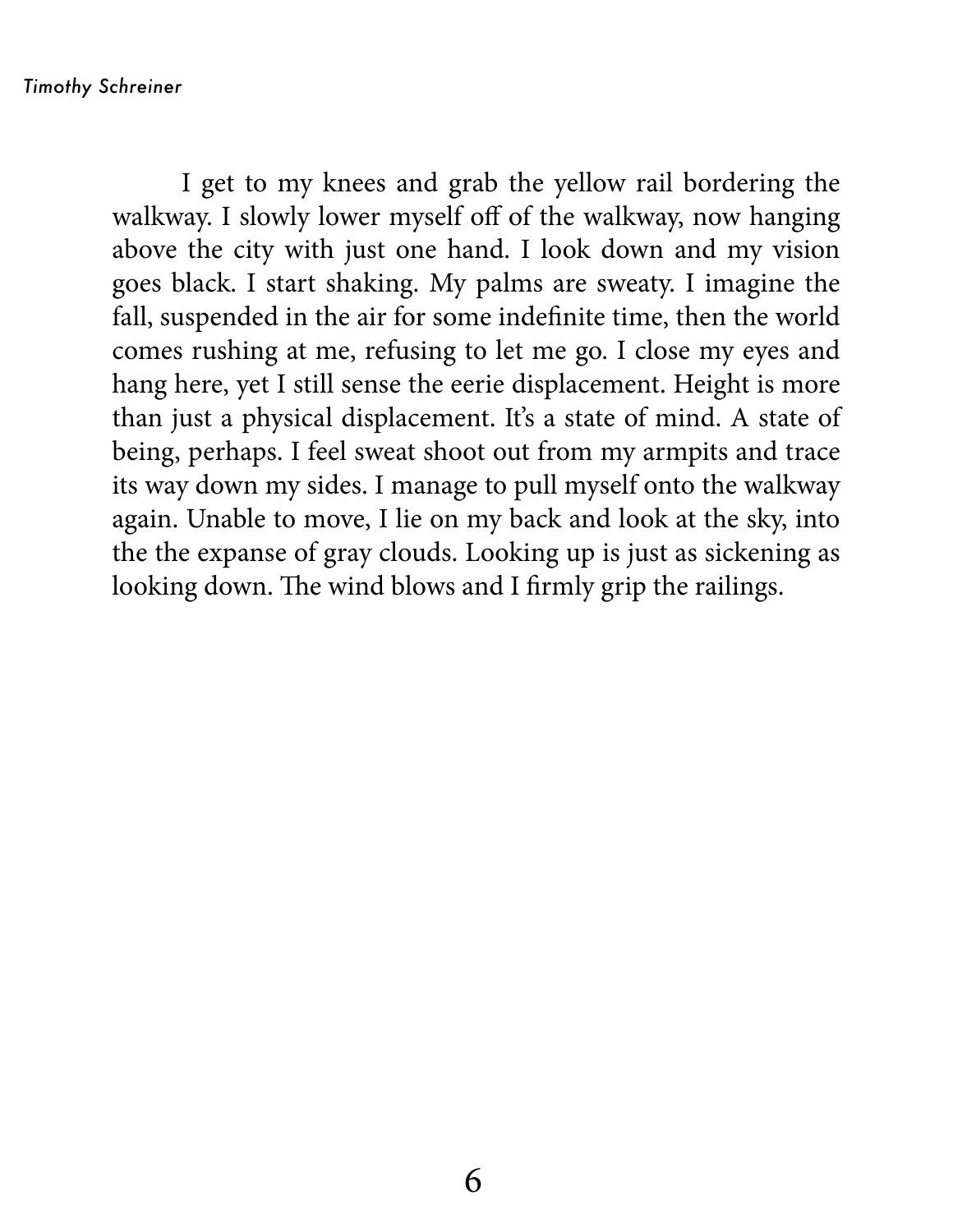# Maybe

### *Miranda Winger*

 $T$ he lights flickered, sending shadows dancing across the paint-peeled walls. A small boy that had been there far too long sat alone on the moth-eaten cot he shared with two other boys that had been there far too long. The room smelled of mold and dirt. And his pants were too small and his shirt too big and his bare feet hung over the side of the bed, barely skimming the surface of the dark carpet that was rumored to have once been white.

 Any other day he would have been running around with the other boys, playing tag or doing other things that young boys do. But not today. Today he sat alone. Today he told his friends he didn't want to play, and they knew why, so they left him because they knew he remembered what it was like not to live there.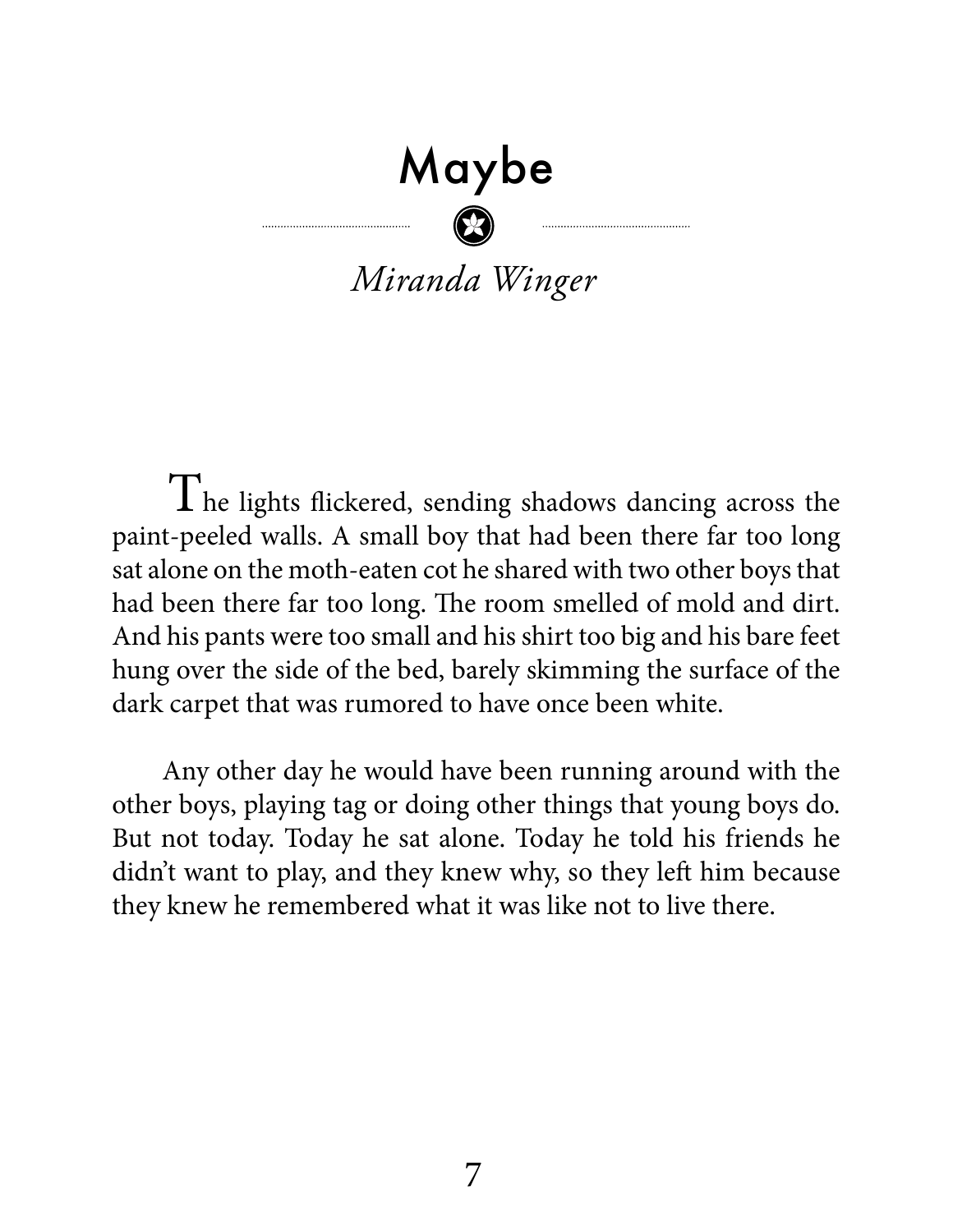The boy leaned against the wall, counting the cracks in the ceiling, wondering if it would ever cave in. Maybe the whole place would come down and he could go somewhere else. Or maybe it wouldn't. Maybe he would stay there for the next ten years until they would kick him out anyway because he was no longer a child.

 In his lap sat a small package, just larger than his hand. He pretended it didn't exist. But when he looked down, it hadn't gone away. He had said he didn't want it when they brought it to him. That's what he always said, but they never listened. He looked at the box. It was wrapped in plain brown paper; nothing special just like him. And he already knew what was in the box, so he really wished it would go away.

 Or maybe this package was different. Maybe he didn't know what was in it. He dreamed of candy and pastries from the bakery down the street. He had never tasted one, but they had to be good— everyone smiled at the bakery. His package did not make him smile.

 He thought of the people outside his window and watched the carriages go by. He had been in one of those the night he came; not knowing it would be permanent. She said she would come back, but he had long since stopped waiting and stopped trying to remember her face. But maybe today would be different. Maybe today someone else would come in a carriage and take him away. Maybe he would go to a big house and sleep in a real bed.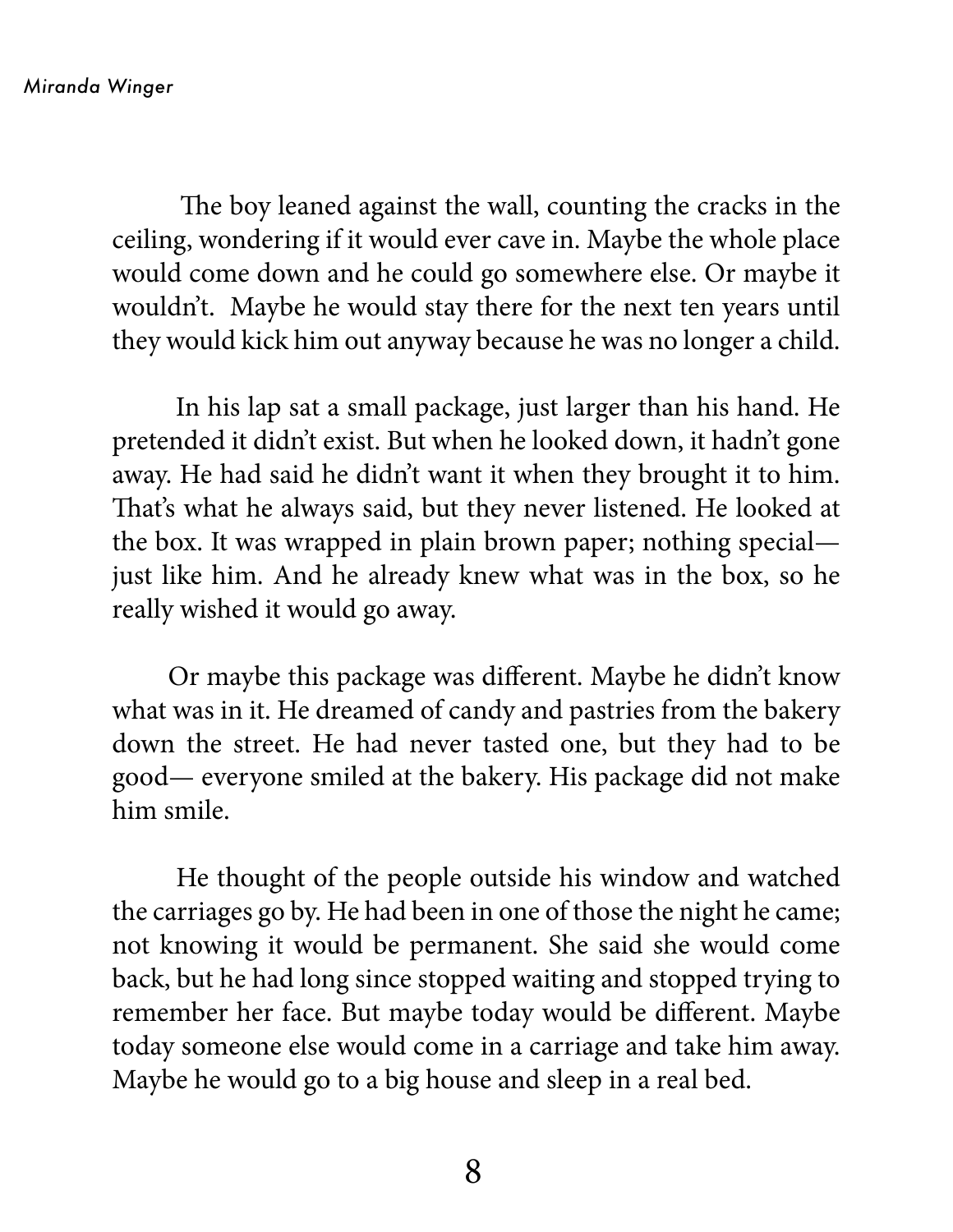The boy fumbled with the package. But maybe he would stay here for another year until he got another package. He got one every year on the day he was left there. They told him, it doesn't really matter what day you're born. So each year he got a package on a day that wasn't his birthday. It was meant to make him feel special, but it just reminded him why he wasn't. It reminded him that he wasn't good enough to keep and that, for another year, no one else had wanted him either. But maybe, just maybe, they had picked the right day.

Gently he moved the package between his hands, deciding whether he should open it or not. Sighing, the boy placed the package next to him on the bed.

"Jack." The door opened. It was Ms. Weston. "We have a new boy, it's his birthday too."

Jack looked and saw a young boy, maybe age five, clutching a small suitcase. He stood behind Ms. Weston, eyes wide and unsure. Jack recognized his own face on the day he arrived, scared and alone. The two locked eyes; maybe today would be different.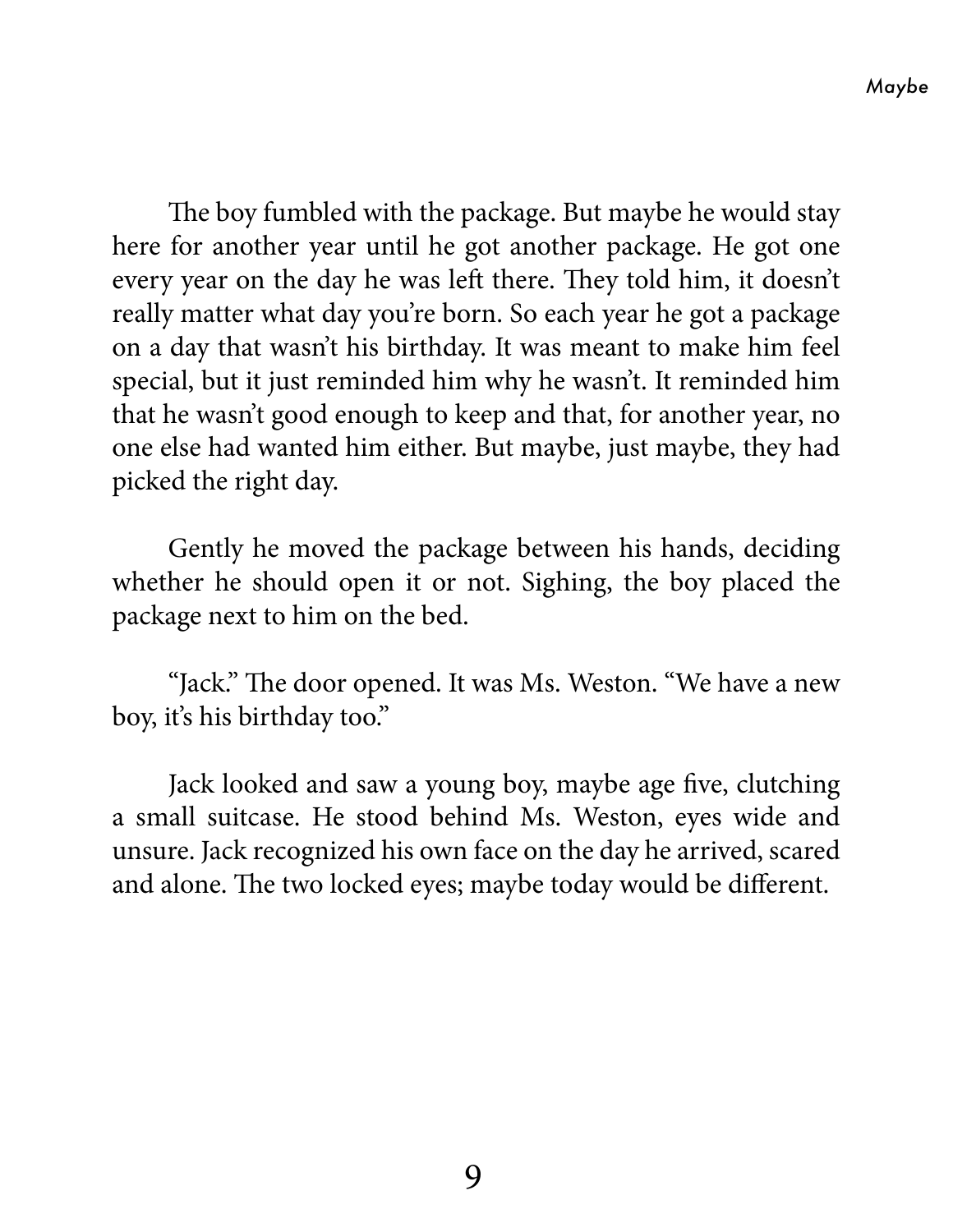### **Outsider**

*Eleanor Stelter*

 $\bullet$   $\bullet$ 

When Maka talked about art, he was pretentious and used terms I didn't understand, like screenprint and acrylic and lithograph. It was awful. Gold leaf was another big one. He was always talking about how some guy named Clint was famous for using a gold leaf in his paintings. Thanks to him, I have seen endless thumbnails of art— thousands of Google searches that turn up hundreds of the same image in slightly different sizes and colors. He took me to the glass museum one weekend, and talked about how boring the exploitation of blown glass was; how Dale was turning it into an impersonal and repetitive medium. Who was Dale? The glass was pretty and I think he was right about it: despite too-long titles, it felt like nothing. But he was beautiful, and when he wasn't talking about art, I loved the things he said.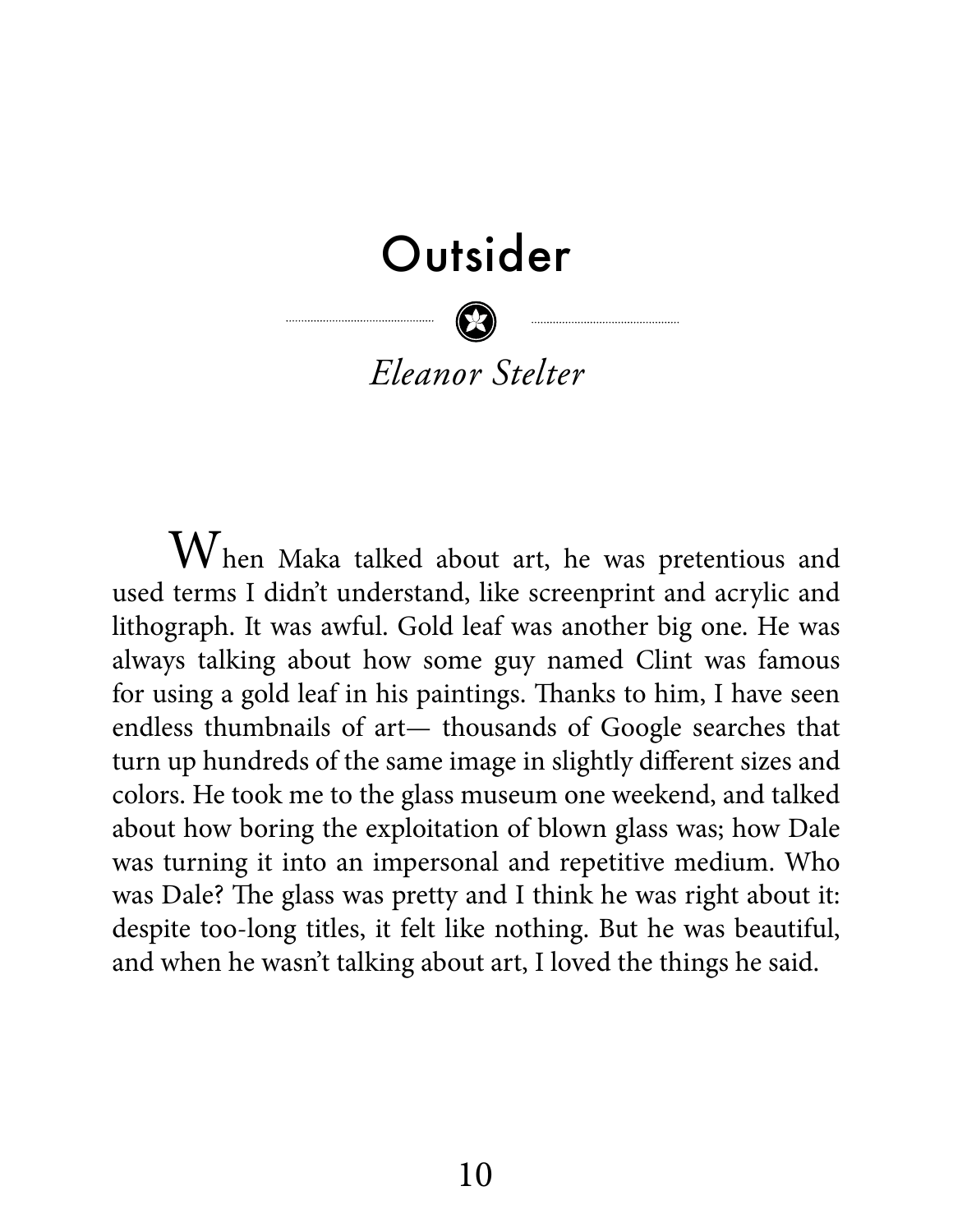His paintings were wonderful, colorful and representational in a way that made me think I knew what he meant by them.

We were two poor, queer, post-college scumbags sharing what we had of love and life in the rented ground floor of a tiny house in the worst part of Tacoma. It wasn't a bad neighborhood, but most days the wind blew so we caught the worst of the paper factory's stenches. I would've taken a high crime rate over that any day. I had Maka. He was full-blooded Samoan, six-foot-five and built like a brick wall; he frequently lifted me up and set me down again in a different place. He did it the most when he was painting me – he'd always make some comment about the light, and then when I turned the wrong way he would say, "Here, let me," and simply pick me up and turn me around, or he'd grab me and whatever chair I was sitting in and move me slightly closer to or farther from the window. It was cute. It was a little demeaning. Whatever. I didn't really care. I loved Maka. I think he loved me.

He was an artist, obviously— no one else could ramble so eloquently about other peoples' paintings while covered in paint of their own, and he wore the ever-present smudges of color that collected under his fingernails, on his forearms, in his hair, and on his clothes as proudly as his traditional pe'a tattoos.

We drove all the way to Seattle one weekend to go to the big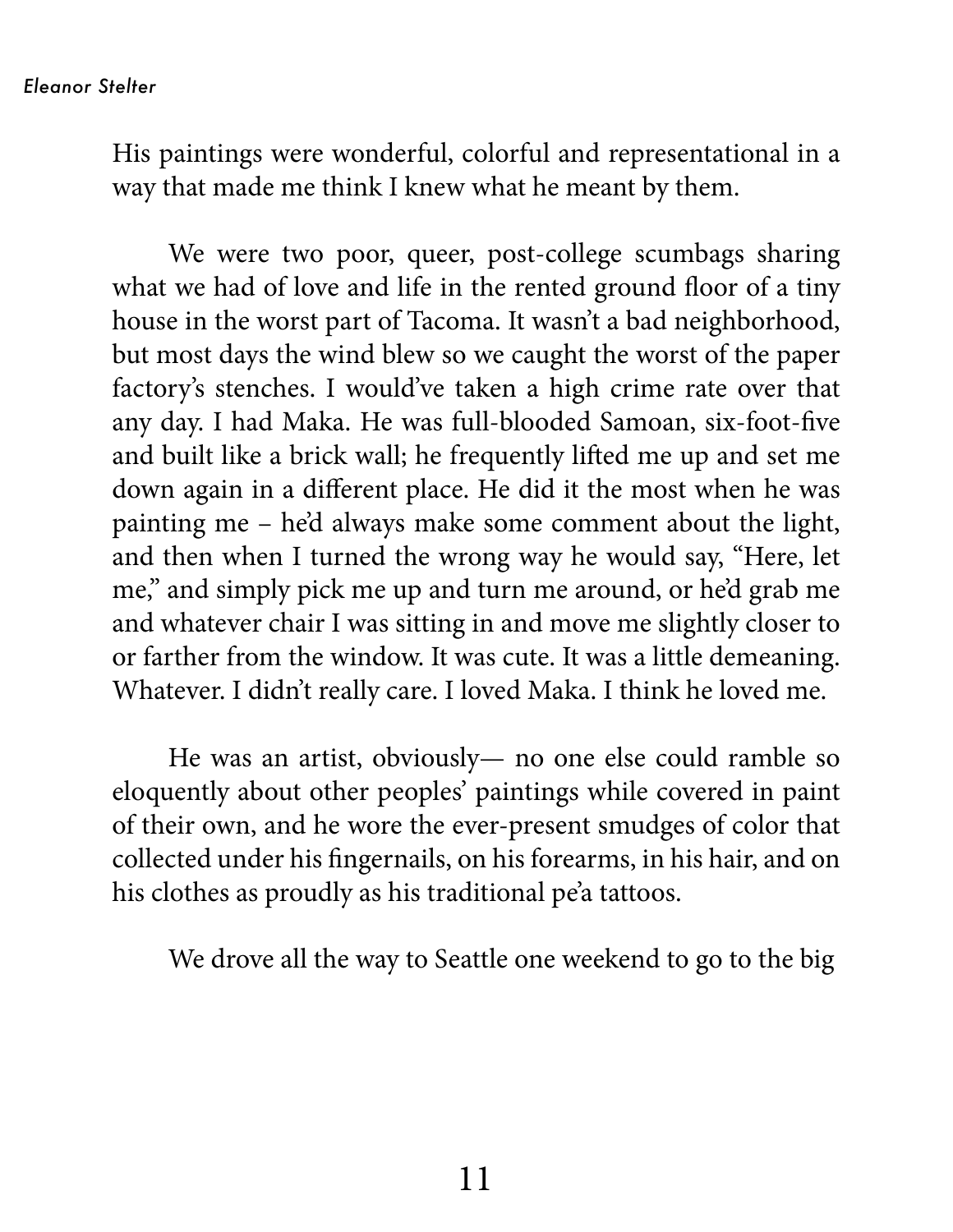museum up there that was four stories tall and had a huge permanent collection. He wanted to see the exhibit on the evolution of modern art. The whole two-hour drive he kept talking about Andy Warhol and how he changed art forever.

"Wasn't that the soup can guy?" I asked at some point, and he shot me a look that said I was better off keeping my mouth shut. I was here to listen, and learn. It wasn't as though I knew anything about art: I was just a third-grade public school teacher. I smiled despite my own ignorance. Luckiest twink in the world— that was I—with a steady relationship right out of college. Some days I woke up hardly believing any of this was real. But there was Maka, smiling into the sunlight that glinted through the windshield, driving us north.

The whole damn exhibit was boring as hell. All of it was some statement on materialism; all of it was everyday-objects in bright pop-y colors. As he talked about a 15-foot-tall painting of a pink moose with some post-punk looking kids, I started wandering through the other galleries. I found huge airy rooms full of what my mother had always called art. This was even worse: it was twice as boring, and it reminded me of my homophobic mother and the reason I'd left Montana. I started playing a game on my phone, walking around idly. Suddenly, something caught my attention out of the corner of my eye. There, in the wall, sat a man. His back was to me. He was painted the same color as the wall. I thought he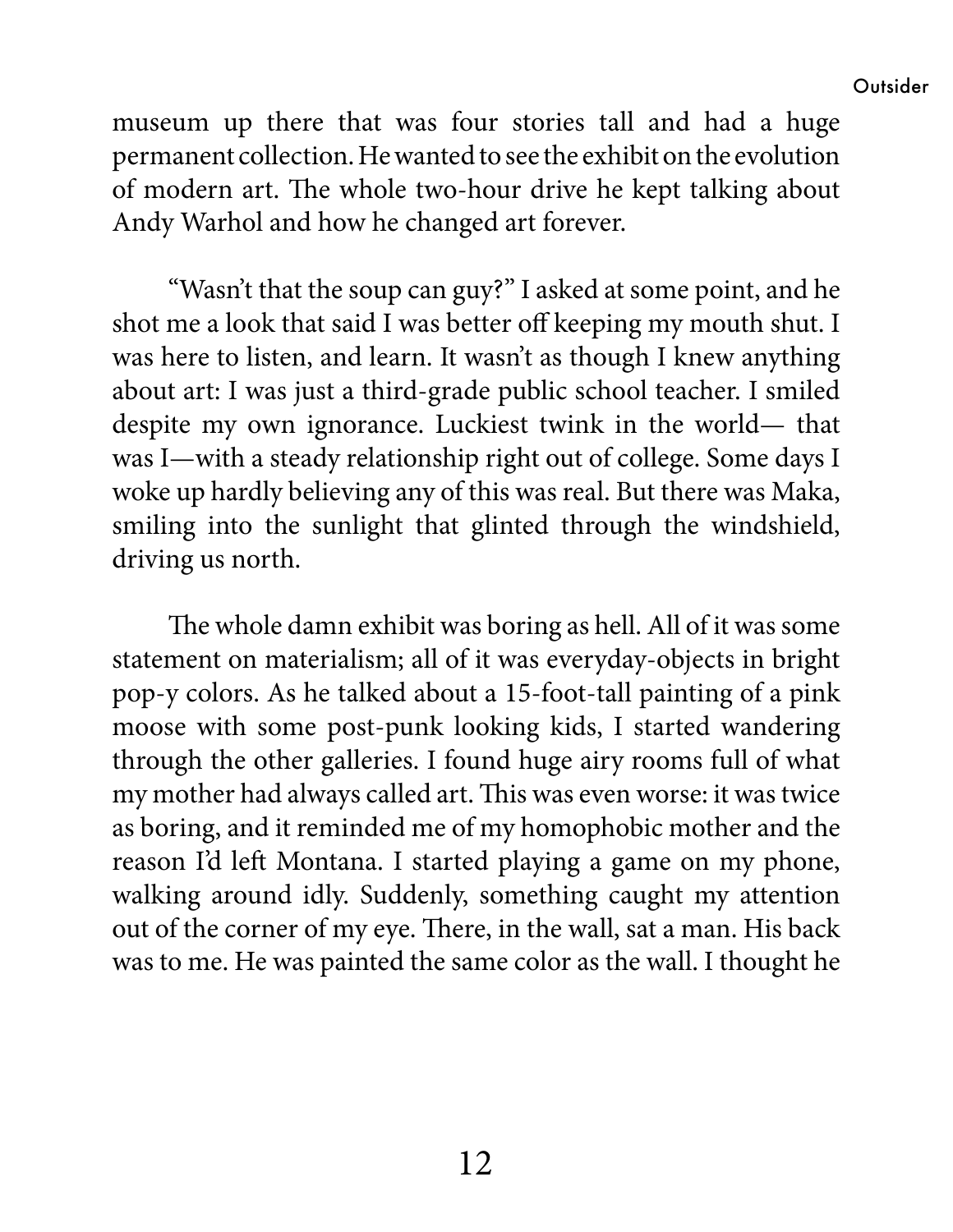was painted on the wall until I was right up next to him. But no it was a sculpture, the full 3D treatment. I went around the other side of the wall and there were his feet sticking out, hands resting on his knees, feet resting on the floor. He was submerged in the wall. This man with no face, no name, no title card, no history; obtrusive, surreal, jarring, this man was crying out in pain. I can't explain it but in his silence and stillness I could hear his voice, and at the top of his white plaster lungs he was screaming.

I found Maka back in the modern art exhibit. "Hey, babe," he said as I approached, stretching his hand out towards me. I must have had a look on my face because his grin melted and he asked, "What's wrong?"

"What? Nothing – I – nothing's wrong," I fumbled. "So what're you, uh, what are we looking at here?"

Maka gestured towards the installation before us. "It's a commentary on youth and materialism," he said. "See, it's all about consumerism, consumption, self-obsession over compassion and self-expression."

He rambled on for a minute about symbolism and pop culture before I cut him off. "Hey, do you wanna go downstairs and see some of the other exhibits?"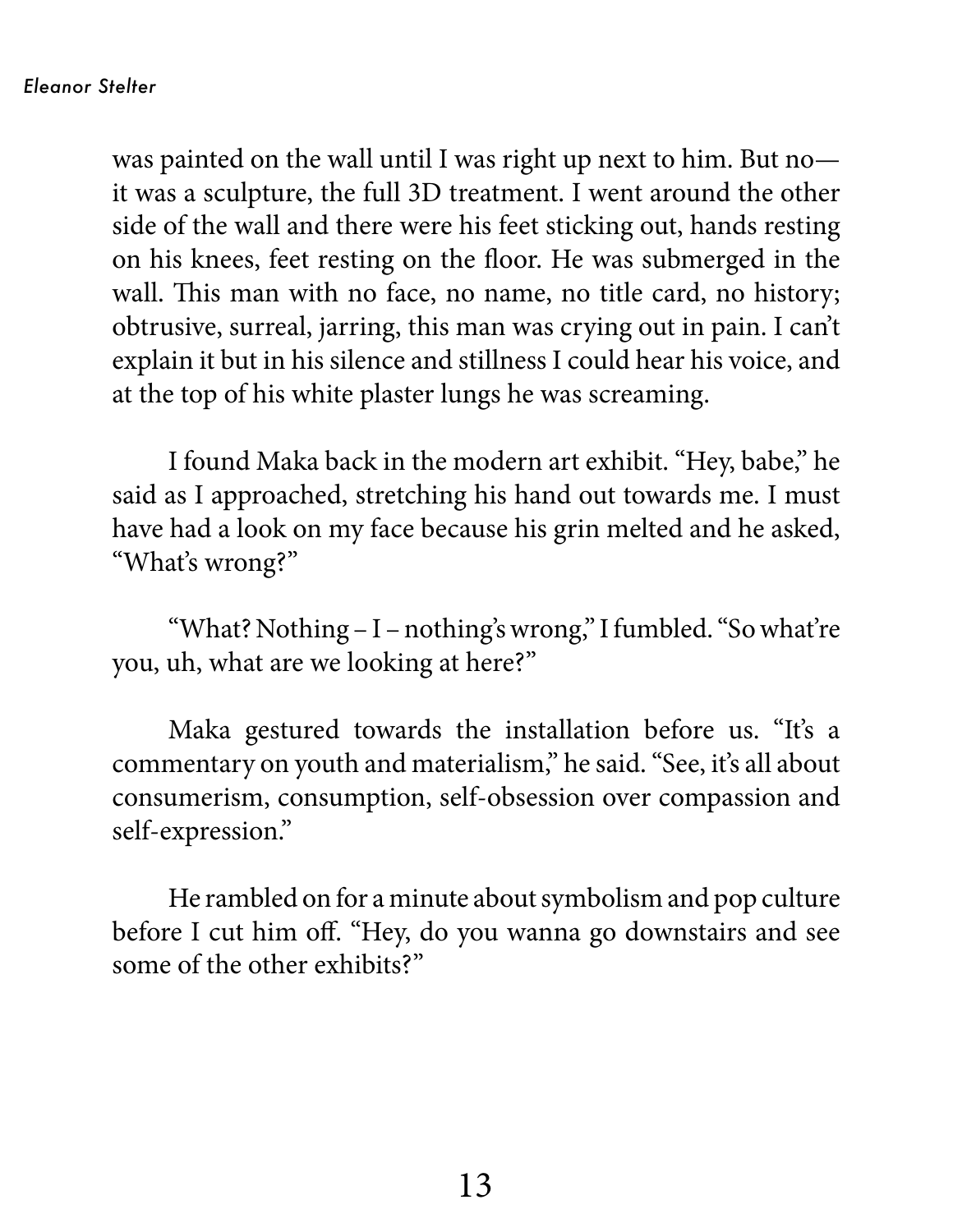"I guess." Maka shrugged. "I don't really – I mean, I hadn't really thought about it. What's there to see?"

"Uh, there's the permanent collection," I grasped for a worthy description. "And there's one that's like, Indian modern art, I think?"

"Indian as in from India or as in Native American? Because you know how I feel about you white people saying Indian when you don't mean from India..."

"No, no, from India Indian. Ghandi and curry and all that."

I was joking but he gave me a warning look anyway. "Yeah, all right. I've seen pretty much everything up here. Just give me a second to get another collective look and feel of the place. You're not allowed to take pictures you know. This might be the last time I'm in the room with a real Barbara Kruger."

Knowing Maka, I seriously doubted that. He hunted down art wherever he could, especially the rebellious and the definitive, as he called it. I don't know what it was, but he loved queer artists and artists of color more than anyone I've ever met. It made him feel like they shared something, I think.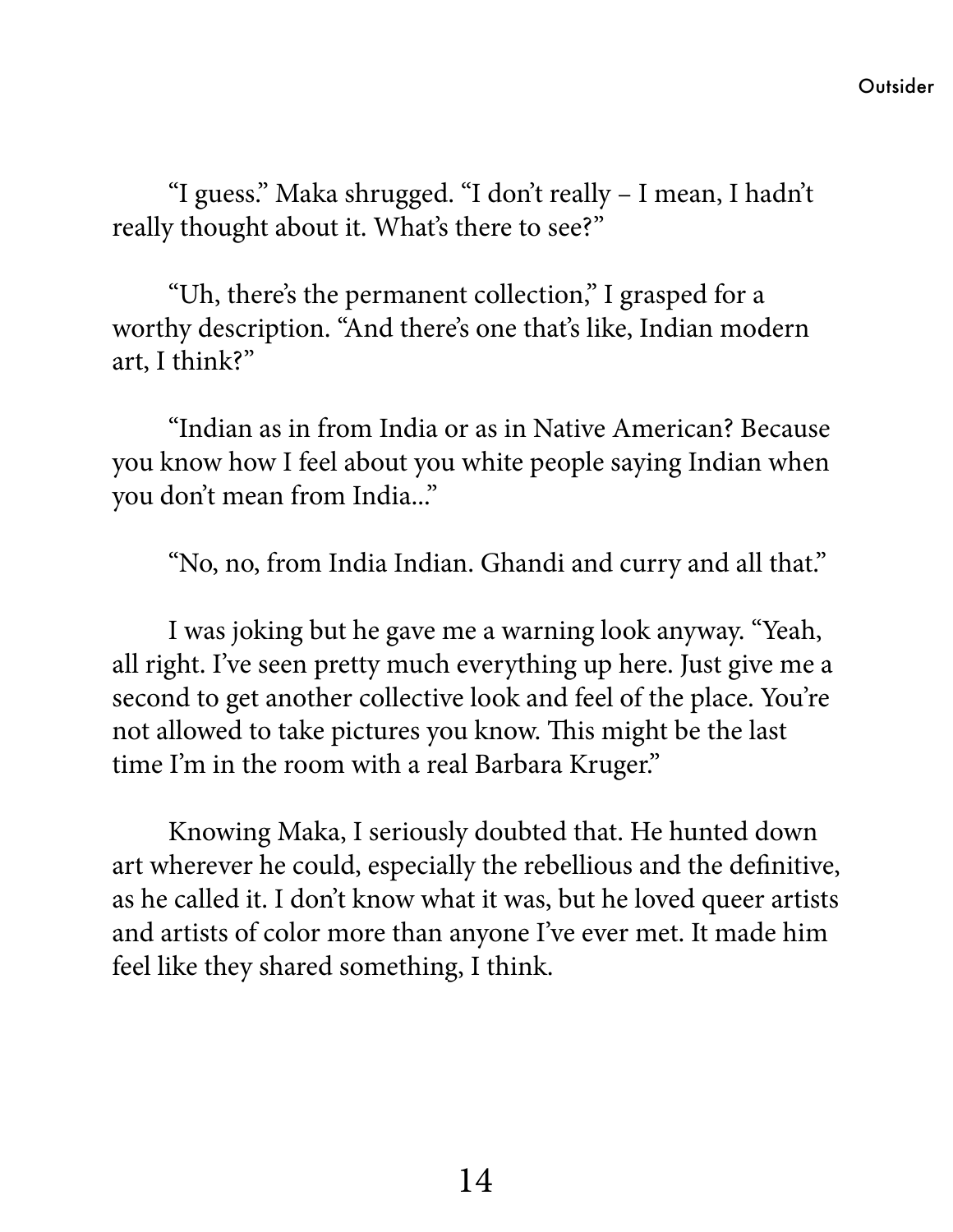Like they really had something more in common than just being two sensitive and well-meaning inhabitants of Earth. Well, he probably wouldn't have said well-meaning. He liked anger, passion, the crude and the wild, the strange and the brave. I admired that about him. His own paintings were soft, gentle, and light, not what you'd expect from a massive Samoan activist. There was a series he had done of flowers from the South Pacific that he called "Talofa," which just meant hello, but he had explained that it was a sort of welcoming people into his world. He didn't want to be seen as exotic. He was normal, just from a different place.

You can't drag your money into the grave Maka met me by the entrance of the exhibit. "Here, I got this for you from the exhibit shop." He handed me a postcard with a picture of a pair of loafers on it. It read, You can't drag your money into the grave with you.

with you. "Kruger again?" I asked, and he smiled. Finally I was getting the hang of this whole modern art thing. I put it in my pocket.

> Holding hands, we descended the escalator and went to look at the other art that was there. Maka walked me through the classical collection and the collection of indigenous art. He was beaming that there was so much of it, and such a wide variety.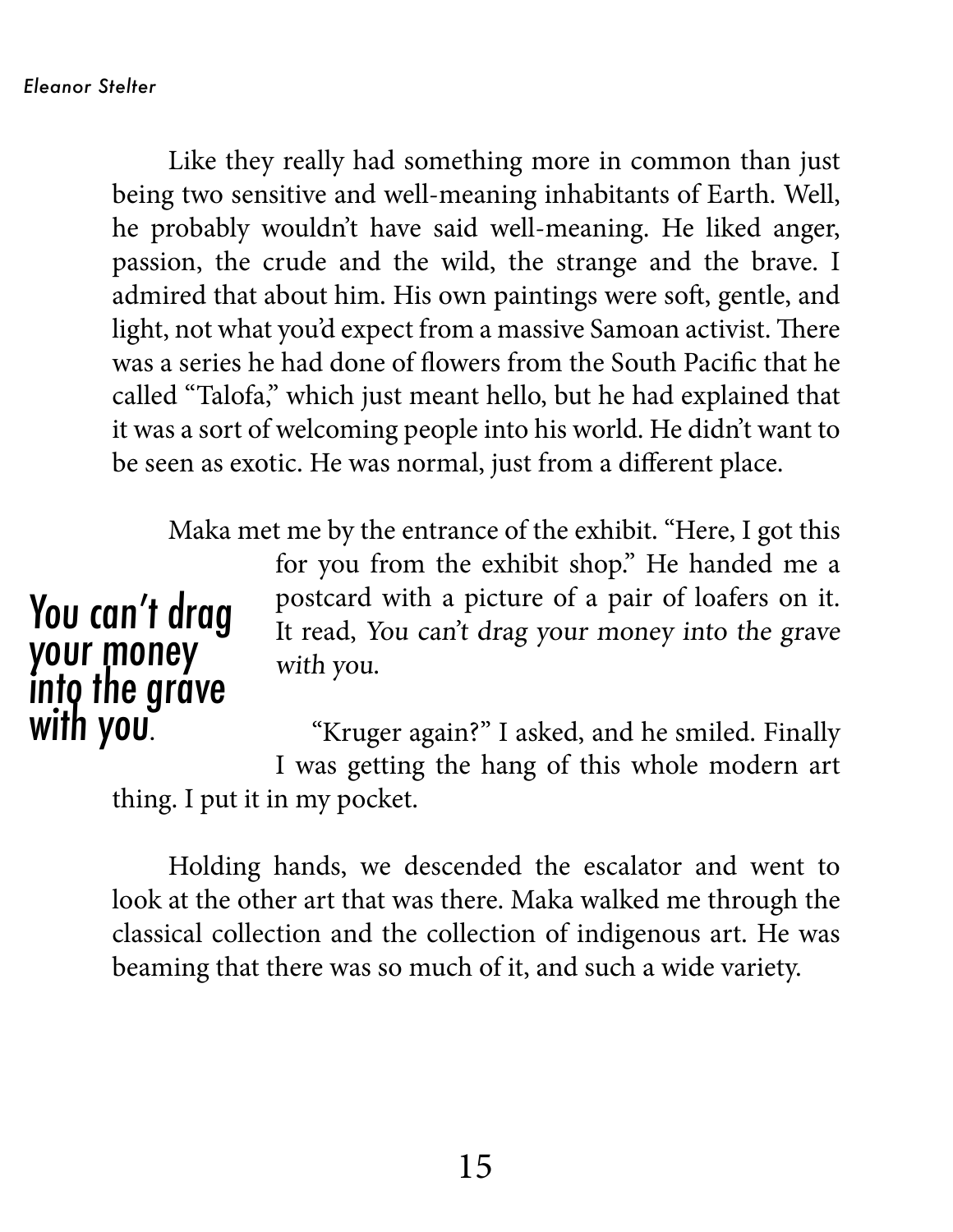"This one's called *Leaves,*" he told me, and gestured to a huge painting that took up a whole wall. It didn't look like leaves; it looked like the white water of a river— white brushstrokes on a navy background, none overlapping; each taking up its own space. It was easy to get lost in the static detail of each stroke, but stepping back, it looked like it was flowing and moving. I said that out loud. He laughed. "I'd trust the artist on this one, babe," he said, and we went on.

Finally we reached the screaming man in the wall. He was louder now. He was yelling out a warning, a siren that echoed through my head. It fixated me. I stopped walking when we were directly behind him.

"Steven, come on," Maka said.

"But look...look at this sculpture. The man in the wall."

The man in the wall sat, back to us. Did he have a head somewhere that stared, eyelessly, at nothing? Did he have a mouth that would open up when they tore down the wall; that would let everyone else hear his voice? This was the first time I lost myself while looking at art, I think, and I mean really lost – I had so many questions about him, about where he came from, about why.

After a minute, Maka sighed. "Honestly? Not terribly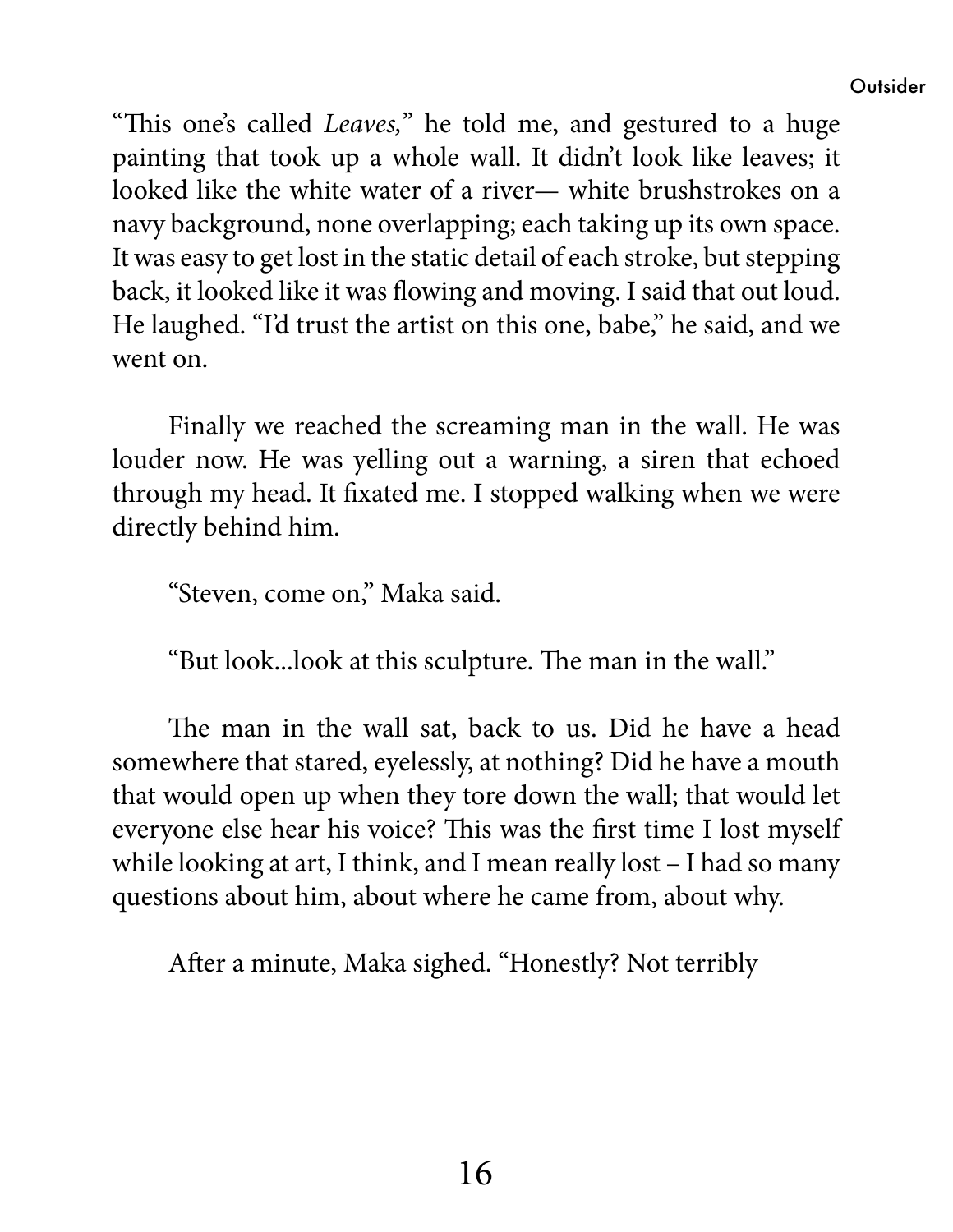interesting. Not very...I don't know. Not very Indian."

Who was he to say what was Indian or not? Whatever. Whatever. I could still hear him screaming, even as we went on through the rest of the museum. He screeched in the cup of coffee I had at the museum's cafe. He yelled at the top of his lungs as Maka and I left Seattle and headed south on I-5. What was he saying? What was he trying to tell me?

I got home that day and I had something inside me that hadn't been there before. It felt like it was clawing at my insides: an image, a feeling taking form. If I didn't let it out I was sure it would find its way out anyway, and I the worse off for it.

I spent the next weeks sneaking around Maka, working quietly in the corner of the extra bedroom. As I gathered what I needed and built out what was in my head, I was pushing us apart. I held him at arm's length, I held everything away from myself so that I could observe and measure and construct what I needed to.

A month passed. "You're acting weird," Maka told me one morning as I woke beside him and turned away almost immediately. He was twice my size and easily could have pinned me to the bed if he'd wanted. But he didn't. Now, I think that's why I was with him in the first place; there was great strength and great self-control in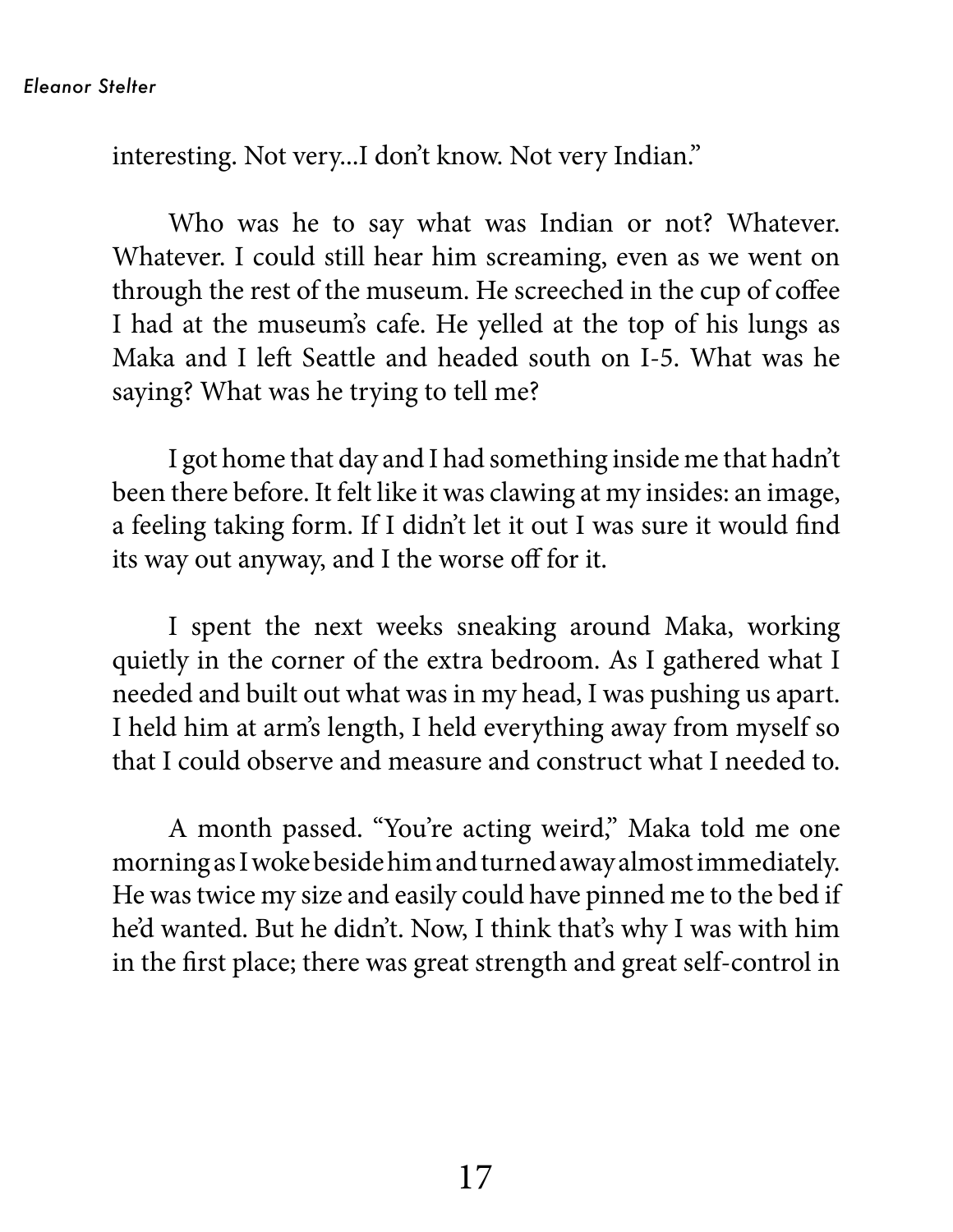that man. I've never been strong. I've never had self-control. I still don't think I do. In observation of my life, I have found that I'm entirely impulse-driven, which surprised me. I spent so much time convinced that I was rational, that I did things for a reason, but it turned out there was no reason but this feeling inside me that I couldn't contain. I had to let it out. I had to.

"So, what have you been working on?" Maka cornered me at the breakfast table one morning to ask.

"What?"

"Don't act like you haven't been working on something. I see you hiding yourself away behind that door. We haven't been to a party in almost a month, which is crazy. You love your parties."

"Yeah," I sighed. "I guess I do." Usually, at parties I laughed, drank, and sang till the world was spinning gloriously. But what about the people who threw up quietly in the upstairs bathrooms? What about the ones who had to stay sober and sat on the rooftops and talked through the starlight until the moon was gone and the sun started blushing in the East? If you weren't looking at things from where you were benefiting from them, you could see how everybody else suffered and celebrated, and how little you really had to do with other peoples' lives.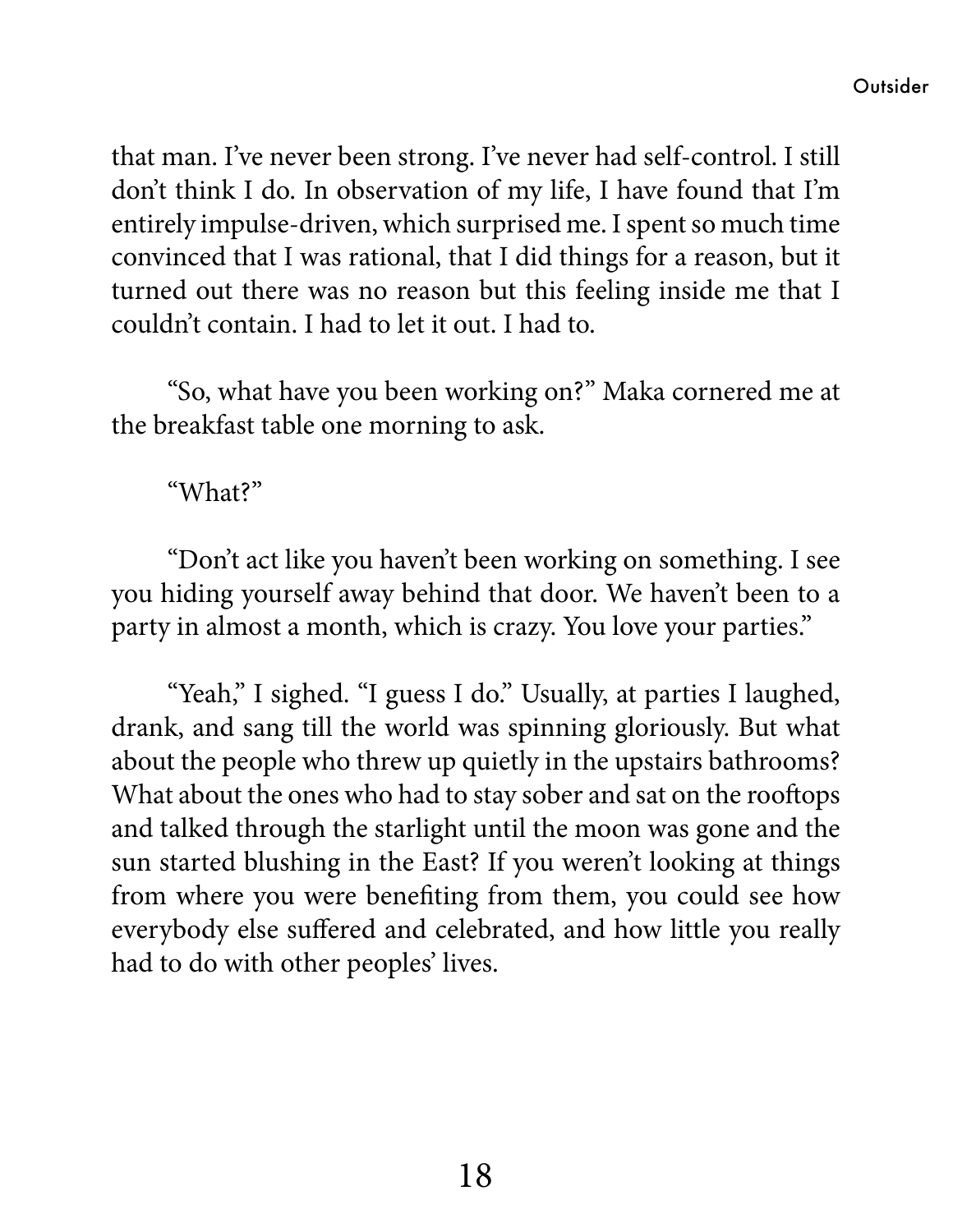I got up and carried my dishes to the sink. I must have walked right past him, still wondering, still dazed. I don't know how far away or worried the look on my face was, I wasn't paying any serious attention to the physical world just then.

"Hello? Spaceman?" he said. I ignored him. "Ground control to Major Tom?" He started to sing. "Can you hear me, Major Tom? Can you hear me, Major Tom? Can you heeeeeeaaaaaarrrrr -"

"Yes! I can hear you!" I boomed over his singing. "Good God, let a man do his dishes in peace, will you?!"

"Shit, Steven." He got that look on his face that spoiled kids get when they're about to throw a tantrum. But he didn't say anything more.

The dish soap made bubbling swirls as I cleaned. It was so beautiful. The sunlight on the trees outside the kitchen windows was golden and steady, even in March; already a strange and lovely day was upon us. Insult and injury forgotten but unapologized for, I finished up the dishes and started off to take a walk.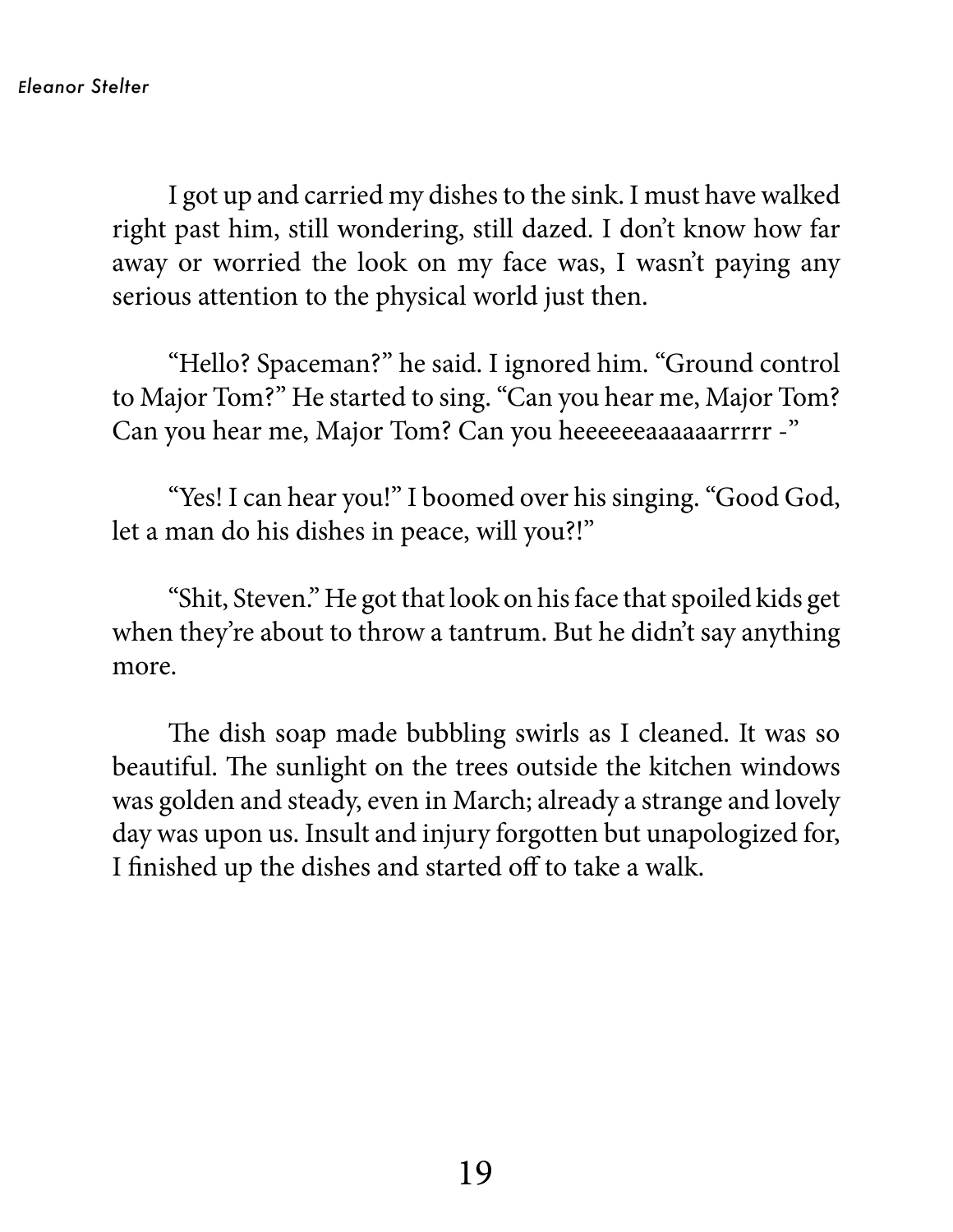"Am I invisible or something?" Maka asked from the closet door.

"You look just fine to me," I said, and chuckled to myself as I pulled jeans over my bony ankles, knees, and checked boxers.

"Steven." Maka grabbed both my shoulders and looked me in the eye. "Stop for a second. We have to talk."

"What do we have to talk about?" I asked, buttoning and zipping my pants without looking down.

"You know."

"I really fucking don't." Maka's hands were too heavy and too warm. "Babe, let me go."

"No." There was thunder in his voice. "No, Steven, we're going to sit down, and we're going to talk about this, because you have been making me feel like I'm taking crazy pills."

I rolled my eyes at the ancient idiom. He snarled. I gave in.

I told him almost everything. I talked about distance and about sunrises and about walking into an art museum and feeling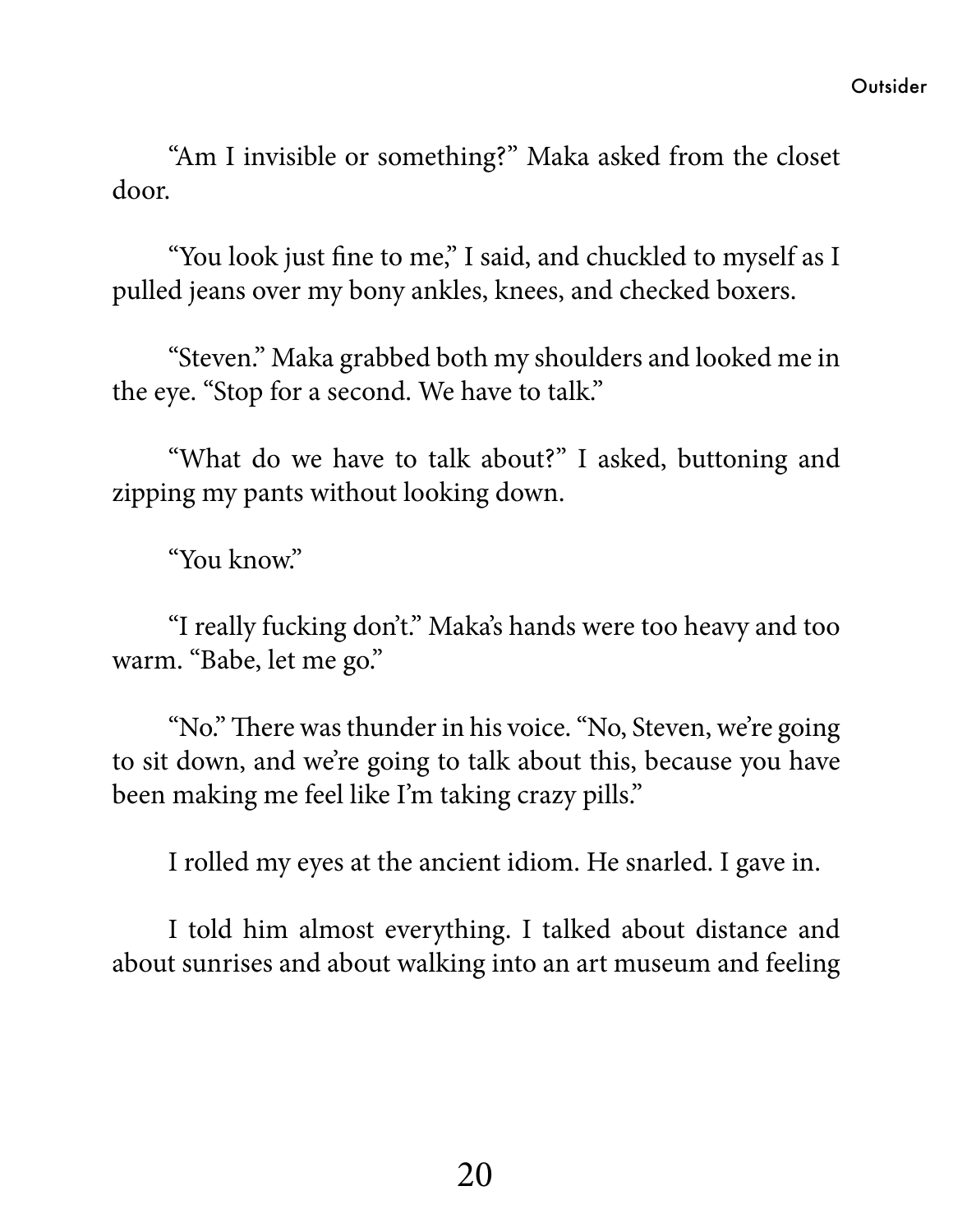like a child being asked to engineer a bridge. I said things like you wouldn't understand and I just need some space and how I was so tired of not being included in his world. I didn't lie to him but I didn't tell him what I spent all those hours off in the corner doing. I think that part of me wanted it to be a surprise and part of me felt like he really wouldn't understand.

 The room swelled with silence, full of everything I'd just set free, and he didn't look at me and I didn't look at him. There were clothes on the floor in the closet. I stared at them, at the mountains and valleys they made, and wondered if we were as simple as a wrinkled shirt, if I could just iron it out, hang it up for the night, and all would be well the next morning. I hadn't stopped loving Maka, and I wanted everything to be as it had always been, but he had to know that I wasn't in the same place he was in all the time.

"Fine," he said finally. "If that's what you really want."

"What? What do you think I want?"

 There was a long breadth of air between us. From the other side of the rift I had carved between us I watched his tears fall, fat and in the strangest way, still full of quiet strength. Just like him. I started thinking about tears flexing tiny watery muscles, little watery arms reaching out and curling to show off how much they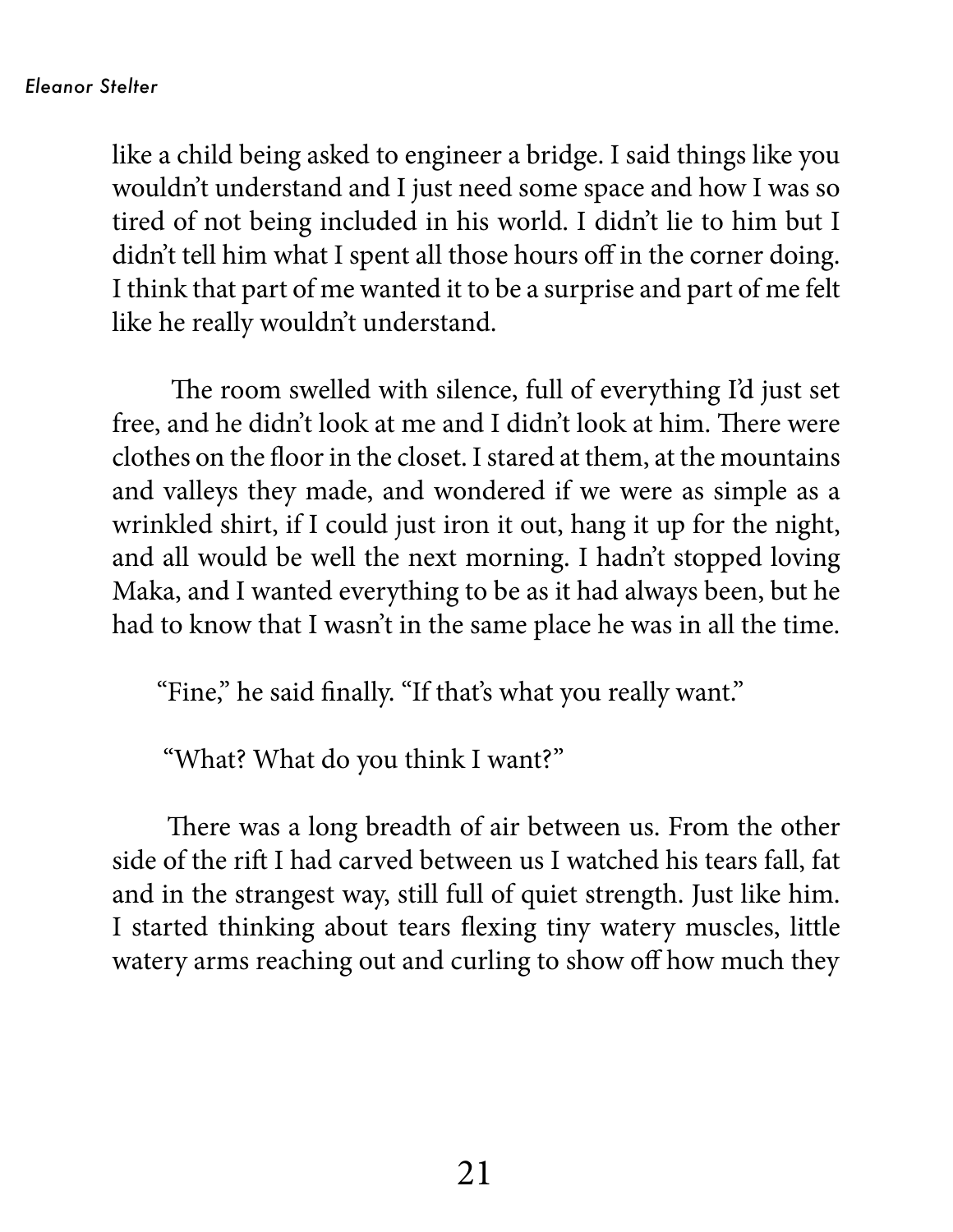could bench, and I almost started to laugh, but I made myself focus on the moment. I forced myself to look at his face, to feel the weight of my skin, to feel my heart beating, my toes digging into the carpet on the floor of the closet.

"Maka?" My voice shuddered. I wasn't expecting that. "Maka, what do you think I want? Tell me, please, because I don't know."

 "You," he said, shaking and red, eyes wavering beneath blankets of tears, "You want to leave me. You want air and light and time and space and you can't have that if I'm around."

I started thinking about tears flexing tiny watery muscles, little watery arms reaching out and curling

"No, I –" But by the time I could form a response he had risen and walked away, and a little while later he came back into the bedroom but it was just to grab some clothes and throw them in the old, heavy suitcase he always insisted was practical.

"Where are you going? What are you going to do?"

He didn't look at me. "I don't know, but anywhere is better than here."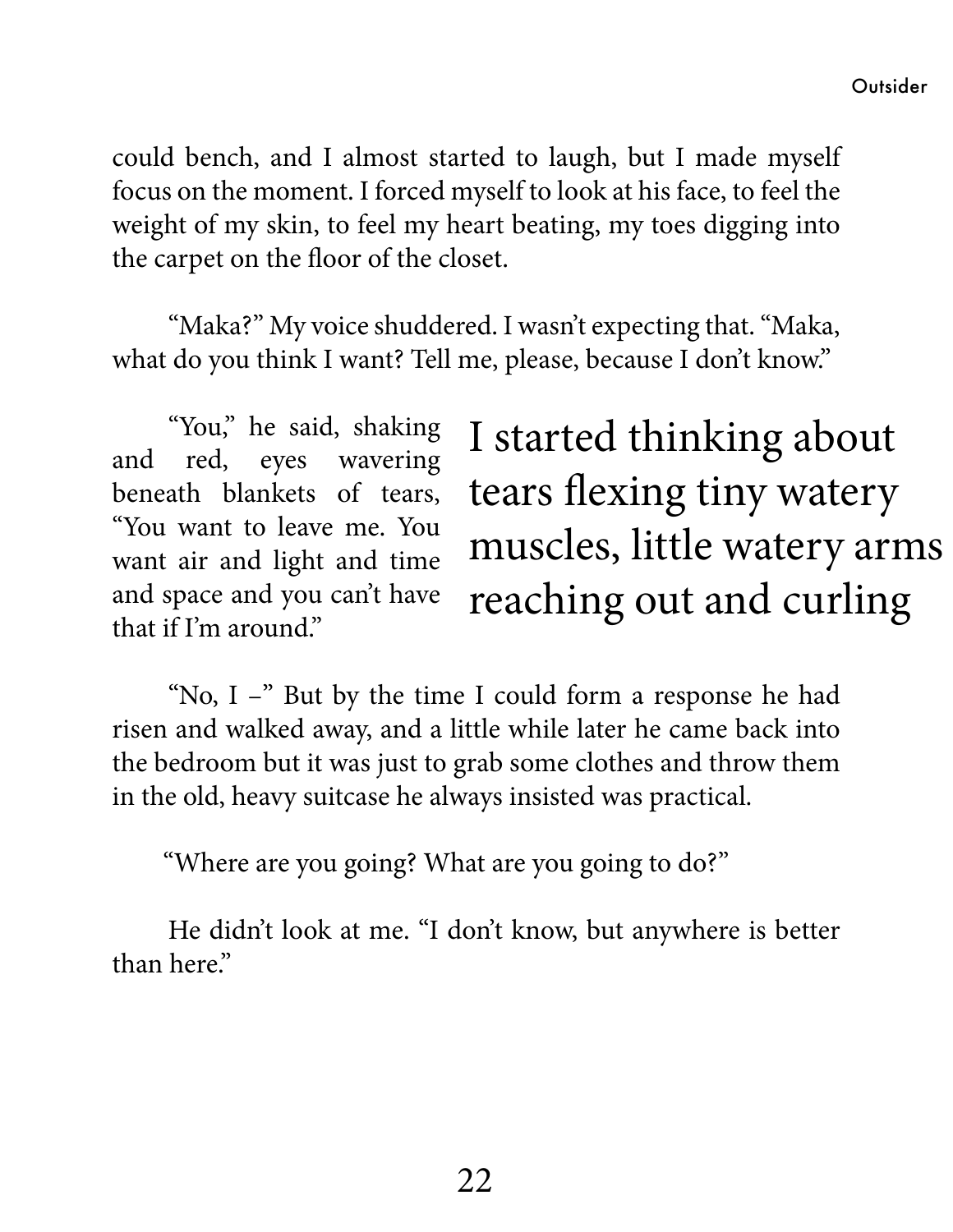*Eleanor Stelter*

"Maka, I don't –" I sighed. "Maka I don't want you to go anywhere. I don't want to leave you, or for us to take a break. I want you to stay here, and I'll cook for us, and we can go to the movies later, and..." I ran out of breath. My face was too warm and suddenly soaking wet.

"Maybe you don't want to take a break." His eyes were a dry and infinite brown. "But now I've thought about it, and I do." His skin was smooth and perfect. He lifted his suitcase without even thinking about its weight.

When he was gone, really gone, the whole world was a much bigger place. People seemed meaner. Everything was harder. There was no one to reach the top shelf without climbing on the counter, no one to unstick the finicky windows without pulling a muscle, no one to kiss me goodnight. It was like moving out of my parents' house ten years too early. It was like living in a cave after years in the sun. Part of me was relieved, but most of the time I felt like I was going blind without someone to guide me and protect me like he had.

 I went through all the phases: the loneliness, the sluttiness, even a brief stint of clubbing. I poured myself into the secret art I had been making while I was breaking Maka's heart. Initially, I had wanted to build something that expressed how I'd felt that day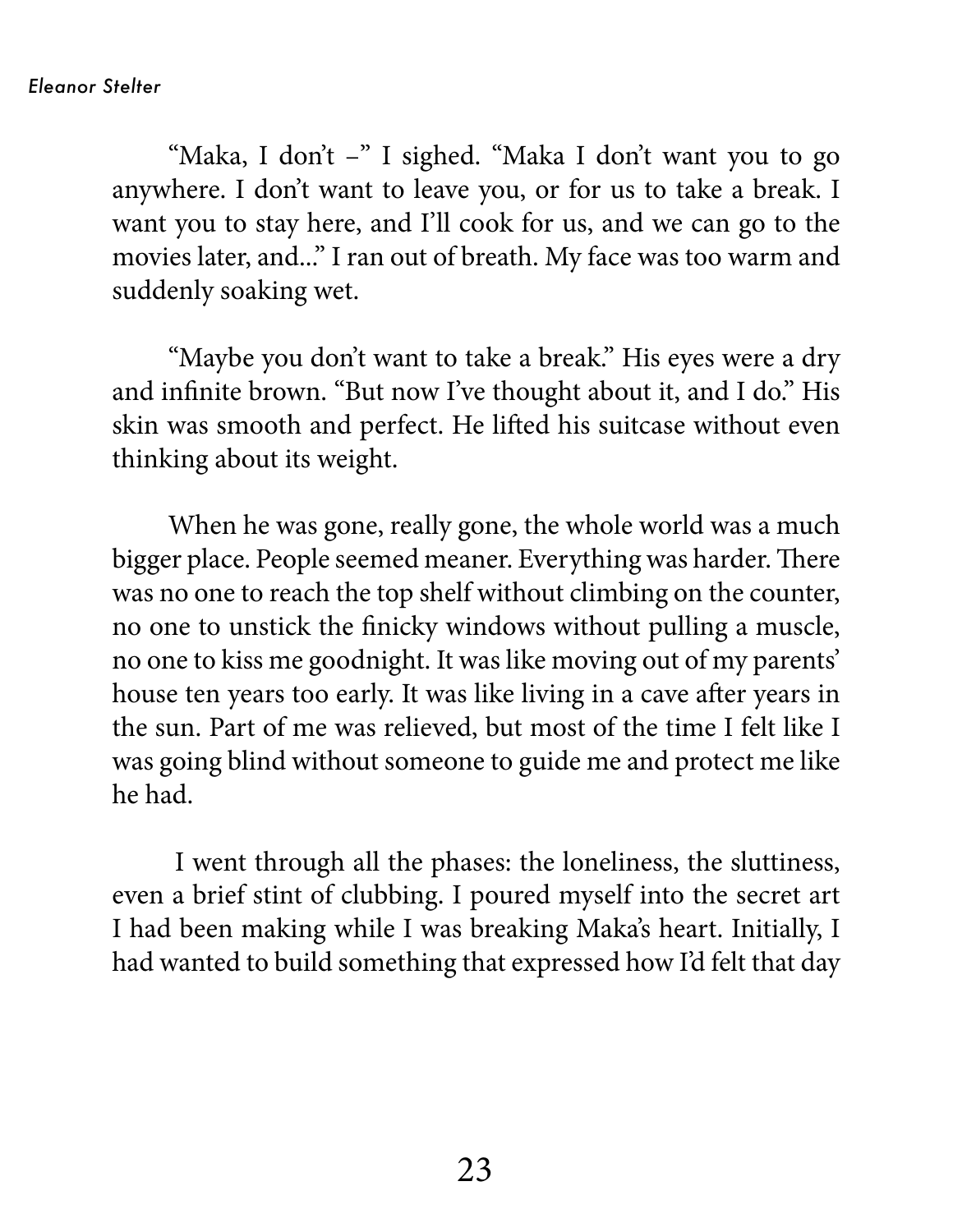in the museum: awkward and misunderstood, but not comforted by the presence of someone who was supposed to be there for me. It turned into a sculpture, made from various bits and pieces, knickknacks and trash: paperclips and tacks dug up from the bottoms of drawers, strips of cloth torn from old dishrags, jars fished out of recycling bins, used paper, candy wrappers, packaging, cardboard, whistles (the people of Tacoma throw away a surprising number of whistles), sunglasses, broken dishes, old silverware, clothespins, buttons, pins, gum, torn-up cat toys, bread tags, old action figures. I later learned these were called found objects. I'd turned these found objects into a miniature art gallery with no roof; standing outside, leaning in, there was a giant, a shameless representation of myself, and inside, a clothespin-and-paperclip man stretched a tentative hand towards me. At first I thought it was hilarious, because I didn't know what it was like to be large and be loved by someone small: that was Maka, that was us but flipped around, and that was hilarious. To me at least. Maka might have smiled.

After I finished that, I made more. And more, and more, and I made them for six months, and I worked two jobs – as a thirdgrade teacher and a weekend gas station attendant – so that I could keep making them. One evening, Aaron, this guy I'd been seeing, the only good leftover from my clubbing days, came over for the first time. At that point, the apartment was flooded with them,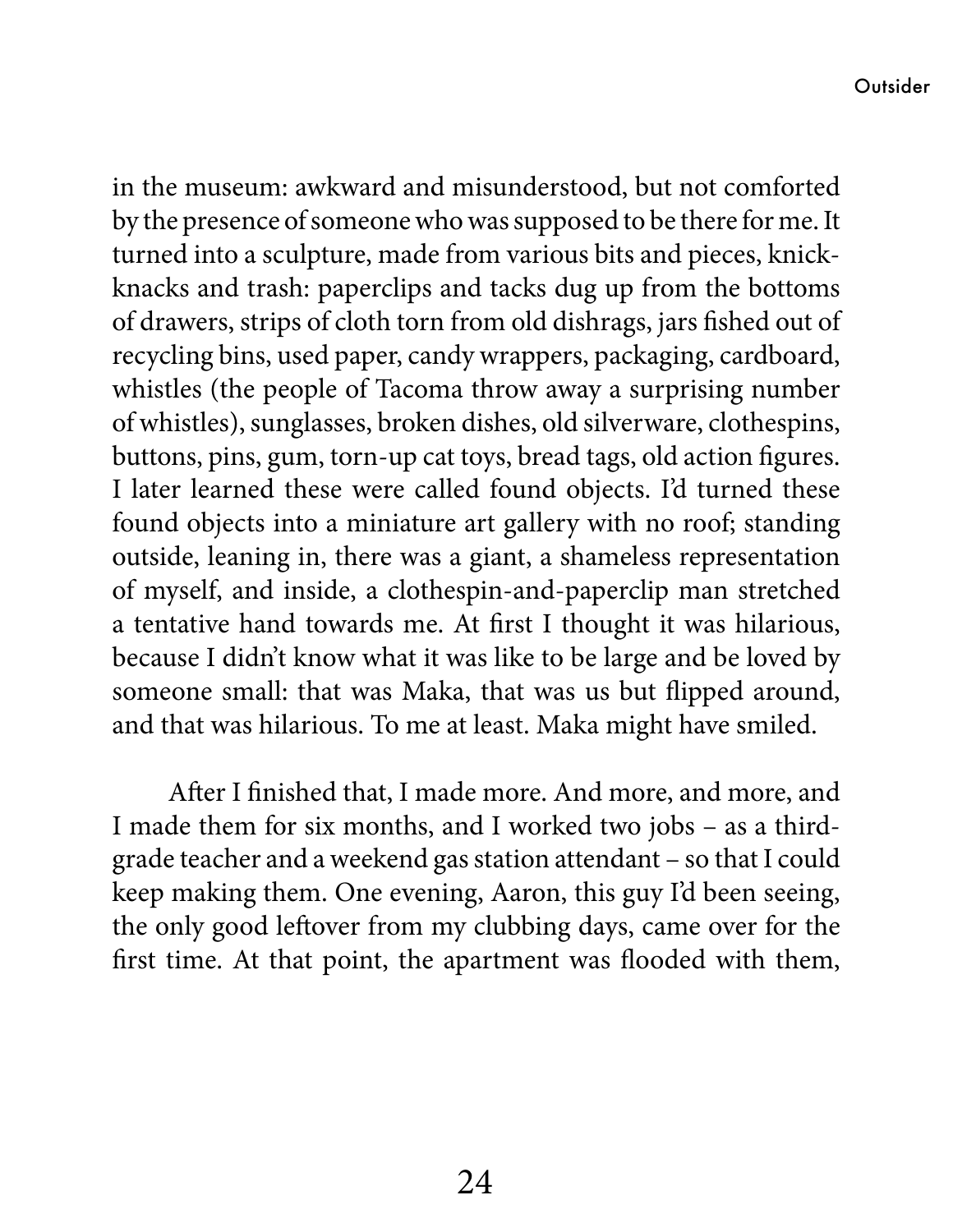them, these sculptures that grew in my head and my fingers gave life to, and he said, "You know, Steve, these are actually really good."

I couldn't believe I was dating someone who called me Steve.

 "I have a friend who runs a gallery on the other side of town, she's looking for something to put in this summer."

"What?" I asked, almost dropping my wine glass. "I mean, what?"

"Yeah, you know, just a small place, but they let you put your own price tags on the stuff, and they only end up with half."

"Uh, I don't – I don't know how I'd make this, uh, make this cohesive enough to put in a gallery," I stammered. Let alone sell them, I thought. I was the only person these sculptures had ever meant anything to. It was all commentary on my own life, my life as it had been with Maka— obvious self-insertion and no sense of purpose. There were men like armies in various states of decay, buildings collapsing into themselves like the classrooms where we'd first met, there were books whose pages I'd torn out and filled with sharp things for no reason other than the fact that books were what had made me feel less alone and now the couldn't help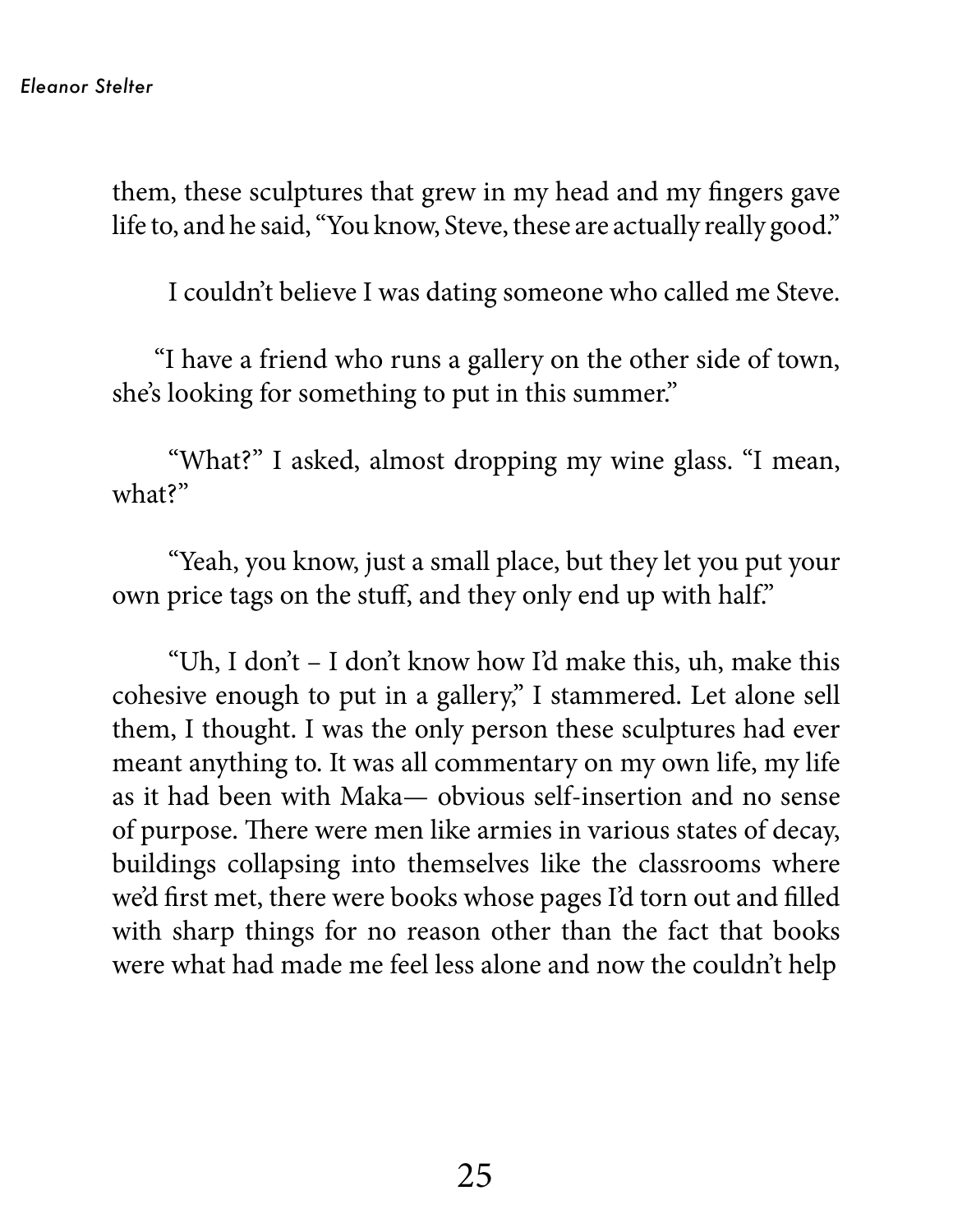me shake that feeling. The worst and largest was a cathedral, a church like those my mom used to take me to, with a smiling bride and groom (someone's used, discarded cake topper I'd been so lucky to snatch up) and "NEVER" spelled out in those refrigerator letters. Somewhere deep in me, I knew that I wanted them to fill peoples' heads with noise the same way that man in the wall had mine, but what would they hear and what if no one heard anything at all?

"Come on, Steve." Aaron looped his arm around my waist. "I'll tell her you're interested, send her some pictures, you spend the next couple of months throwing titles and descriptions on these bad boys, I'll help, we walk away better off and clutter-free! Plus, some publicity will be good for you. Who knows..." he stooped to kiss my neck, "...you might even get out of that gas station gig you've got going."

Aaron was an English teacher at the local middle school, a very persuasive English teacher. He helped me write my first ever artist's statement and put into words everything I meant to say with my sculptures. His friend who was a gallery curator, Morgan, was elegant and young and had bright blue hip-length hair. She wore it in beautiful knots or braids as it swished around her like water. She helped me, too, because I'd never done anything like this before. "It's fine," she'd always say when I didn't know how to do something on my own.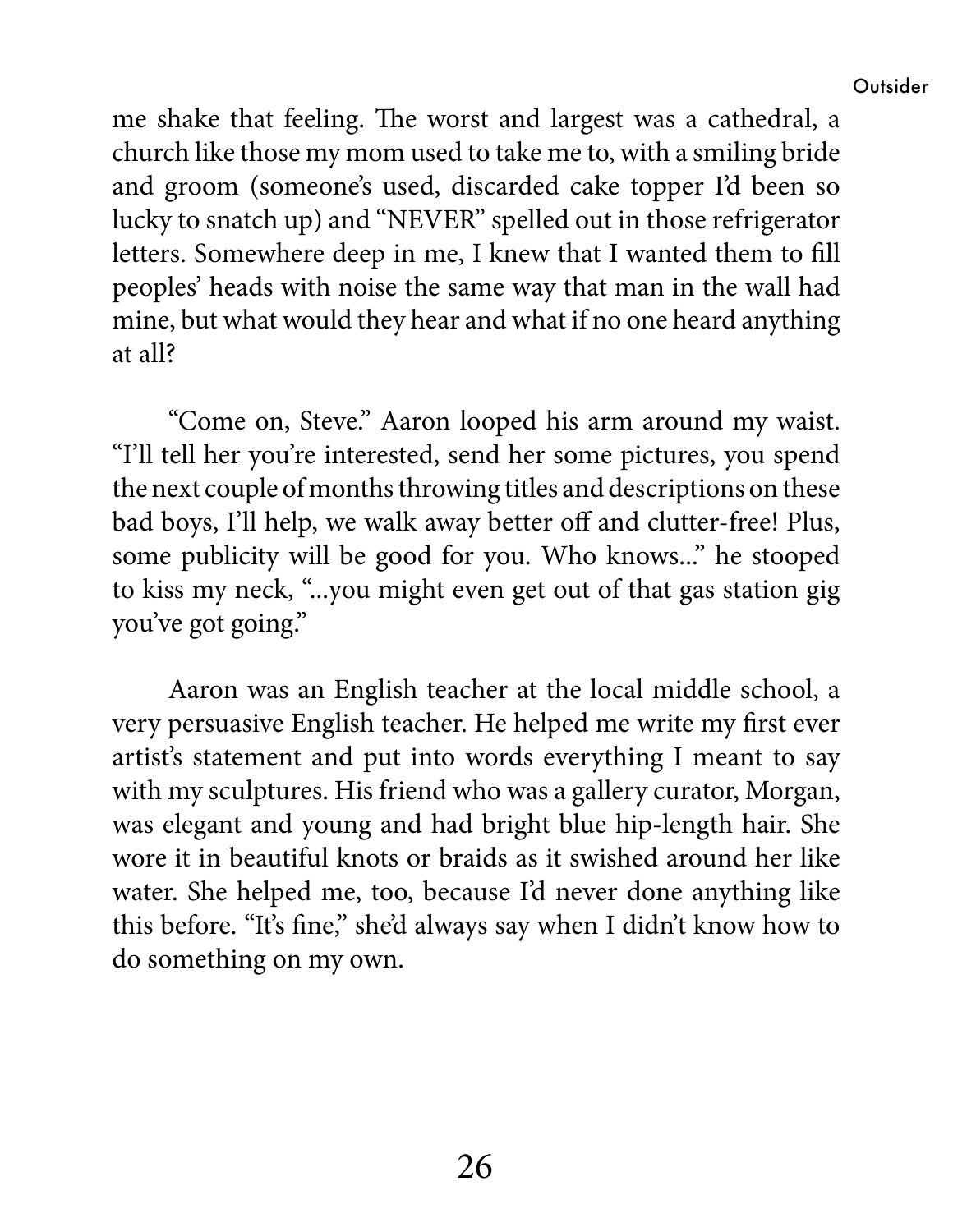#### *Eleanor Stelter*

 Once when I was being finicky about the lighting she told me, "I think you're having trouble with this because you know what you want but you're embarrassed, but just choose, and worry about it later."

 On the night of the opening there was music and there was wine and there were street tacos from a local truck. I showed up underdressed, in sneakers and jeans and a t-shirt, and felt like one of my trash-pile pieces. But it must have been obvious from this that I was the artist, because people kept coming up to me to say, "really reminiscent of Rodin," or "I love the Gauguin colors." Who was Rodin? What was a Gauguin color? There were so many compliments that night that I didn't quite understand. It brought all my memories of Maka flooding back: every time someone used one of those pretentious terms he had exploited, I heard it in his voice.

Who was I that I once loved parties so much? I wondered to myself as I tracked down another glass of the Pinot Noir. There was a laser beam in the eye of everyone in the room and they were all trained on my forehead, all night. It began to give me a headache, so I excused myself from a conversation to find the bathroom. On my way there, Aaron sideswiped me for an introduction, which turned into five, and by the time I was finally done shaking hands with suited women and bejeweled men, the bathroom wasn't going to be enough.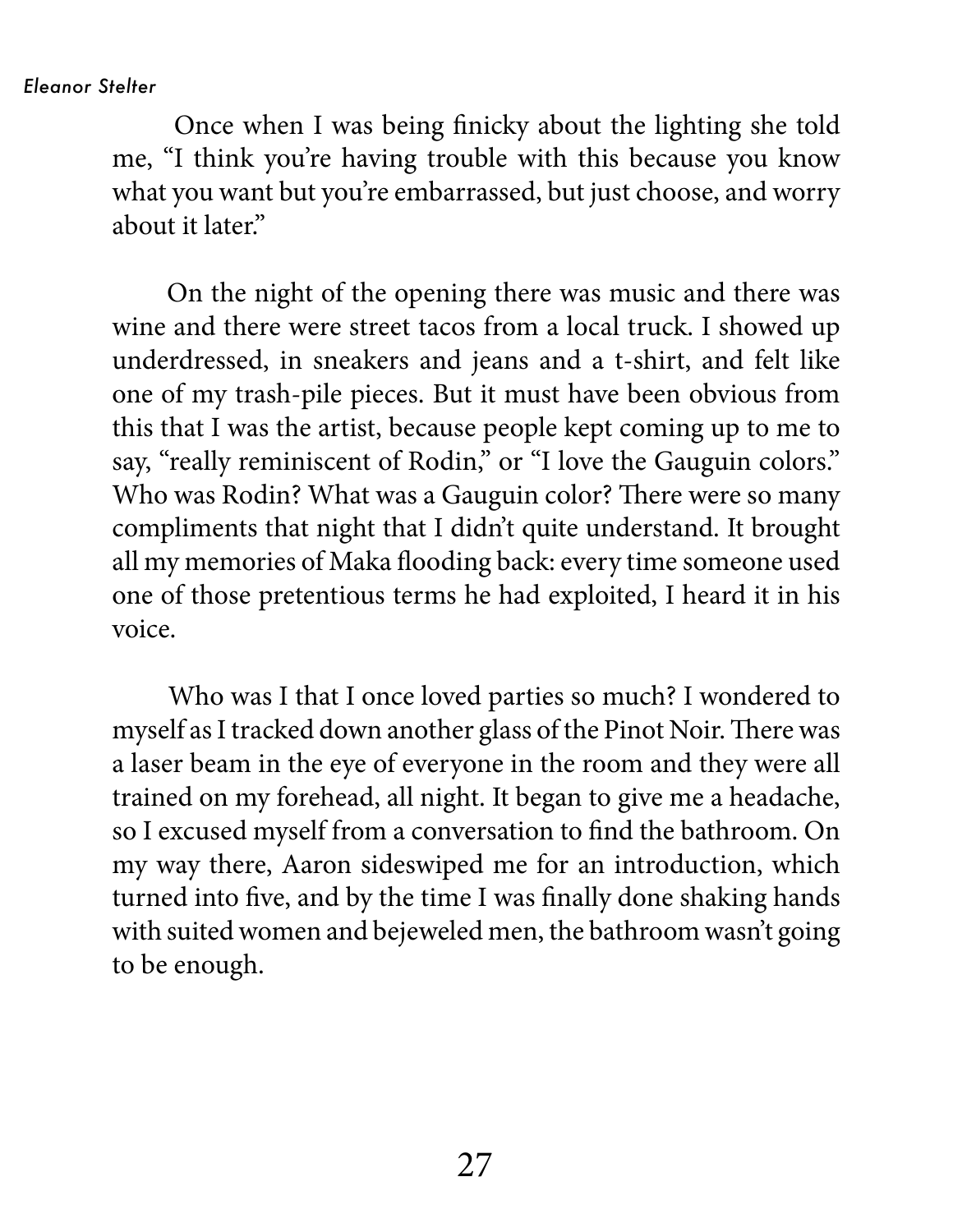So I slipped into the staircase and followed it all the way up to the roof. to the roof. I propped the door open so I knew I'd be able to get back in. I stood on the edge and stared out at the Puget Sound glistening to the north. Behind me, the door swung open and creaked gently shut.

 "So," a thick Samoan voice sang out from behind me, "this is what you were hiding from me."

 I turned. It was Maka, obviously, but some part of me was hoping it was anyone else. "Yeah," I said. What else was there to say?

He laughed. "I guess...well, I'm glad it wasn't drugs."

 I smiled and stared into the depths of my wineglass. "Me too." I looked up at the stars. "It wasn't worth breaking up over, though."

 But maybe it had been. I kept staring up, but I saw that great distance between us that now would never close: we were universes apart, and we always had been.

A sound split the air, breaking my profound silence. Maka had farted. "Oh, my god," he whispered. "Excuse me."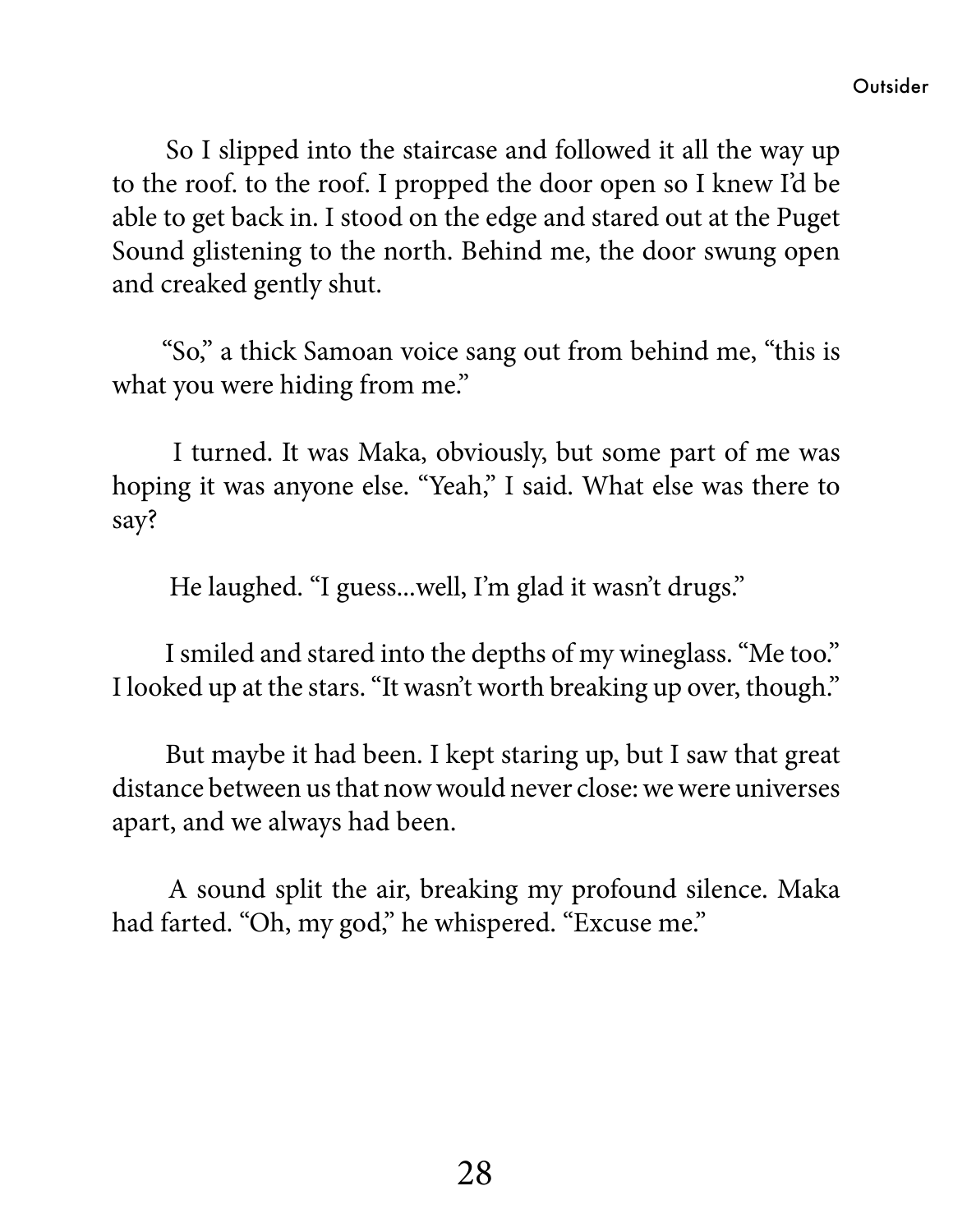"No, it's okay," I hope I smiled at him. I don't remember. "It was the tacos, right? They kept telling me it was a great idea to have street tacos, and I said, but what if someone farts while they're admiring my art? Then they'll be too embarrassed to buy it!"

Maka laughed awkwardly, then with actual mirth, and I stepped forward toward him, and then we were hugging, and it was strange and platonic and things I didn't know I was carrying left me in a great cloud.

"You know, everyone's talking about your art," he said when we separated.

We began to walk towards the edge of the roof together. "Well, what else would they be talking about?" I joked.

 "It's a bad opening when they're not talking about your art," he said. "When they talk about the wine, you know it's bad stuff. I didn't hear anyone talking about the wine."

"Thanks," I said. It was late June. The stars were in full bloom, and the wind was blowing in from the north, off the Sound, carrying salt and promise of adventure. "It's a beautiful night."

"It is."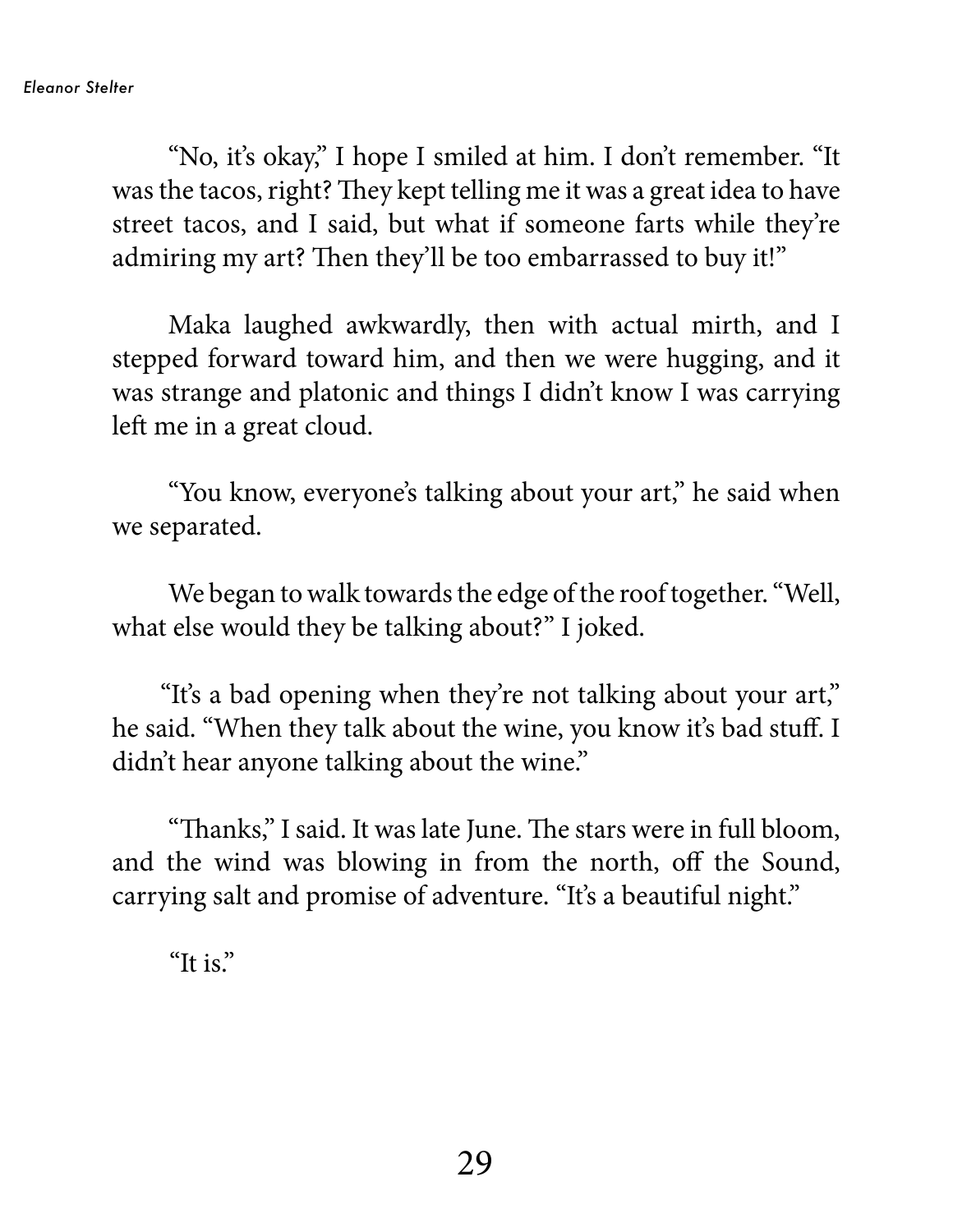We stood there and didn't look at each other. We watched the cars on the roads below us. We watched ships blink in and out and across the port to the east. We talked about nothing. I told him I was still living in the old, shitty apartment we'd lived in. He told me he was in love with Morgan, the gallery's curator. "Who wouldn't be?" I asked, laughing. "If I had a straight bone in my body, I would be too. I think I already am a little bit."

"Hey, now," he said. "Don't go trying to pick up my fiancée."

"Fiancée?" I almost choked. "Holy shit, Maka. How long have you known this girl?"

"Long enough."

"Sure, but – but we were together for like four years, man!" That was a huge exaggeration, but it had felt like a lifetime. "You've been with her, what, nine months, max, and you're gonna marry her?"

 "Well, you know..." He took a deep breath. "She's, you know, she's the one."

 Christ, I wanted to scream at him then. I wanted to say, you were my one. Your leaving tore me to pieces. But that wasn't true,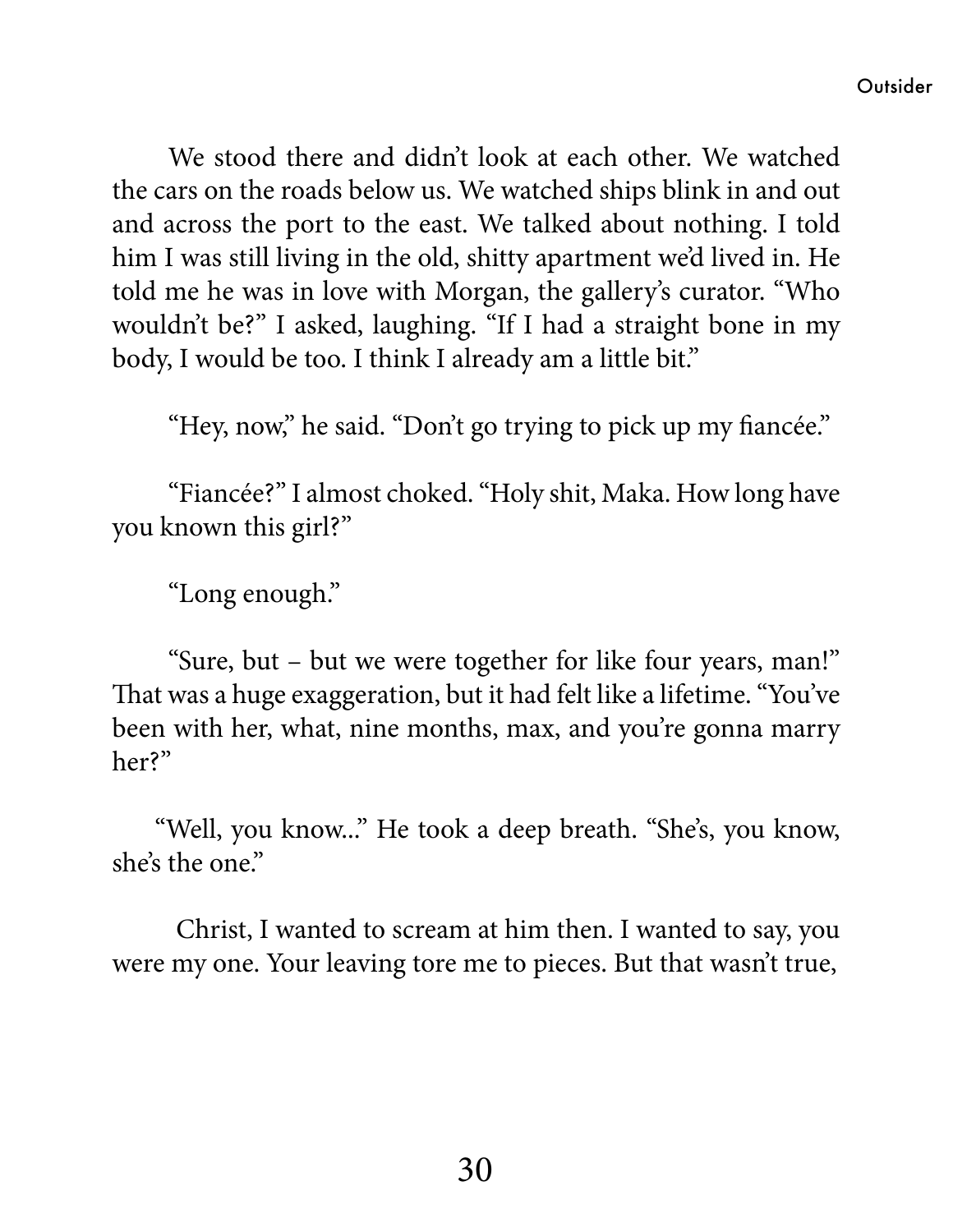and I knew it, and I locked that self-pitying lie away. I'd made it here without him. His leaving set me free. I swallowed hard. "All right, then."

He looked me in the eye and held my gaze for a long time before saying, "Look at you, though."

"What do you mean?" I laughed bitterly and gulped at my wine.

"I mean, look what you've done. You're an outsider, and you've..." he placed a giant, too warm hand on my shoulder. "You've made it."

His smile was reckless and huge and I shrugged, trapped under his single palm. "I, I don't..." I looked up. "Yeah. I made it." I'd wanted him to make it, but here I was instead, being congratulated and celebrated, a trashy, bottom-feeding pseudo-sculptor with an education degree and two stupid jobs.

Me. Not Maka, who knew every painter from every other, who went to every gallery in his every free time, whose paintings were so painstaking and colorful, who actually knew proper art terms. He turned to go, nothing more to say.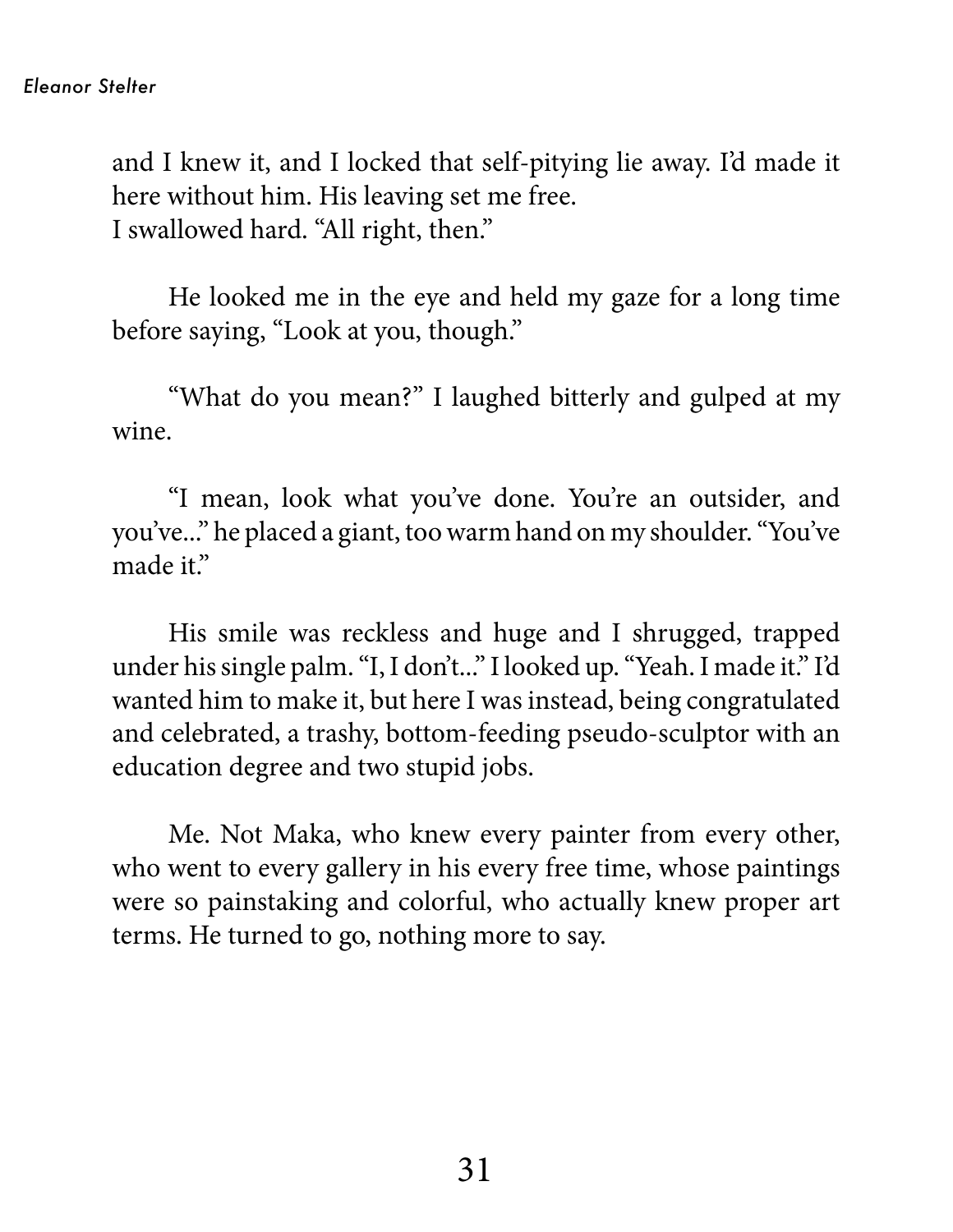"Wait – wait, what did you mean by *outsider*?"

"You know, no real training." He laughed again and slapped me on the back.

 I smiled. I didn't ask him what else he was up to. We went back through the propped-open door, back down the stairs, back into the cavalcade of light and sound.

 Morgan was wearing her hair in long curls and they flowed and bounced as she reunited with her lover. Of course she was the one. I set my wineglass down on the counter of the bar and left my own party. Aaron started to follow me out, but I said goodbye to him and told him to stay. This was the kind of thing he lived for.

 Maka was right: I made it, at least the first step. When I'd left, more than half of my pieces had sold. It was strange, though; it wasn't anything I'd dreamed of when I was younger. It was like living someone else's fantasy. It was like I'd fallen apart and rebuilt myself. But that didn't matter any more. I was the only person I'd spend my whole life with, and all that was left was to create, all that would matter in the end was what I had made.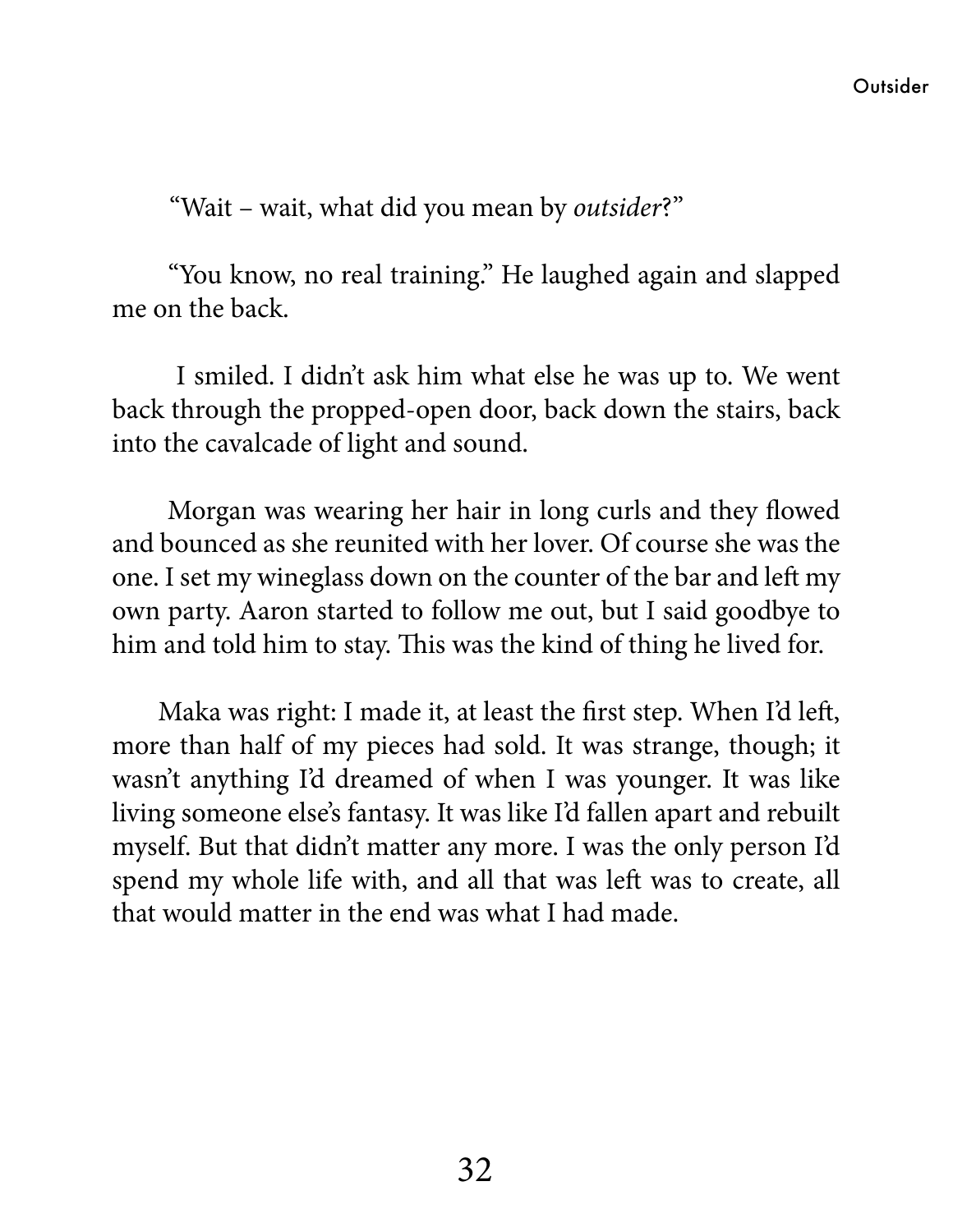### Ode to Obsession



### *Nikole Jewell*

Thick yellow, the underbelly thrum of a vacant office building affiliating and disaffiliating. The street light perking before the sun sets, the wobble of the moon—thick yellow, the underpinned hum (perhaps you haven't heard—you're heaped so with valves and muscles, pulses and hatchet rays of light you may not have gotten the chance). Watch grasshoppers

molt in mid-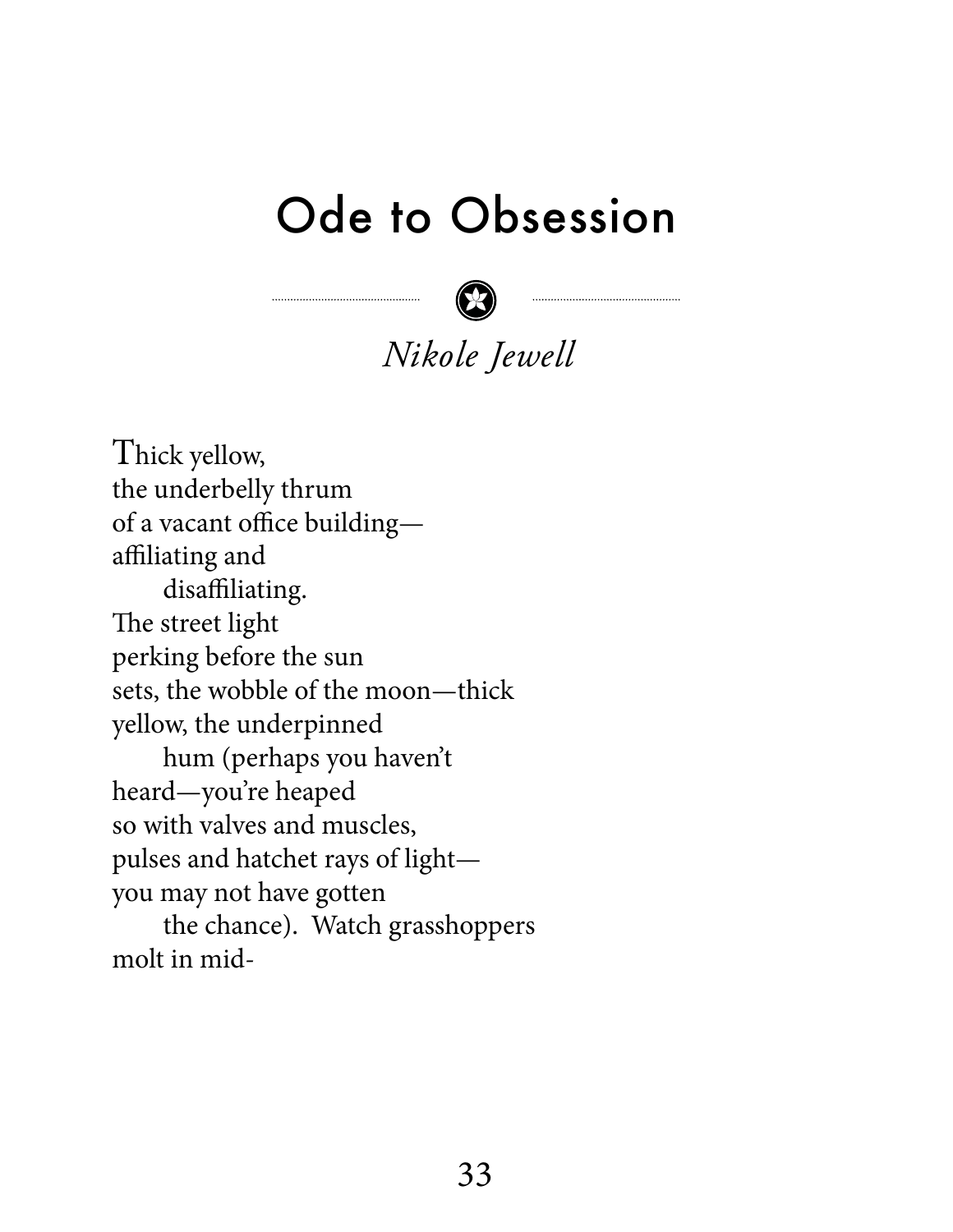autumn for as long as you can manage it. Pinch yourself through silence so deep it becomes a feedback loop. Everything: mirage, object, trauma —unfurling in front of you as if through an augmented peephole. Projections of tar, clouds, or contact, pick anything, really, no discrimination but muddle it into the essential, the fixed. Get it down to cast bronze, glass, or ink, any medium in as dense an arrangement as it can endure, then divide

one more time. Place the grains on your tongue crack them firm against hard palate don't swallow. Or, bring the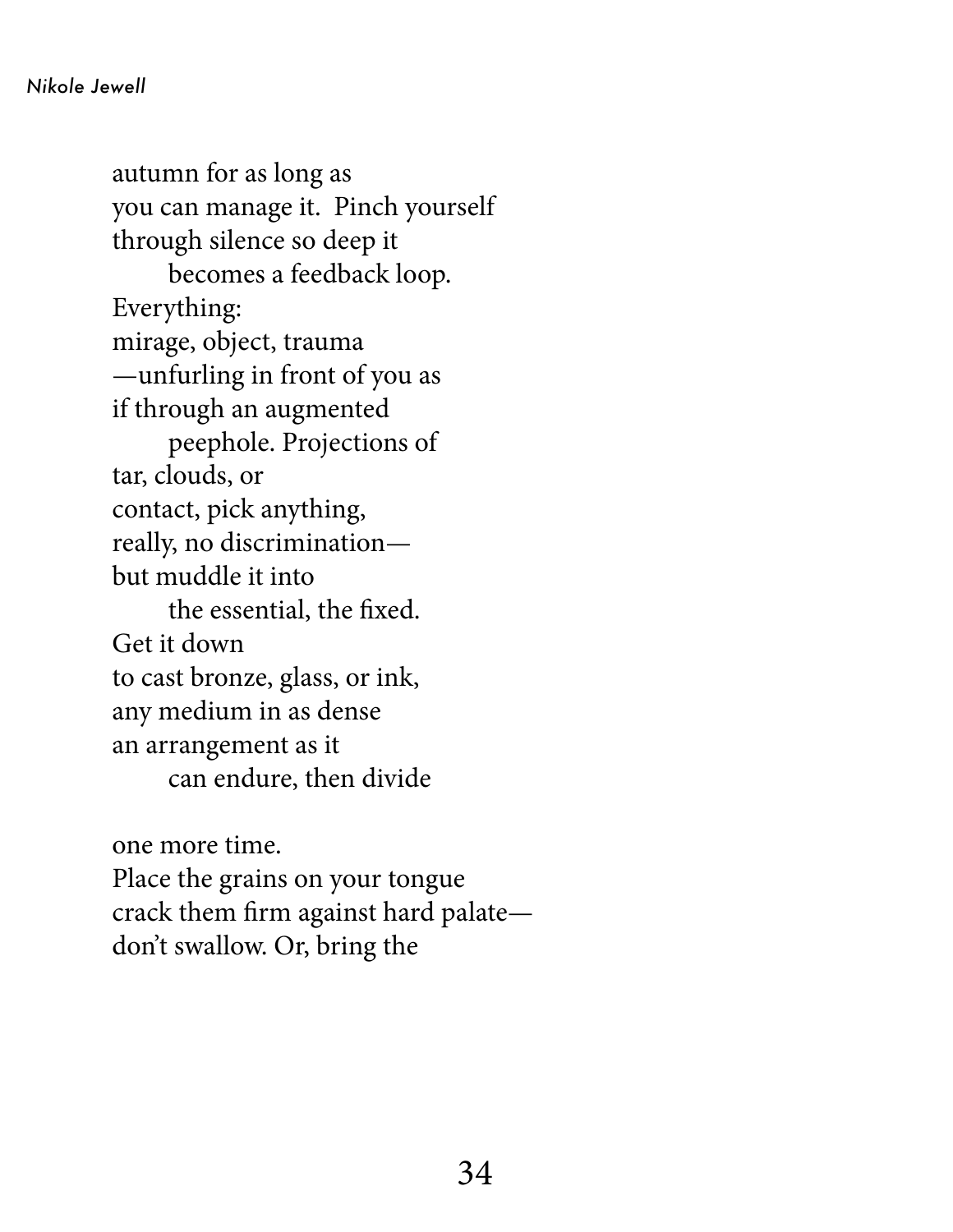live and minute, thrashing as much as evolutionary reduction will allow—swallow it whole—don't taste it. Feel it sizzle and bulge back up as just a pop, a cluck, a tic. Meting out these syllables suggests it is less frantic than this bright orb burst in my stomach, but they (the syllables) are the cure, aren't they? Thick yellow —affiliating and disaffiliating.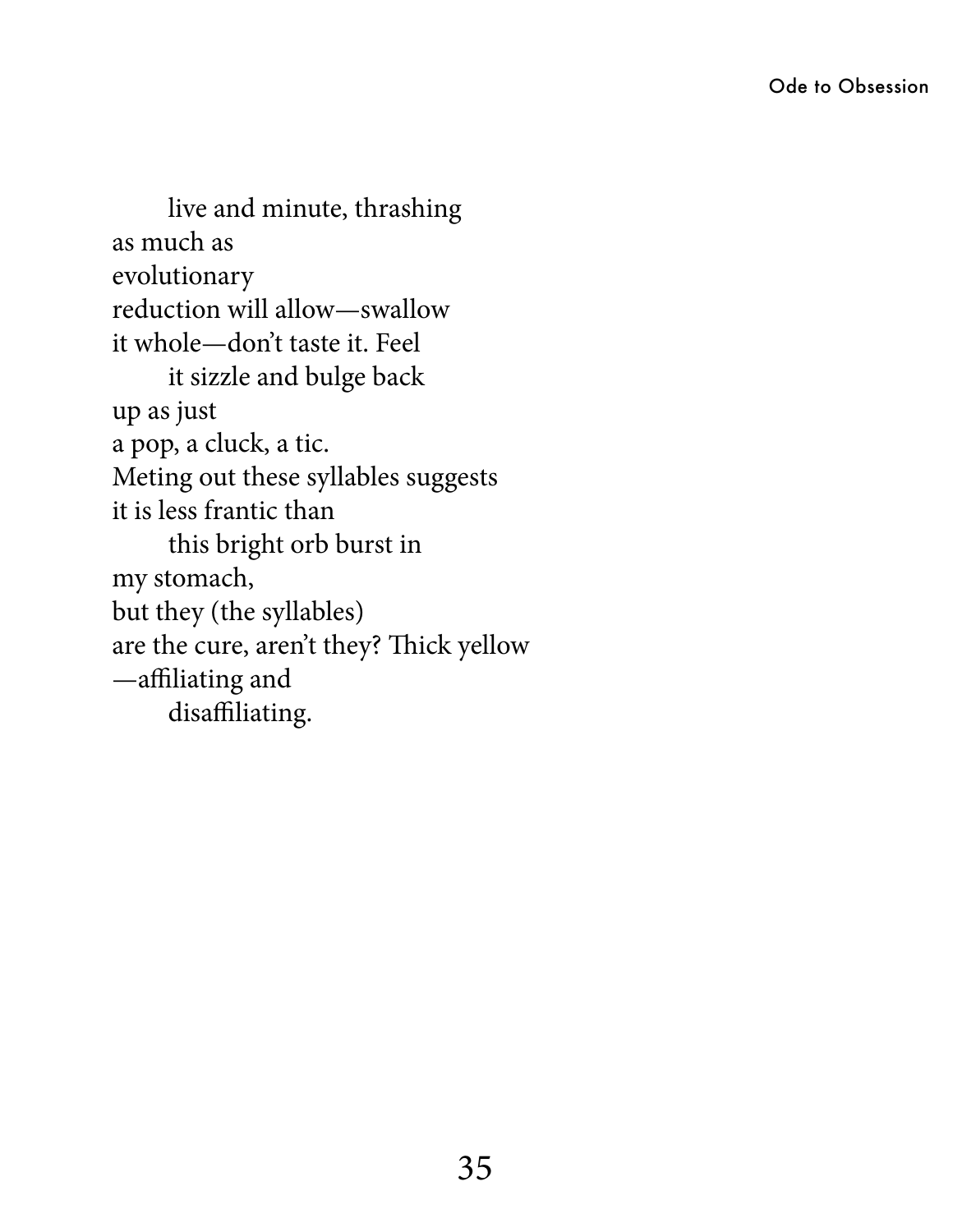### A Breeze

*Hannah Long*

 The fan wakes her up, though ironically, she cannot sleep without it. Not in the summer, anyway. A ripple of smooth air brushes across her eyelashes, the tip of her nose and her lips like cold silk. She blinks and peels the backs of her thighs off the leather couch.

 The apartment is quiet, which means it must be the afternoon. The thick curtains covering each window blankets the room with darkness. The smell of smoke is faint, which means her mother has been asleep for a while now.

 She yanks down her pajama shorts and adjusts her bra straps, padding on plush white carpet down the hall to her mother's door.

She pushes it open with a fingertip. "Mom?"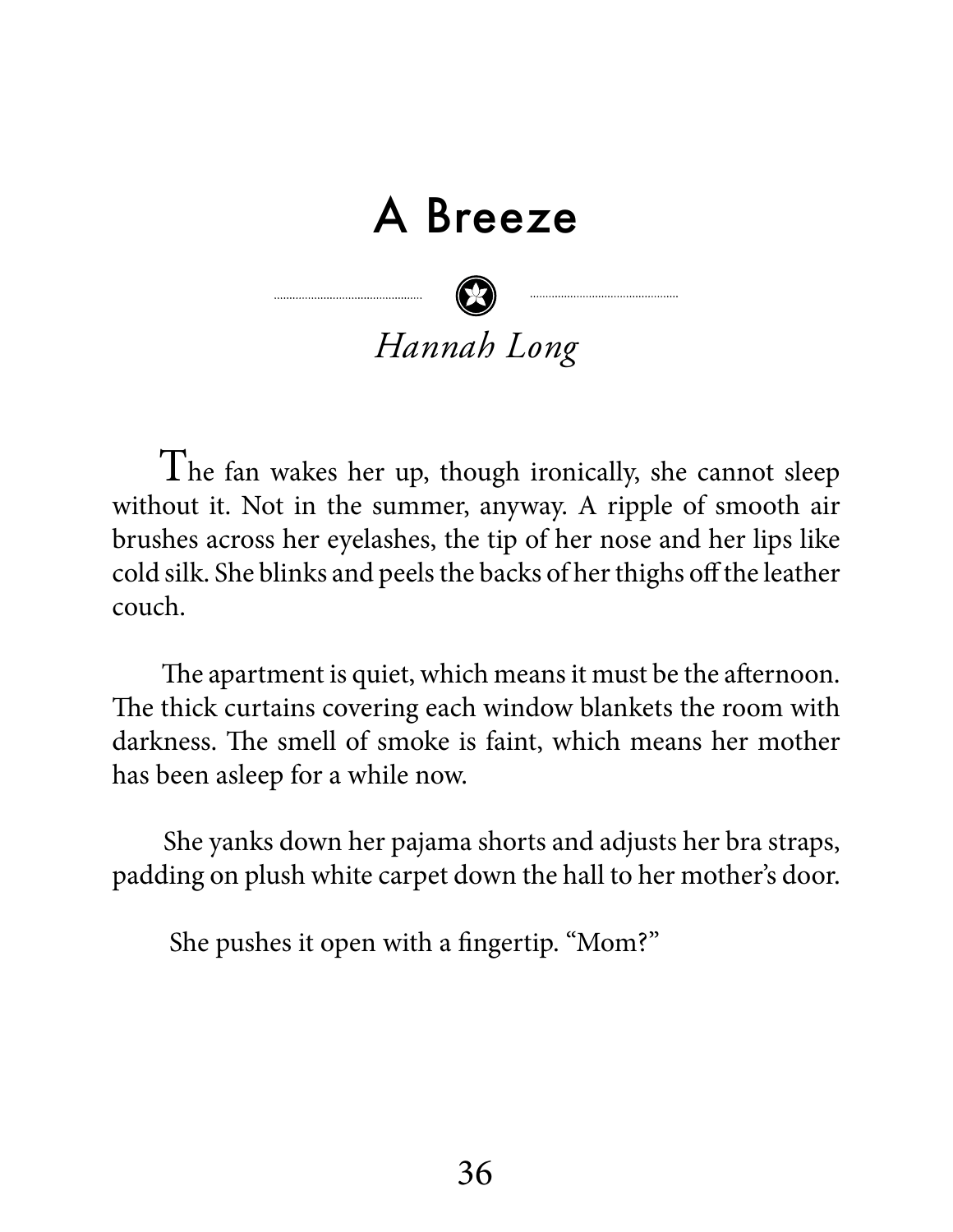"Hi, baby." The figure beneath red satin sheets rolls over and squints one eye open. Frizz around her scalp flutters in the breeze from the bedside fan, and one long brown curl picks up its weight and tumbles across her forehead.

"You have to be in at eight tonight?"

Her mother rubs the closed eye vigorously. "Yep. I'm about to shower. What time is it?"

"I think the kitchen clock said five-thirty."

"Is your sister home tonight?"

 "I have no idea, I've been asleep." Part of Lauren wants to sit at the foot of the bed and lean on her mother's legs, to touch her mother like she always does after she's been sleeping through the morning and most of the afternoon and working all night. She sees two cashed joints on the small ceramic tray next to the fan and a glass with remnants of dark liquor.

"She's probably at that boy's house," her mother says, rolling away. "Right, baby?"

"I don't really know where she goes, Mom."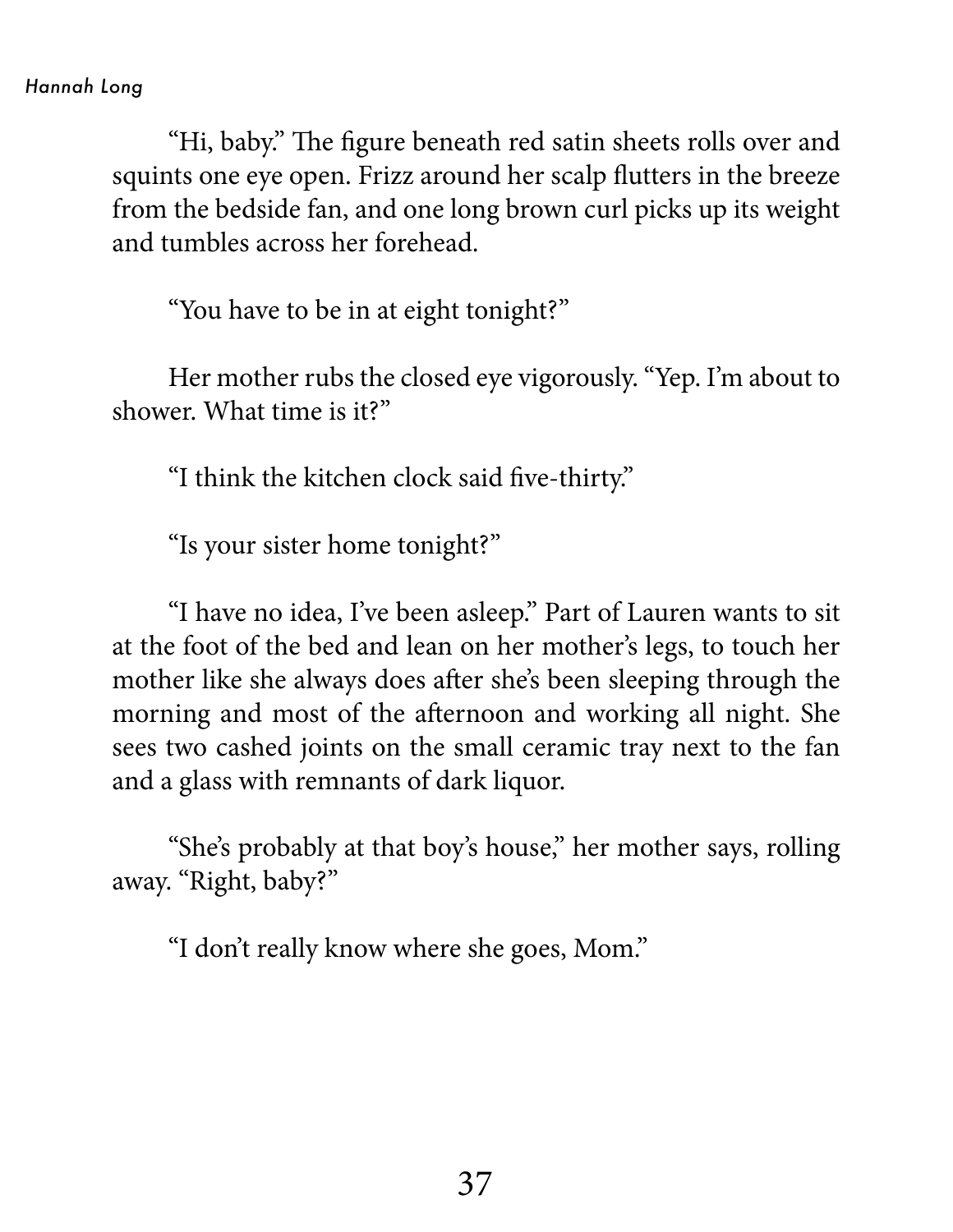"Well, she's old enough to be where she wants, I suppose."

Her sister is seventeen, eighteen months older than her. "Throw these out, Mom, it's gross," she says, poking a finger at one of the joint butts.

 "Throw what out, Lauren? I can't see you. If you're going to complain about something in my room, throw it out yourself."

 Lauren does not. She leans over, kisses her mother's cheek, and leaves the cashed joints there. "Be safe tonight."

"Love you, Brat."

"Love you too."

 "If you see your sister, tell her I bought that phone so she can use it. Not so it can be dead or so she can ignore my calls."

 Her sister's room is at the end of the hall. She opens the door on her way to use the bathroom, but she knows she'll find it empty. The bed is made. Her sister is the neat one. Comforter folded once to display the reverse floral pattern, pillows stacked two-by-two, fan on the desk turned to low, windows cracked open with blinds halfway shut. Some stray clothes on the foot of the bed. Golden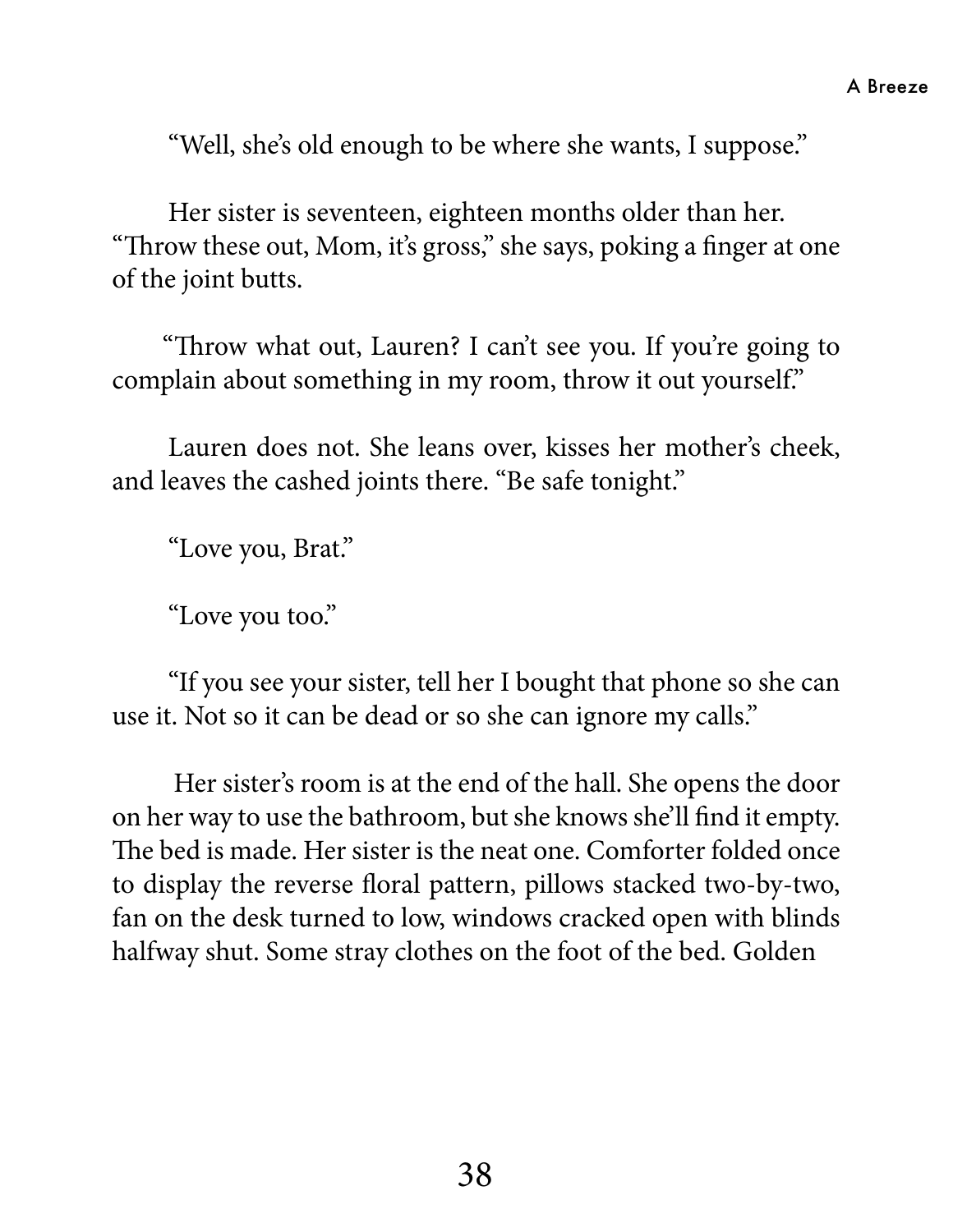evening light falls in shaky stripes across each surface, and the rustle of the plastic blinds is the only noise the room allows.

 She saw her sister in here the day before, getting ready to go to work. Yellow polo with the logo "Dave's Ice Cream Shoppe," khaki shorts, and her favorite pair of dirty white Converse. They didn't speak, because it was morning and they rarely spoke in the mornings—her sister was too functional and she had never been a morning person.

 The kitchen is tidy, empty liquor bottles removed from the counter and hidden in the trash, ashtray crumbs swept off the linoleum. Her sister must have cleaned it before she left. The refrigerator is empty, though, except for some drops of milk and leftover Chinese cartons. Her stomach grumbles in response. She could throw out the food that she knows has probably gone bad, but she leaves it just as she left the joints and feels a pang of satisfaction as she pictures her mother wearily discovering the inedible contents and having to clean them out herself. She notices that the kitchen is relatively spotless but her sister didn't touch the refrigerator, either.

 It seems this is what it has come to, acts of love strained by acts of rebellion and possibly the faintest murmur of hatred.

The kitchen clock reads 5:42 p.m. She hears the shower sputter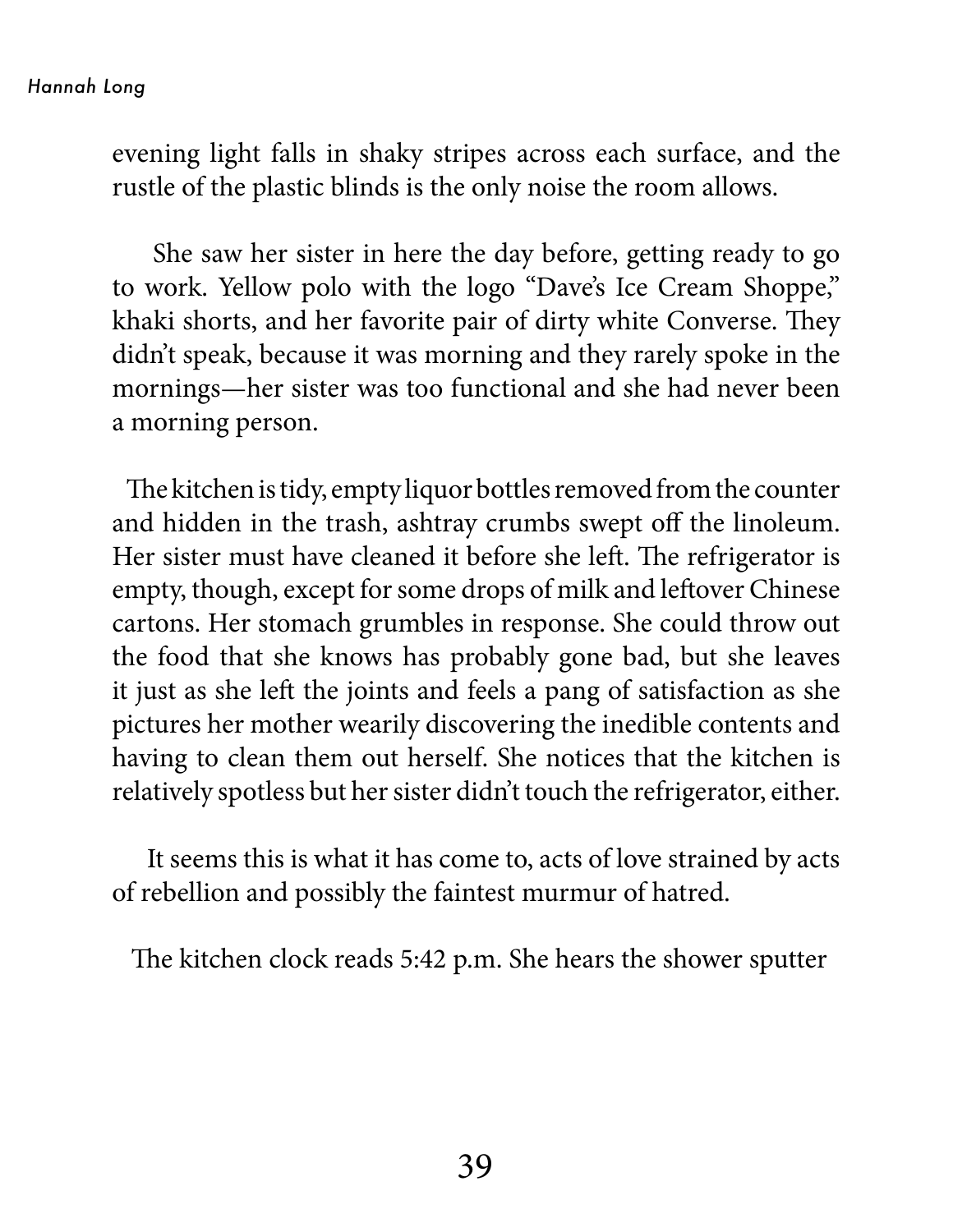to a start down the hall.

 Once, when Lauren and her sister were in elementary school, her mother brought home a man whom they had never seen before, but who touched the small of her back as if he had known her for a while. They were seated on the same leather couch, her sister with homework perched on her lap as they watched Disney Channel. It must have been about eight p.m. on a school night she remembered a dusky glow seeping around the curtains and a couple of rays of the fluorescent streetlamp light glaring across the television screen.

 The man had fallen onto the couch between the two of them, his rough arms splayed across the backs of their shoulders and his t-shirt smelling of cigarette smoke and beer, a smell that had become familiar but was still intangible and somewhat unknown. Her mother switched the radio on to a slow reggae song that softly muffled the noise of the television.

 "Mom, I can't hear now." She reached towards the coffee table to pick up the remote. The man grabbed her wrist.

 "This is classic, baby girl. Much better than this garbage you're watching. As a matter of fact, cut the TV off, Ellen."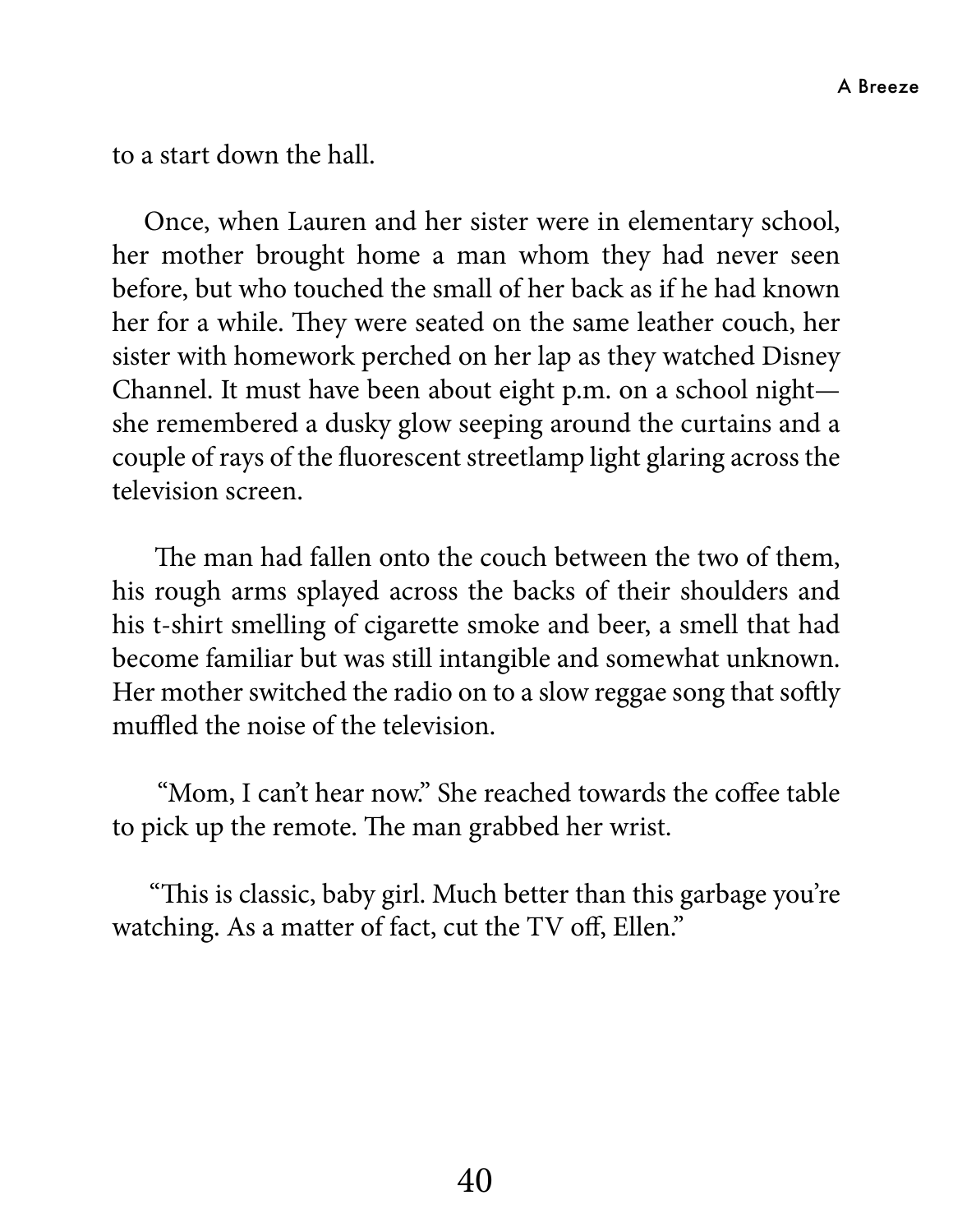*Hannah Long*

Her mother switched the television off and turned up the stereo. She began to sway, her maxi dress loose around her breasts and her bare toes peeking out from below the hem. "Come on, girlies, let's dance."

 Her sister put down her pencil and stared blankly ahead. The man shifted his weight a little more heavily onto their shoulders and took a deep breath, blowing sour air under their noses. "Yeah, girlies, let's dance." He picked up one of her arms and began to move it around to the rhythm of the metal drums.

 Her sister stood up and picked up her folder, tucking the pencil behind her ear and pulling a blanket from the couch.

 "Monica, put your homework down and come dance," her mother said without slowing. Her sister turned and walked toward the hall.

 In one quick movement, the man grabbed the back of her shirt, stood, and heaved her over his shoulder. "Didn't you hear your mother?" he grunted as her sister's folder fell from her hands and papers scattered across the floor.

Lauren felt a cold trickle in her arms and the pit of her stomach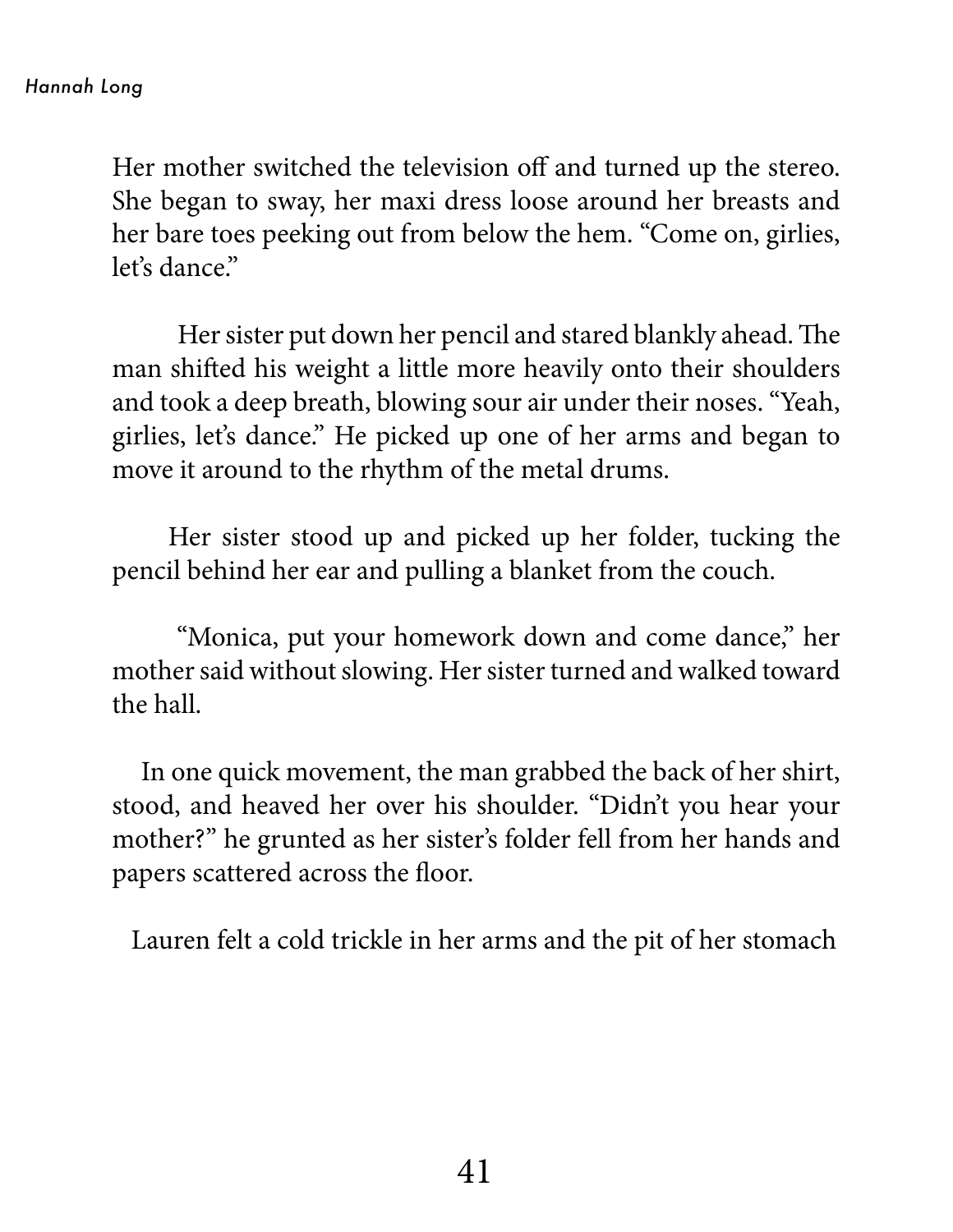as her sister squirmed, and she sat quietly on the couch as it began to pulse through her body.

Monica said, "Put me down," five times as she squirmed. Eventually her scrawny ten-year-old legs bucked and kicked and her fist connected with the man's lower back.

 "Fuck," he roared. He dropped her immediately and she landed on her back on the carpet, where she lay sprawled as the man growled in rage and wound his leg back before kicking her hard. His foot connected with the side of her body and she broke out in a hoarse wail.

 Lauren remembers finding herself hunched over her sister with her face in the crook of her neck, where hot wet tears and fearful sweat soaked her hairline. She wrapped her arms over her sister's body, curled in a fetal position on the floor.

 "I hate her," her sister whispered through gasps of tears and struggled breathing. "I hate her, I hate her, I hate her, I hate her."

 She doesn't remember if her mother could hear, but she remembers seeing her on the edge of the couch with her head in between her knees, sobs racking her body. She doesn't remember how the man got out, but she likes to picture her mother's fists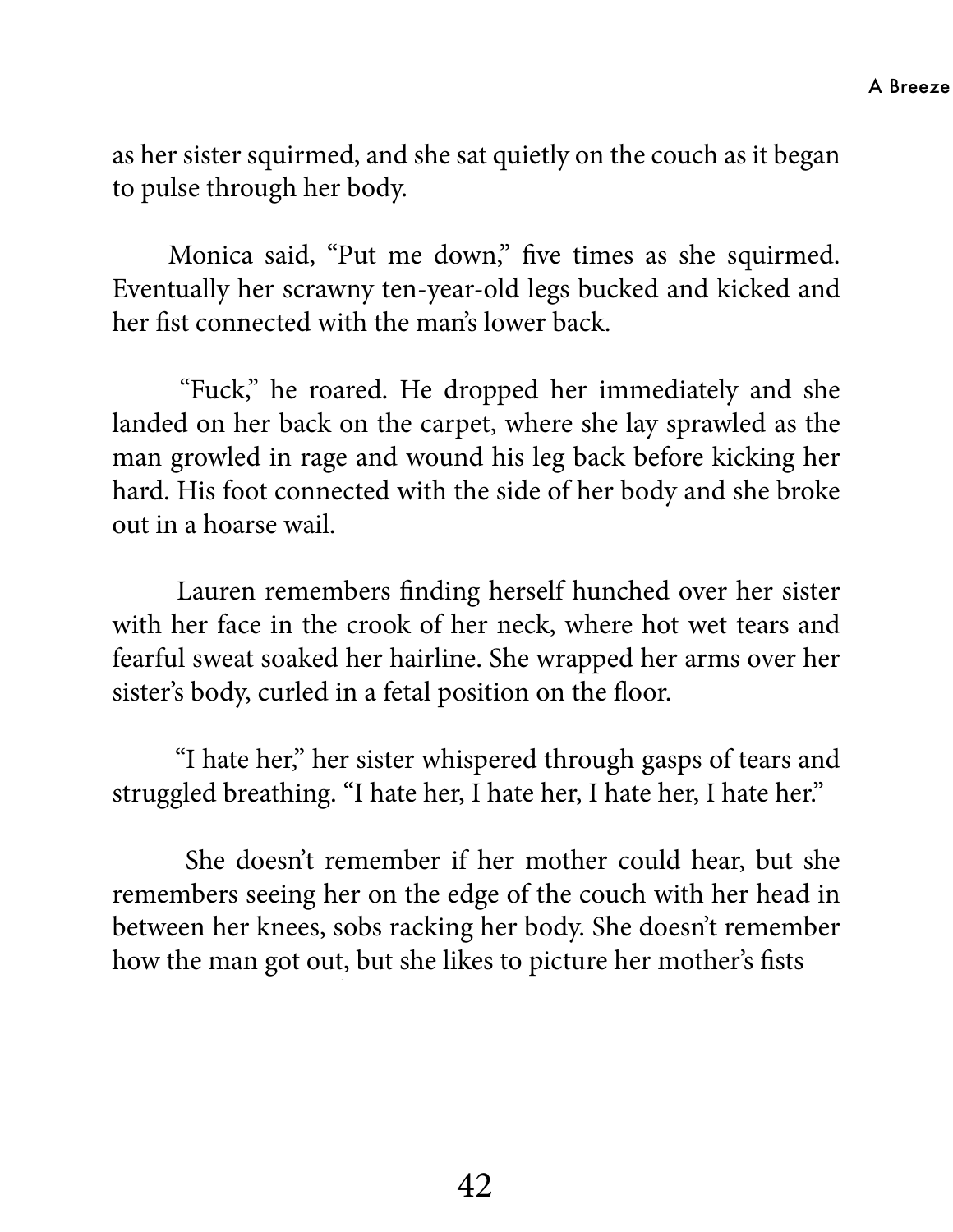#### *Hannah Long*

following him to the door. At one point she raised her head and looked at her daughters wrapped around each other on the floor and her legs moved as if she were going to touch them, comfort them, but she got up and walked out of the room. walked out the room.

She remembers thinking she would lie there forever with cramping arms, the stench of sweat, beer, and smoke, and the rug scratching her knees if it would take her sister's pain away.

The fan wakes her up again a couple of days later but this time it is morning. The kitchen clock reads 9:24 a.m. She opens her mother's bedroom door; the bed is empty but her purse and black stilettos are splayed across the ground.

She follows a trail of cigarette smoke down the hall to her sister's room, where the door is cracked open. She pushes it with her toe. A figure is leaning against the desk in a cloud of swirling smoke that rises with the breeze from the window and falls with each gust from the fan.

It's not her sister, it's her mother. She has one hand resting on the desk, hip cocked to the side, cigarette in the other hand.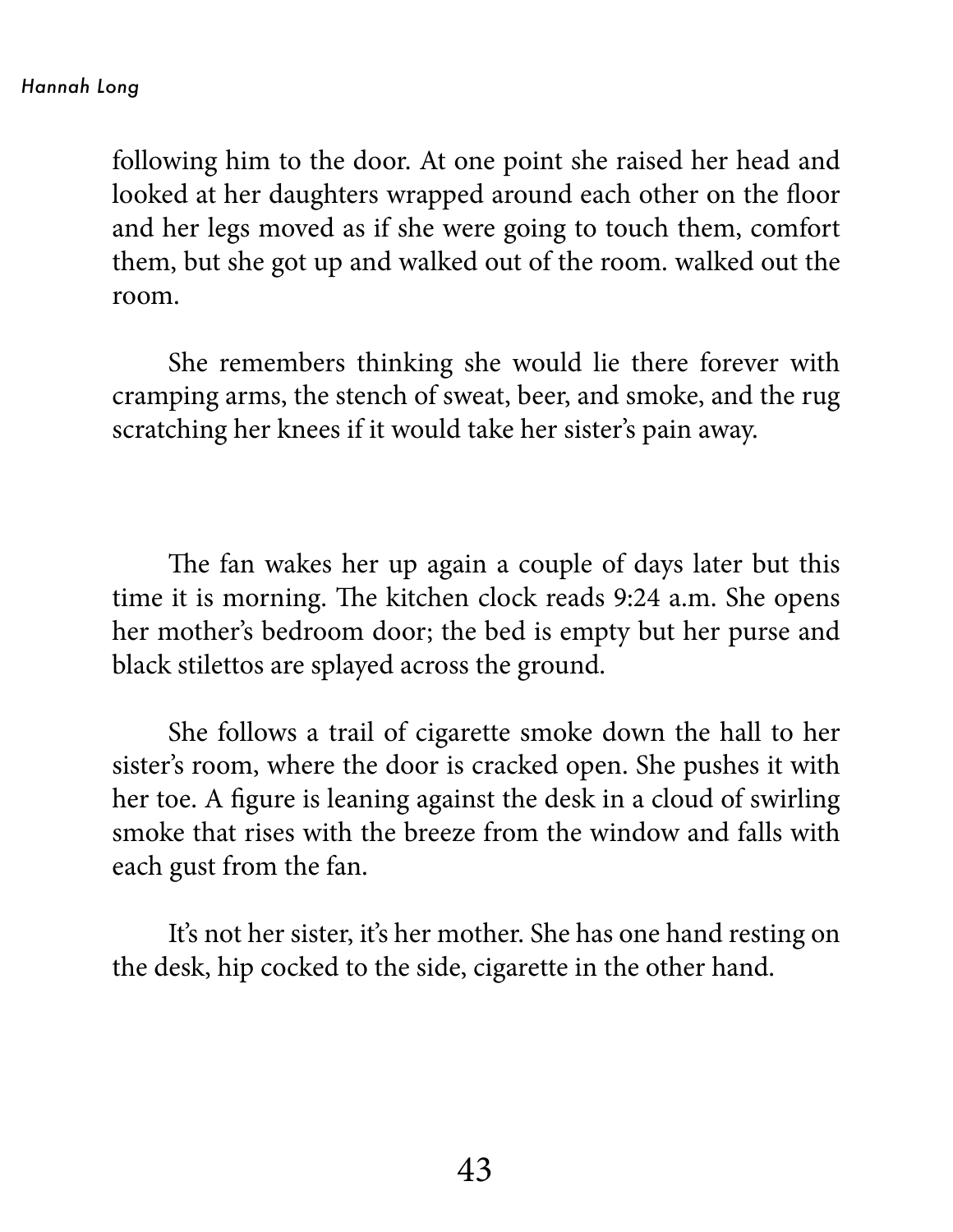She has on her sleep shirt but her hair is still tamed and her lips stained with crisp red lipstick. Her mascara is still intact.

Lauren doesn't want to ask what she's doing in here.

"Did you just get back?" she asks instead.

 Her mother turns and looks at her. The expression on her face sends a ripple of cold through Lauren's veins. It is blank, the corners of her mouth are turned down, her eyes slightly warmed when she sees her daughter behind her at the door. It takes her too long to reply. "Yeah, long night."

She crosses her arms. "You look pretty."

"Thanks, baby." Her mother exhales deeply, gray smoke hissing from her mouth.

There is a moment of silence.

 "Remember when your sister got so mad at me," her mother says slowly, struggling slightly to get the words to move from behind her teeth, "and she said she was running away, but she just spent four nights at Arie's house, and she told you not to tell me?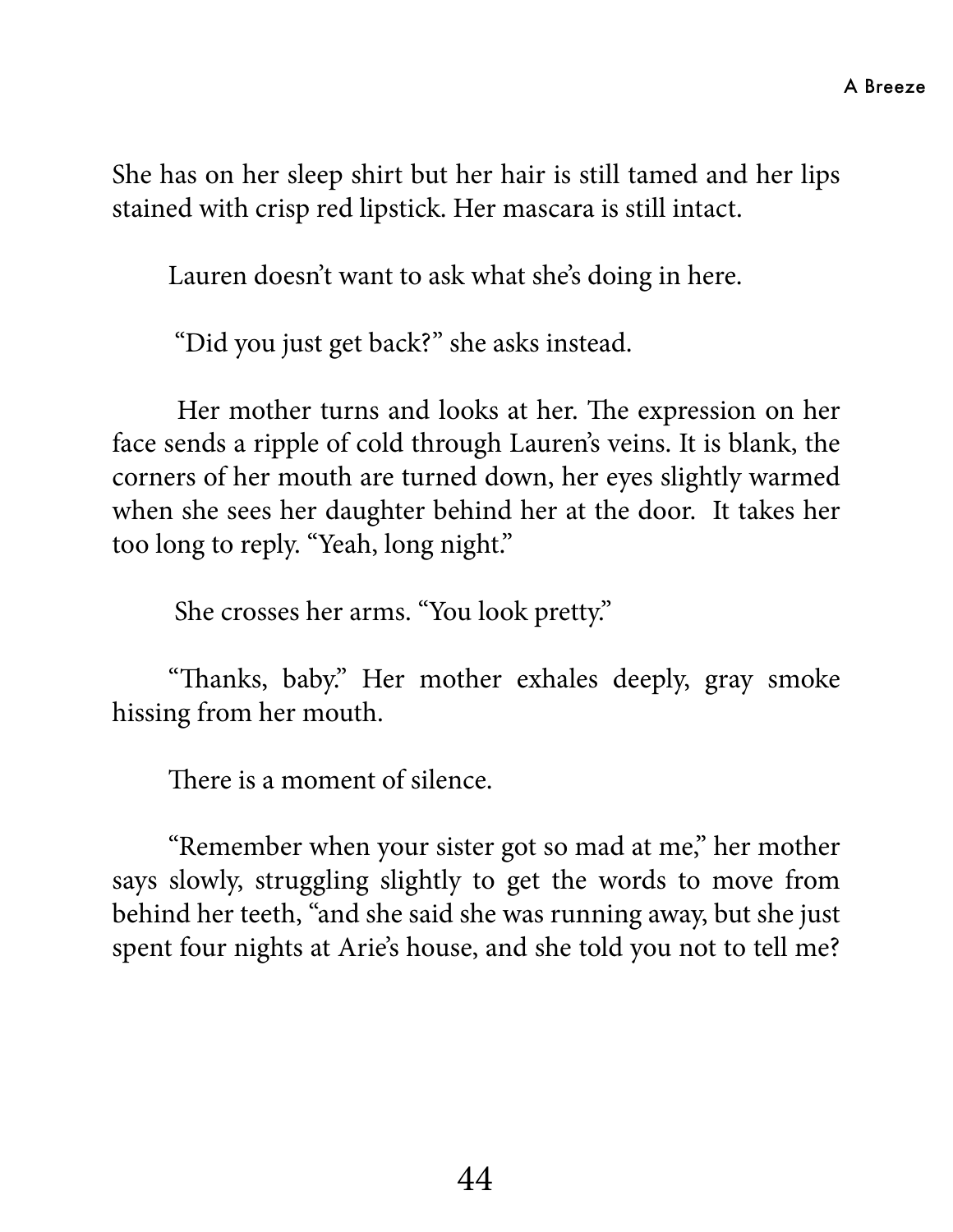She wanted me to think she was really gone. But you couldn't keep a secret for more than two days." She forces a quiet chuckle.

 Lauren shifts her weight. She doesn't laugh. The cold is still there, lingering on her collarbones and the veins in her wrists.

"She's always been dramatic like that," her mother continues.

"You do things that could make anybody that mad, Mom."

Her mother pauses, the hand with the cigarette hovering midair. "And you've always been critical like that." She takes a long drag. "I wonder what I did this time."

 Lauren doesn't want to say what comes to her mind but she does anyway. "I don't know where she is."

 Her mother squints and wrinkles her nose. "I guess this time the joke's on you, too."

The cold in her veins erupts the tiniest bit into a hot flame. She wants to say that she's wrong, that the joke will always be on her mother; that in the end, it's always been them against her. Always.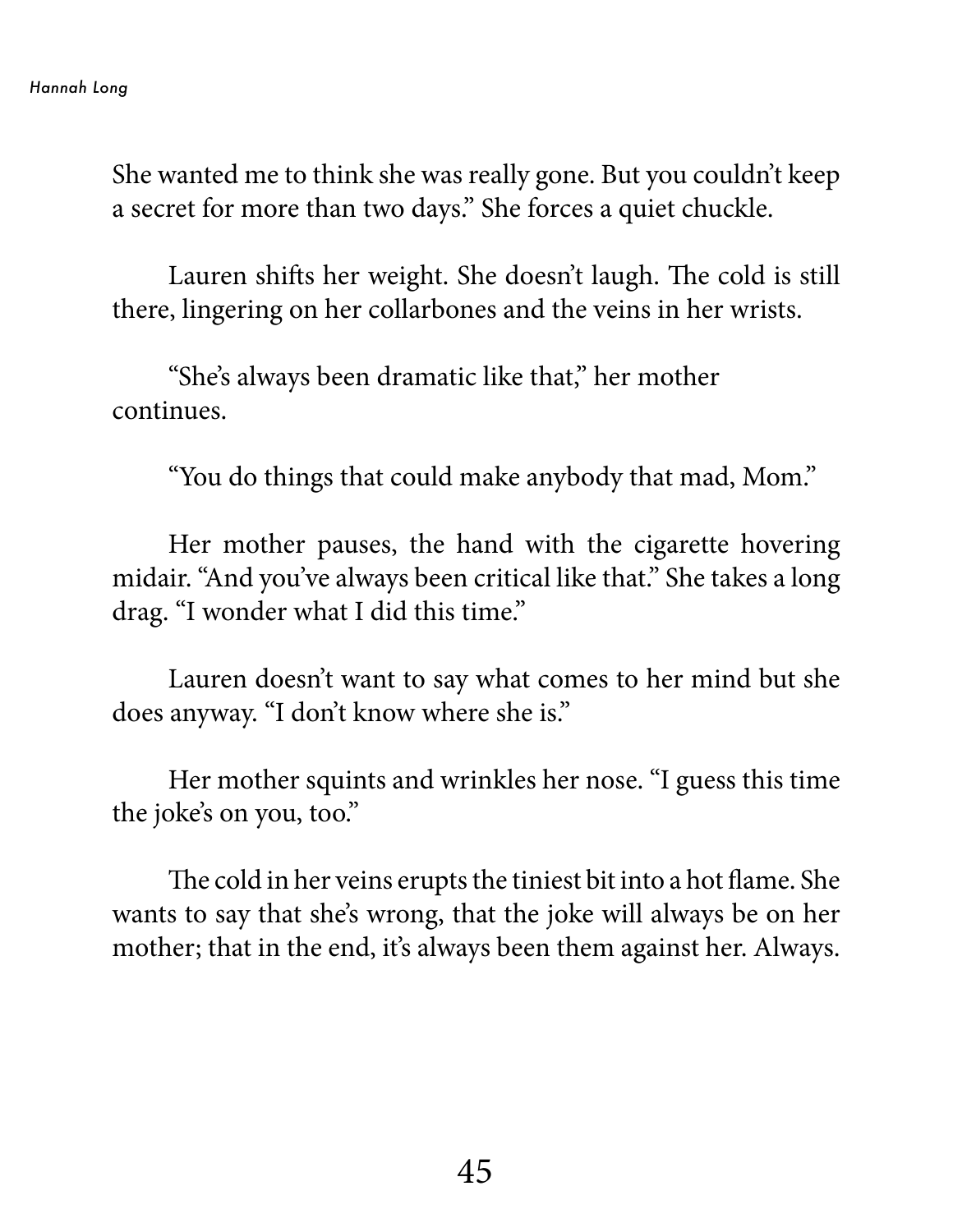And she loves that curly brown hair and the sad eyes and the long, delicate fingers and the way her mother tugs her hair and kisses her temple whenever she leaves at night, with the possibility of hot bagels in the morning. But sometimes late at night she sees her sister bruised on the ground by the man who should have never been in their home and their mother several feet away, not where she's supposed to be. Not where she is supposed to be. She sees her own small arms trying to hold her sister together and all she can think is that they are not big enough.

She looks around, at herself and her mother standing in the empty room with the clean bed and the dirty smoke, the agonizingly loud whir of the fan and the stark quiet of human silence, and she realizes why they are here and why they don't know what to say.

And she really wonders where her sister is.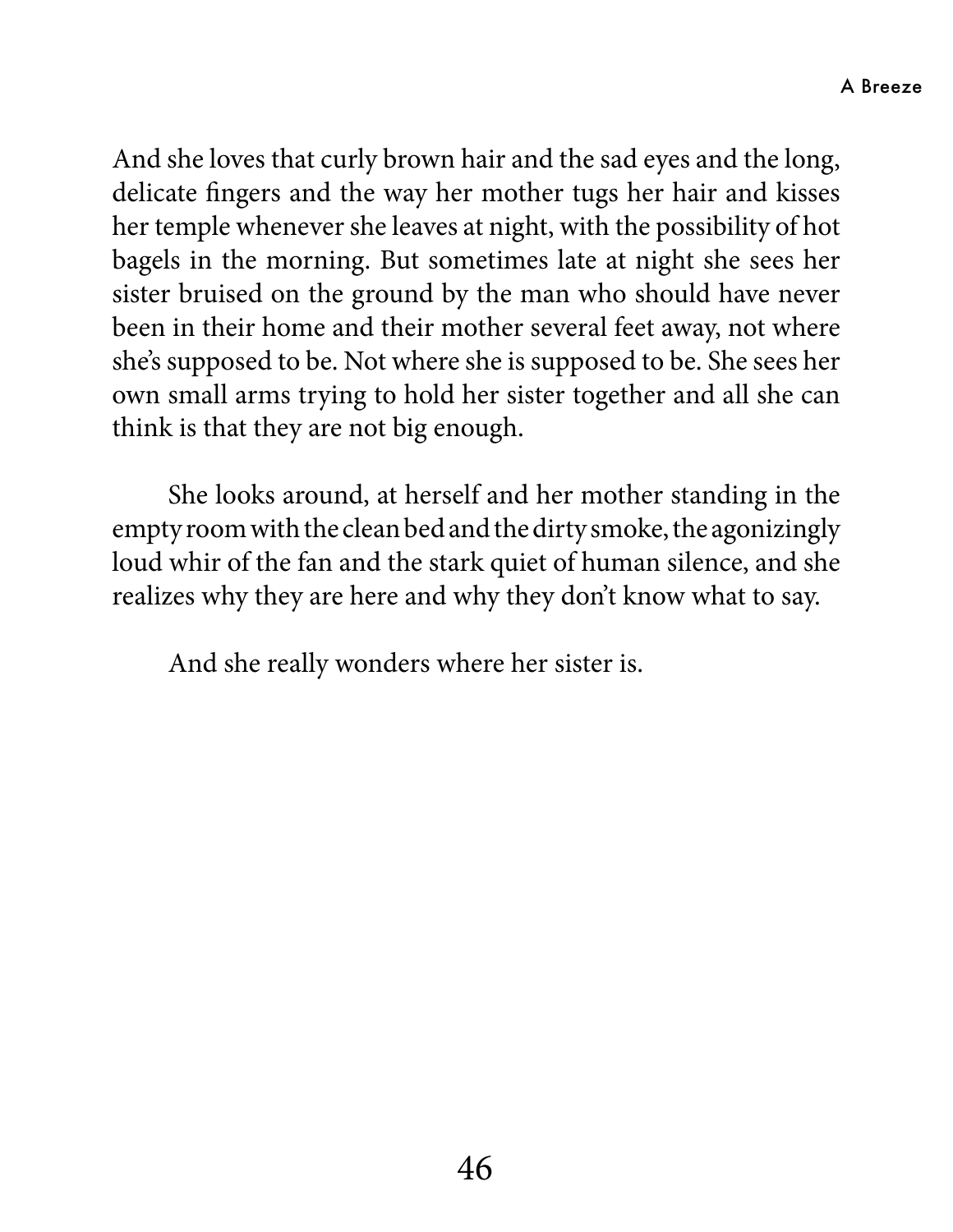# Negligence



*Assess the scene.*

 I woke to a pot's shatter. Harsh voices I'd thought were a dream became one voice's grief-ridden screams. The window was three steps from my bed. The shouts were farther. I stared at the blue curtain, feeling like the glass behind it, still and silent under my blue comforter.

#### *If the subject fails to respond to stimuli, call 911.*

 I stood up, tall and fragile – seventeen. The window drew me forward, naked feet tiptoeing across the floor, and I pulled the curtain aside. Two men, sharp in the orange porch light were a window and a street's width away. One lay still on the driveway, arms pulled up to his chest. The other pirouetted in the driveway, wailing through limp hair and the thin lines between his fingers. The still man was too far to see the blood on his forehead. The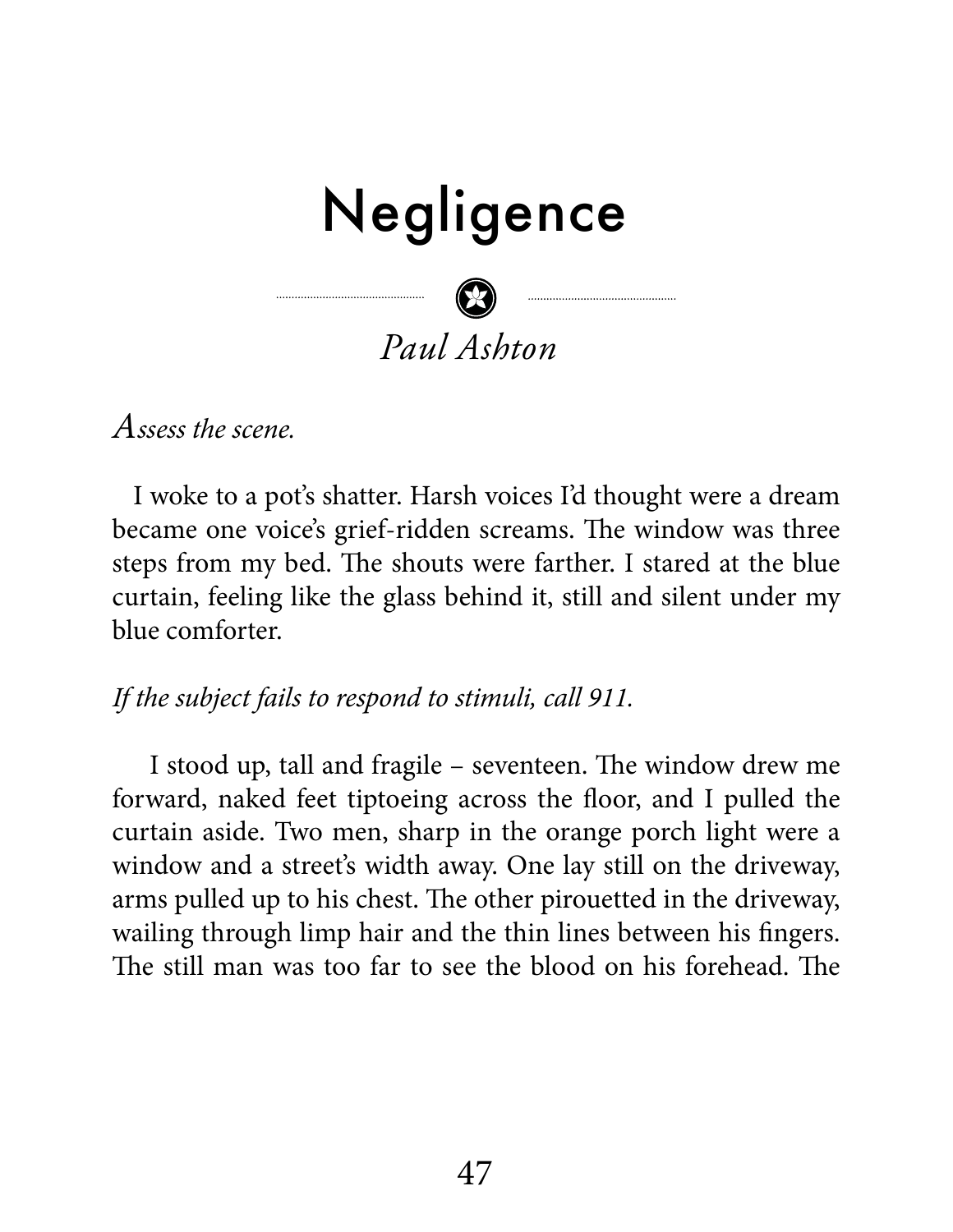light was too weak to see the shattered pot on the driveway. My knees pressed into the blue carpet, eyes shining like the window as I settled into that space like the body across the street.

#### *Check the subject's ABCs: Airway, Breathing, Signs of Circulation.*

 The scene clotted the steady pulse of the cul-de-sac. Memories came slowly. The two men lived across the street. The wailing man had a little girl that he walked around the cul-de-sac in cotton candy pants. The still man was her grandfather. The wailing man snowplowed our sidewalk during the Valentine's Day snowstorm. The still man answered his door with a smile. The men in the light and my memories beat two separate rhythms, out of sync. A shadow appeared, trotting across the street.

#### *Open the subject's airway by tilting the head backward; then provide two five-second rescue breaths.*

 Dad knelt by the man. My knees pressed harder into the carpet. Dad bent toward the man. My back stayed straight. I didn't see Dad pat the man's face, tap his shoulder, call his name. The driveway was far, far across the street, but the long gasping yells of the wailing man pulsed close against the window, shattering the night's quiet.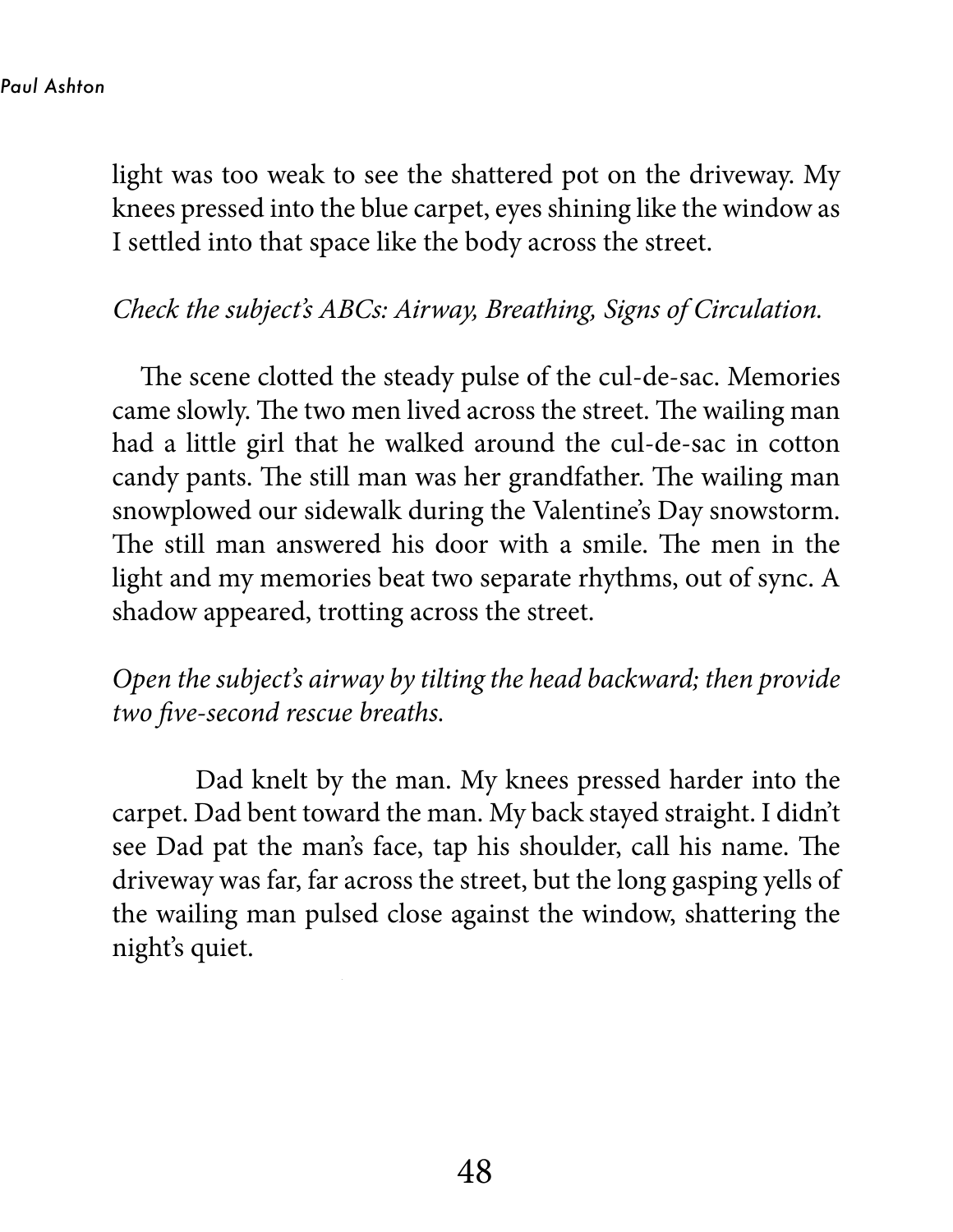#### *Administer CPR until medical professionals arrive.*

I watched Dad push on the still man's chest. Too slow, big shoves with little shakes – twelve beats to two breaths. Compressions should be energetic, a bounce, like a human defibrillator. I didn't run over to correct him. Ambulances arrived, red and blue lights flashed through bare windows, lighting the empty living room. For a moment Dad was pumping in the lights, blue then red then blue. Paramedics took over. They tried to still the wailing man. Don't tell me to calm down, my Dad's dead. I killed him.

#### *Report to the manager and perform necessary paperwork*.

Mom, Dad and I stood at the window. I said I'd watched through the window upstairs. Dad said it didn't look good. Mom said the whole thing was terrible. That night, Dad didn't sleep well. The next morning, Mom found routine strange. The next day, I said nothing. I should've done 30 compressions to two breaths, breaking ribs with the force of the compressions. I should've tasted cigarettes as I pushed my breath into his lungs. I should've watched his stomach bulge from its force. Instead I knelt quiet, still, not saying a thing. Maybe it was because I'd just woken up, or because it didn't seem like an emergency, or because I felt like I couldn't leave my room. Or because I was timid, or because the street was far too wide and dark, because Dad got there first,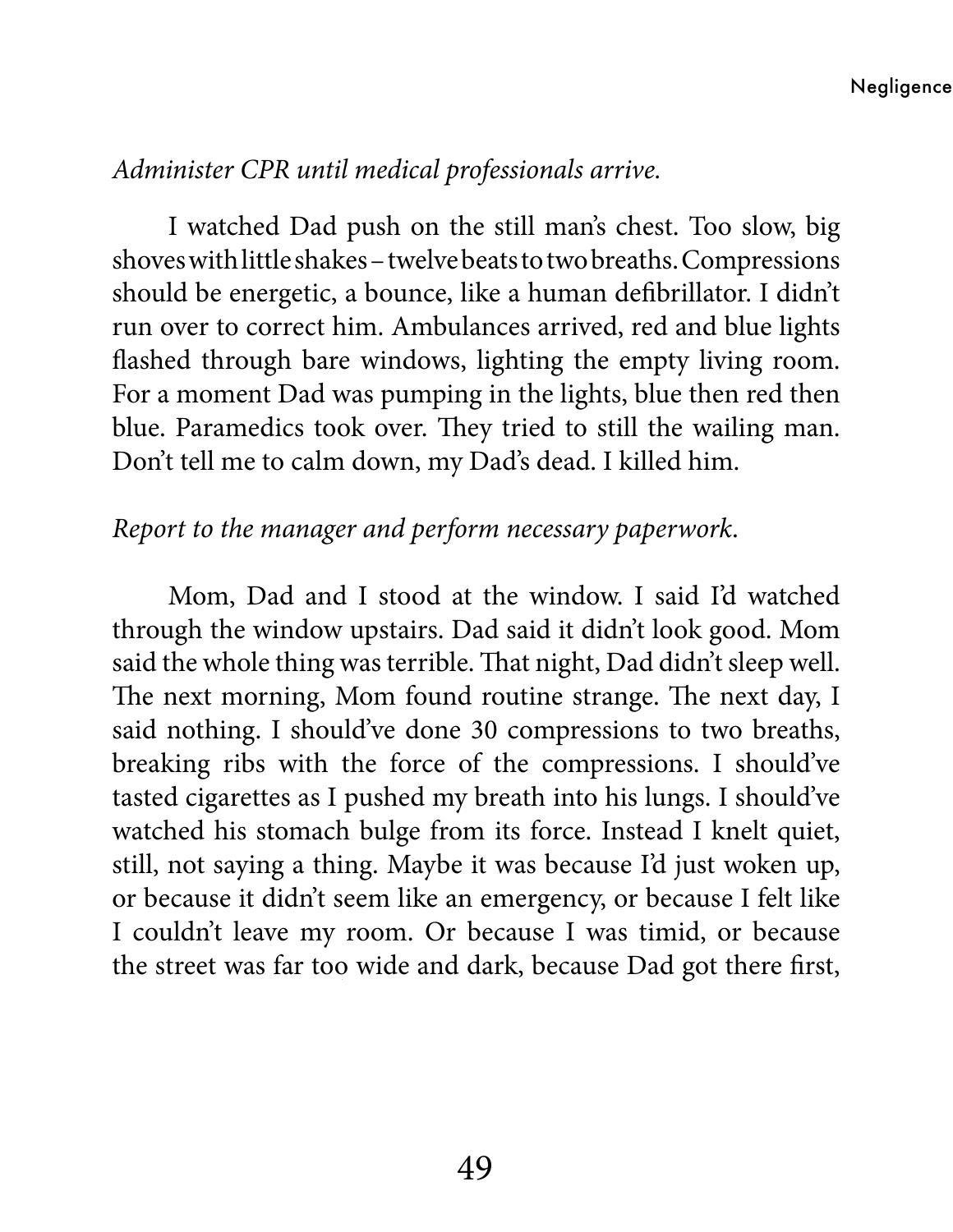#### *Paul Ashton*

because the man was dead before he hit the ground. because I was scared because I was small, because I couldn't be a hero, because I was nothing, because I couldn't answer, because the most transparent answer was somehow the most complicated. I still don't know why I didn't leave the space behind that window.

On the night I should've been there, I returned to my room, laid myself in bed like a thin pane of glass, whole and clean, and found that stillness had never left.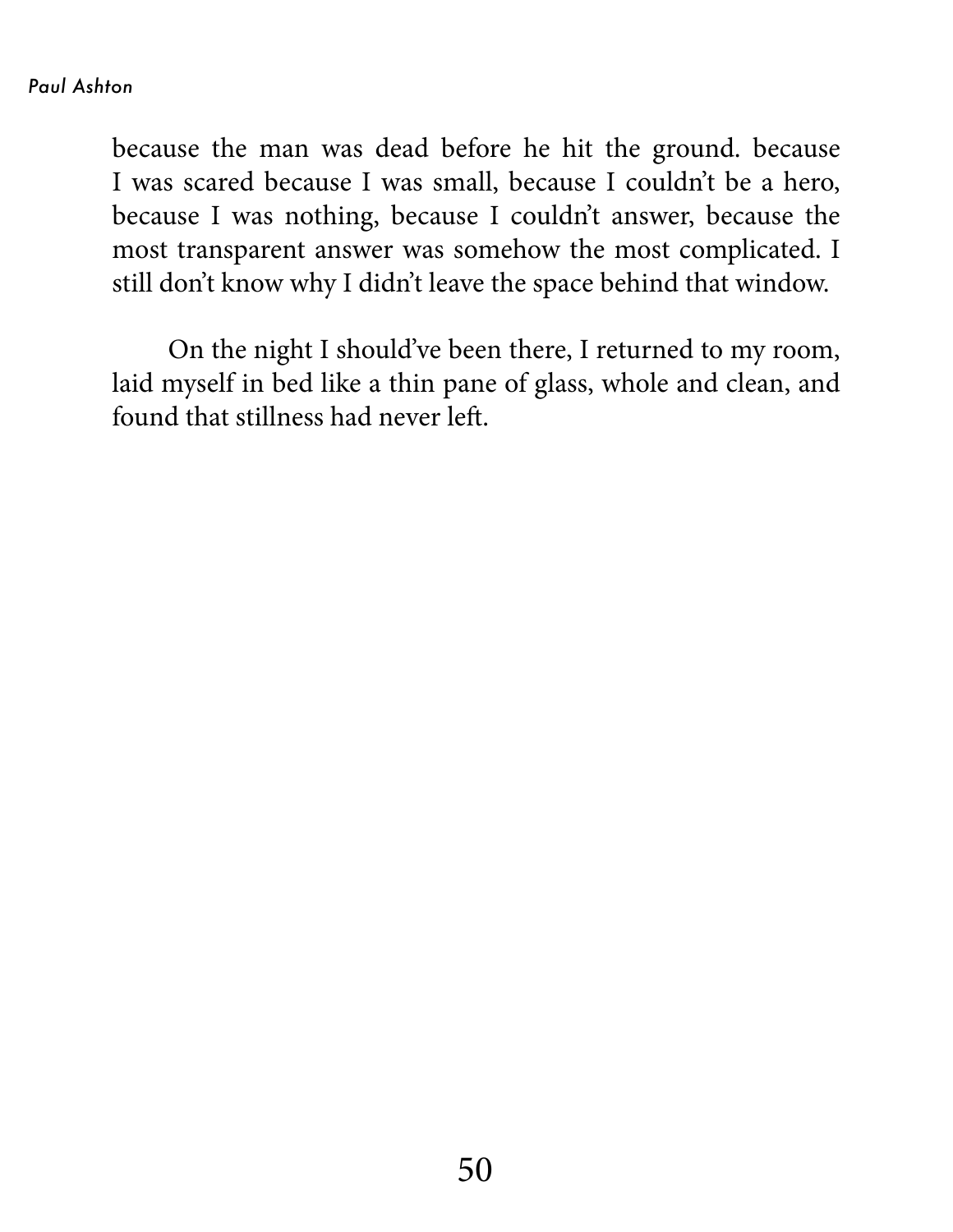## Sculptors



### *Heidi Billy*

Miranda sighed and shoved her phone back into her pocket.

 "So, are we going—?" her boyfriend Chet asked. She sat still for a moment, staring at her knees, and then nodded, "Yeah, we'd probably better." Chet nodded and turned the truck around.

 The town square, or rather the odd star-shape between the art museum and the library surrounded on three sides by streets, was pretty packed. Three ice sculptors were going at it with their chainsaws and crowds of people were watching. Chet had to drive around the square three times to finally find a place to park his truck. When they got out, they were blasted with the negative-ten degree chill and Miranda shoved her green and pink scarf over her face, clutching Chet's arm. They made their way onto the square.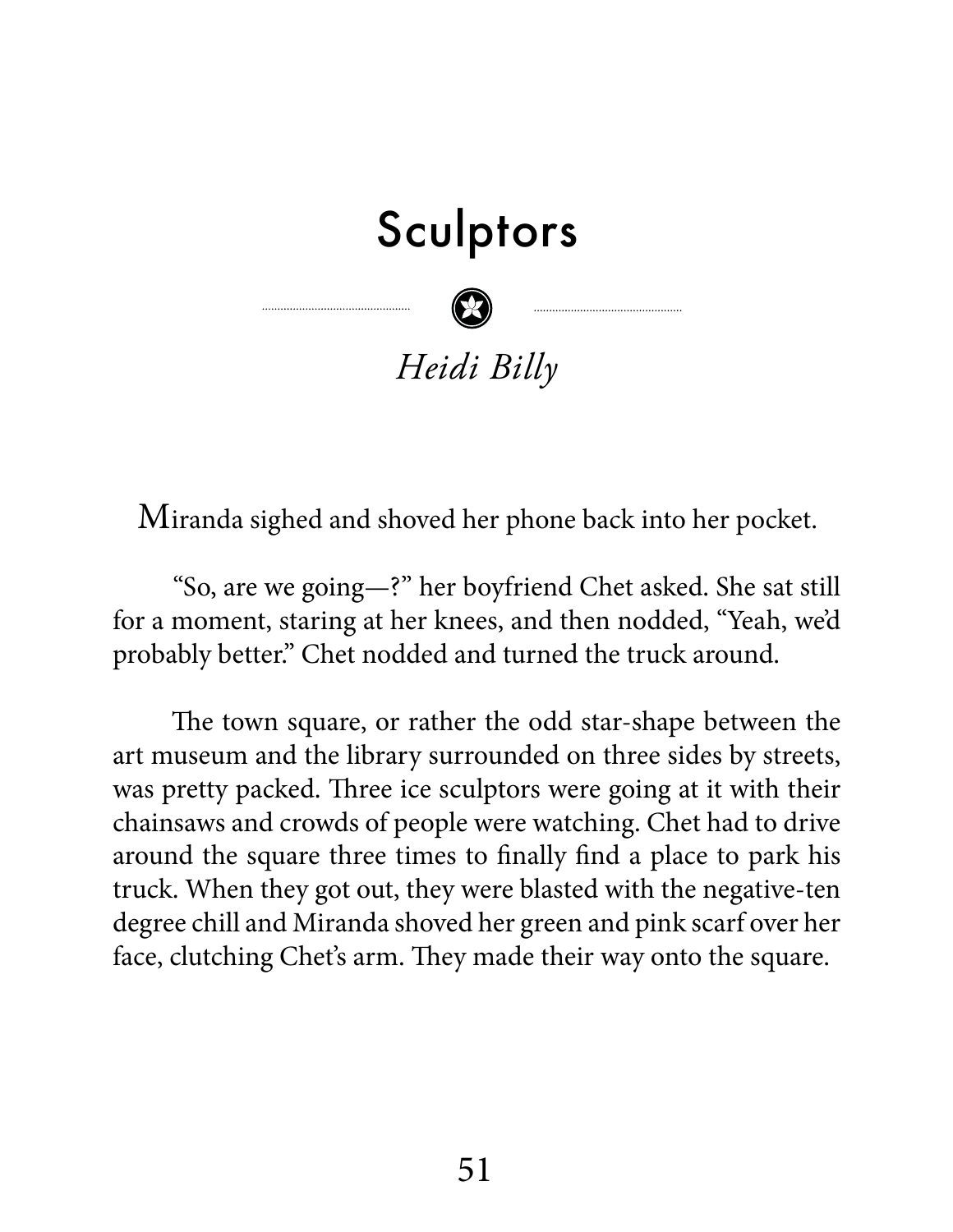*Heidi Billy*

 The three ice sculptors were in a friendly contest, the prize being a pot of chili donated by the Ladies' Club of the town. One was making a train, another was making a Chinese dragon, and the third was making a man, of sorts, standing with an arm out in front of his face. It wasn't detailed enough yet to make out. It was towards this third sculptor that Miranda began to tug Chet.

"There he is," she said, pulling Chet along.

 Yas Begay looked older than his forty-five years and didn't talk much. What he didn't say with words he said with a saw, though, unless he was talking with his daughter, and Miranda knew the man better than anyone else— better than her cheating mother, better than anyone in his life.

 Miranda still didn't feel completely ready to approach him yet. The cuts from their fight the night before still burned inside her, though she knew deep down that the cuts were justified. She sidled up to the rope barricade that separated Yas from everyone else.

 "Dad," she called. Over the buzz of the chainsaws, of course he couldn't hear her. His hearing wasn't that good anyway. "DAD!" She said again, waving a mittoned hand. He still didn't acknowledge her, but she assumed he was concentrating on the statue.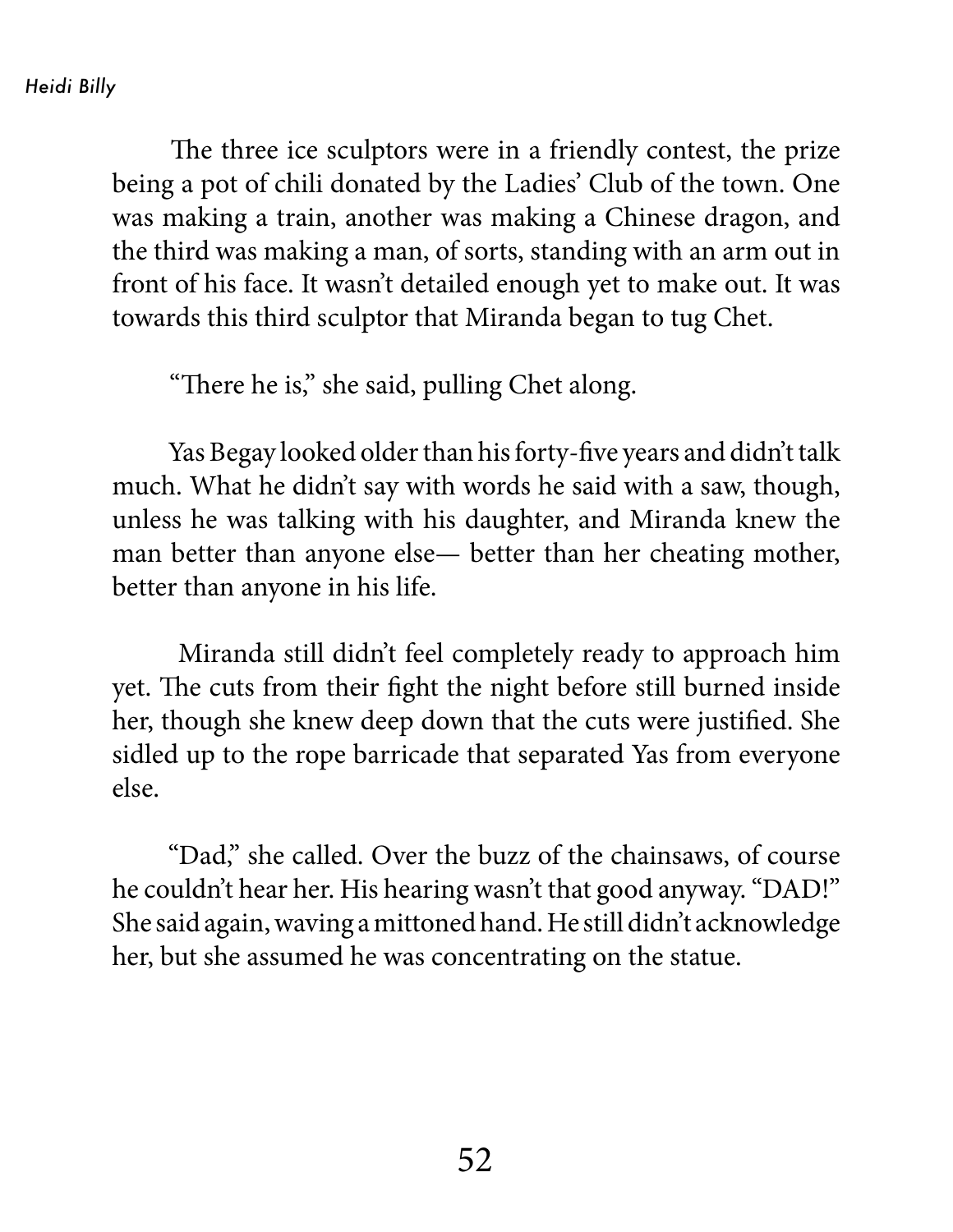Miranda cupped her hands around her mouth. "Shizhé'é!" At that he stopped and noticed she was there. He raised a hand to her, and returned to his work. His expression didn't change, nor much of his posture, but she felt good that he acknowledged her finally. Sometimes he could carry a grudge.

 She sat and watched him for a while. Chet's feet got cold in his sneakers and he went inside the museum to get coffee and warm up, but Miranda was hoping for one last chance to catch her father, before, well, before too long. But by the looks of his sculpture, he would be busy for another couple hours. Watching the saw push into the ice like a peg into a hole, spraying white dust, fascinated her every time she watched him do it. Nothing else about sculpting appealed to her, but she did like watching him cut into the ice. It was like a meditation, almost. A letting go. She liked that idea, of letting go.

Chet returned after a while, holding a steaming cup. Miranda popped the top off and began to drink the already-cooling liquid inside. The man was taking better shape. She saw the edges of the clothes, some kind of long shirt tucked into pants, soft-looking shoes and hair pulled back. The right hand was curled against the chest, the other one was still extended, but no defining details had been added yet. Her dad continued swiping, cutting away decreasing sizes of pieces, stopping every once in a while to assess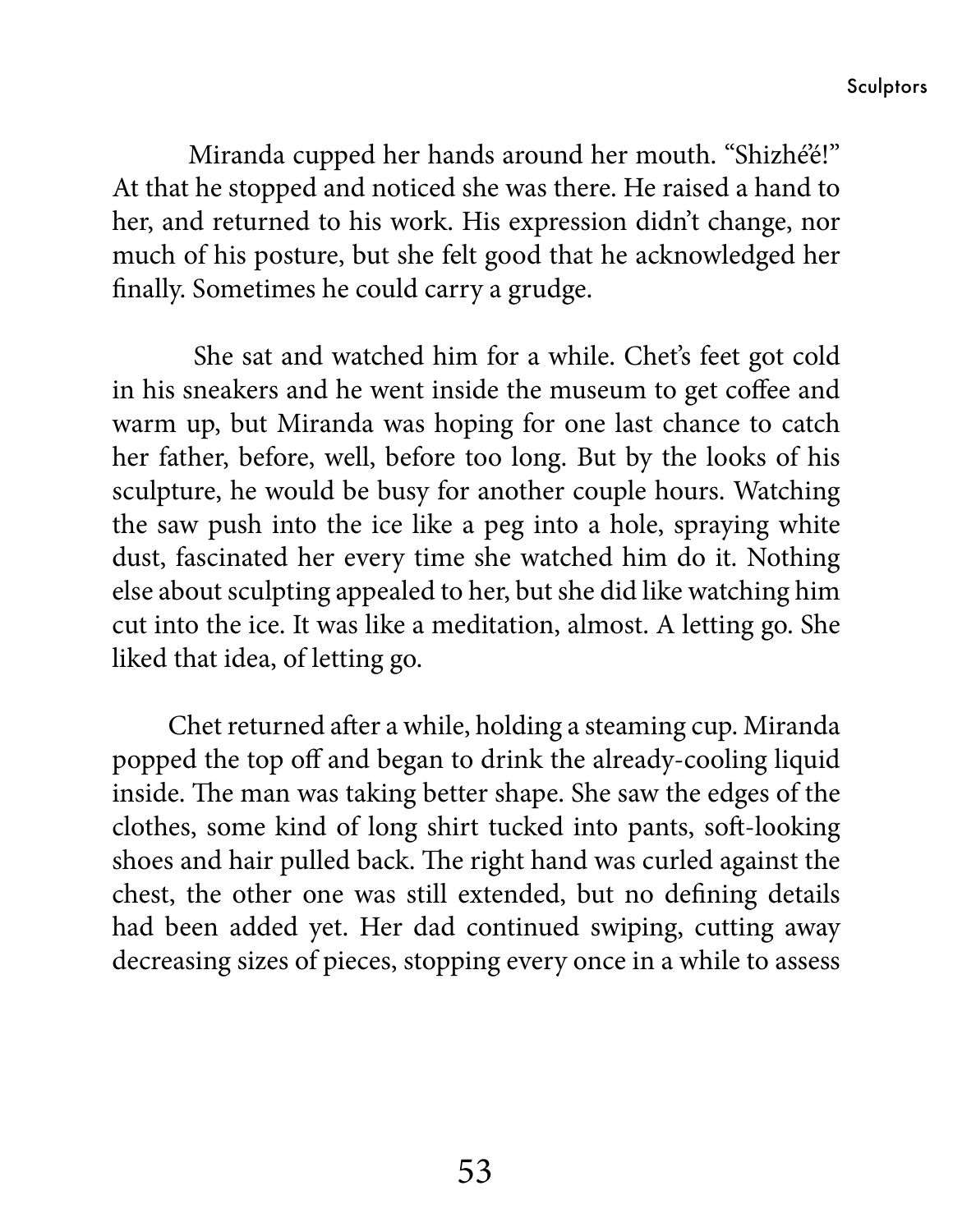*Heidi Billy*

his work and then moving forward. After a while, Miranda's feet were growing numb and she began to bounce. She waved to her father again.

"Shizhé'é!" She called to him. "I need to talk to you!" He waved at her again and continued. Her anger flared again, but Chet wrapped his arms around her from behind.

 "He still mad then?" She shrugged. He pulled her tight against him and then kissed her cold cheek.

 "You're beautiful, you know?" This produced a smile, which he returned. He kissed her again. "You know you ain't leaving him, right? Not like she did?"

Miranda pulled away a little at that, not really, but just enough to get her point across. Chet pulled her tight again. "He may think so, you may think so, but you're grown now. You know that when we get back there will be plenty of time to talk. He'll have plenty of time to get used to things."

"Crumbling, like the corn pollen," her Dad had said the night before. "If you go, it scatters me to the wind. It is a blessing but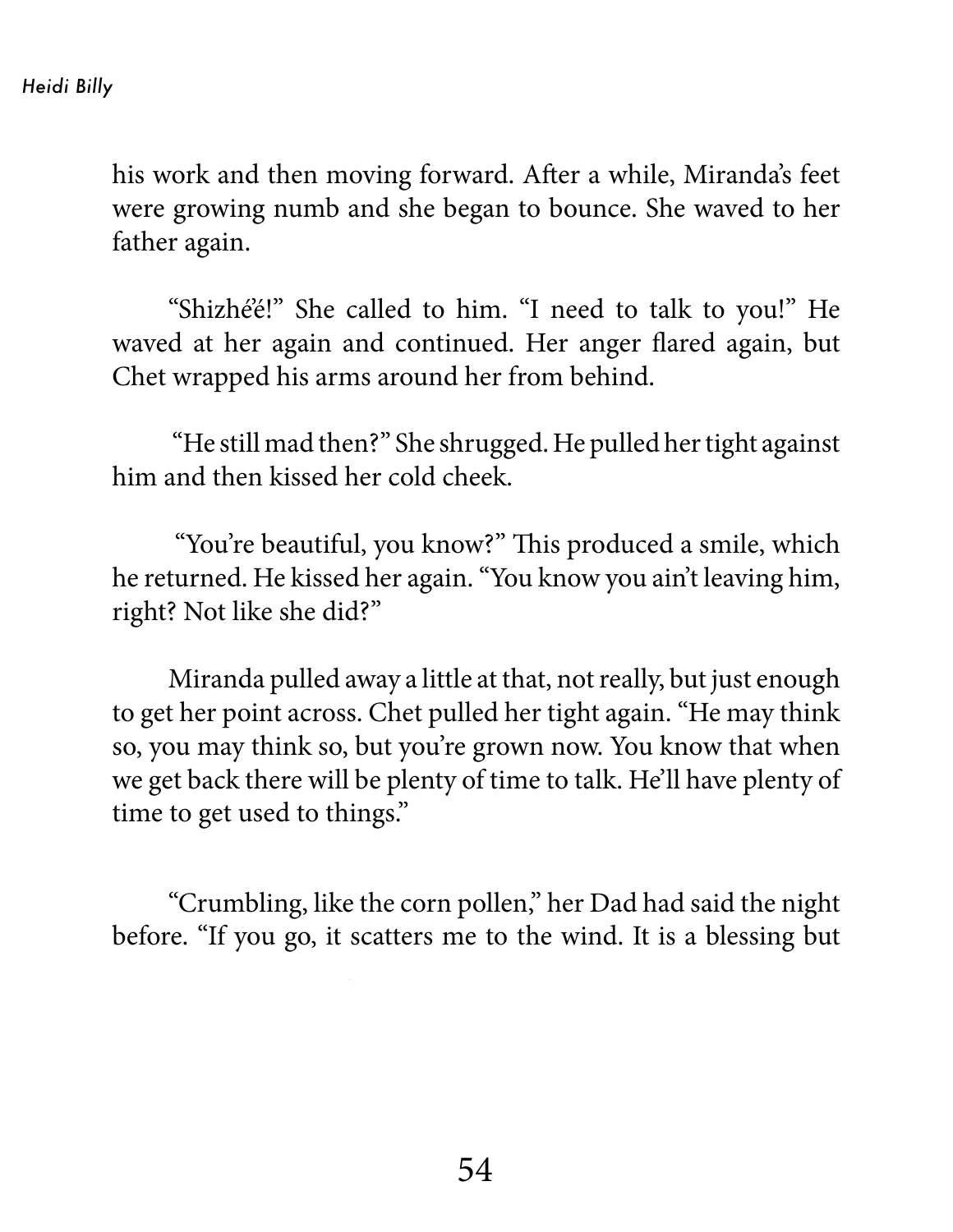what will be left of me after?" She had hugged him tight, willing him to be quiet.

"You will still be left, Dad. Just because change happens doesn't mean that you are going to float away like corn pollen."

"Crumble," he'd said. "I said I would crumble, I am crumbling." Fighting with him was like fighting with a sad dog. He stuck claws into you on accident, and trying to hurt him was like trying to hurt an oak tree with a penknife. Sure you could do some visible damage, but you couldn't know if your little swipes were really getting to him.

 "Shizhé'é, you aren't crumbling. You just have a hard time coping. We'll be back. The wedding will be on Sunday and we will be back by Wednesday. It will be like we just went on vacation and came back."

 "But you'll stay with him, you will move-" he stopped. "You always floated around. I hoped, I hoped-"

55 that Miranda wasn't more stung by this was because she knew it Chet's family was paying for them to come to Montana for the wedding and had offered to pay for Yas to go as well. He'd refused. He had work, he couldn't take time off or he'd lose his job at the wire factory and his savings wouldn't save him. The only reason was true.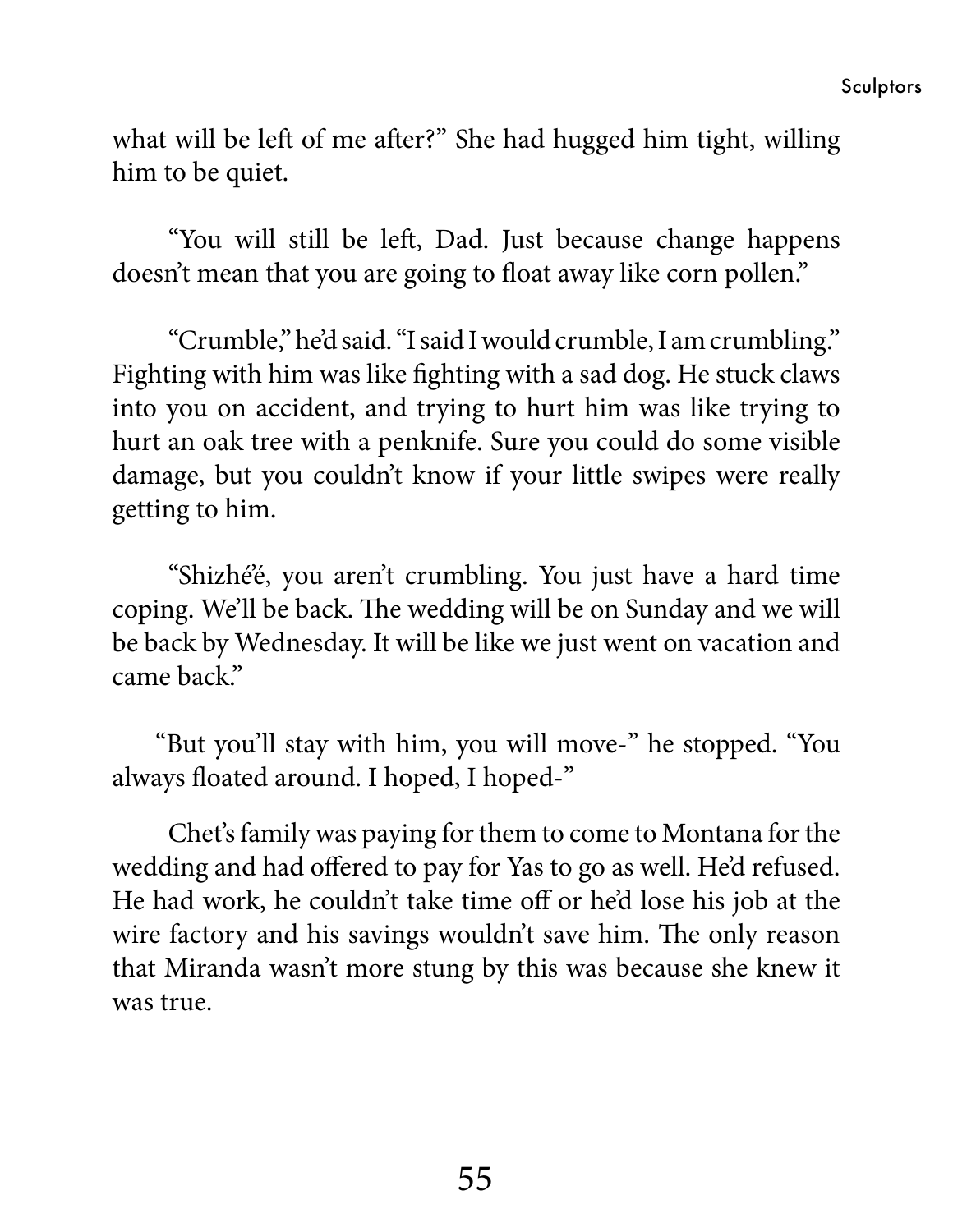*Heidi Billy*

 "Dad— shizhé'é —I wish you could be happy. For me. I wish you could be happy and for me."

"By the time you get back, I won't be anything anymore."

 Watching him work, it was hard not to wonder what really did make him happy. Sculpting ice became how he coped, not what made him smile. He'd taken it up after her cheating mother left when Miranda was fourteen. That was eight years ago. He was really good at his chosen hobby, his way of incorporating the cold of northern Minnesota into his life, making it his own, but it never made him smile.

 Miranda left with Chet after a while to walk around, to warm up and to see what else was going on at the New Year's Eve celebration the town was throwing. She wanted to stay close to her dad, but Chet wanted to see a couple of the live bands and eat off a food truck. After an hour and a half had passed, Miranda realized that they were supposed to be hitting the road soon and she still had not fixed things with her dad. Her heart twanged in her like a breaking guitar string.

"Chet, please let's try to talk to him again." She pulled him up. He looked pained. The band was playing an Eagles cover, and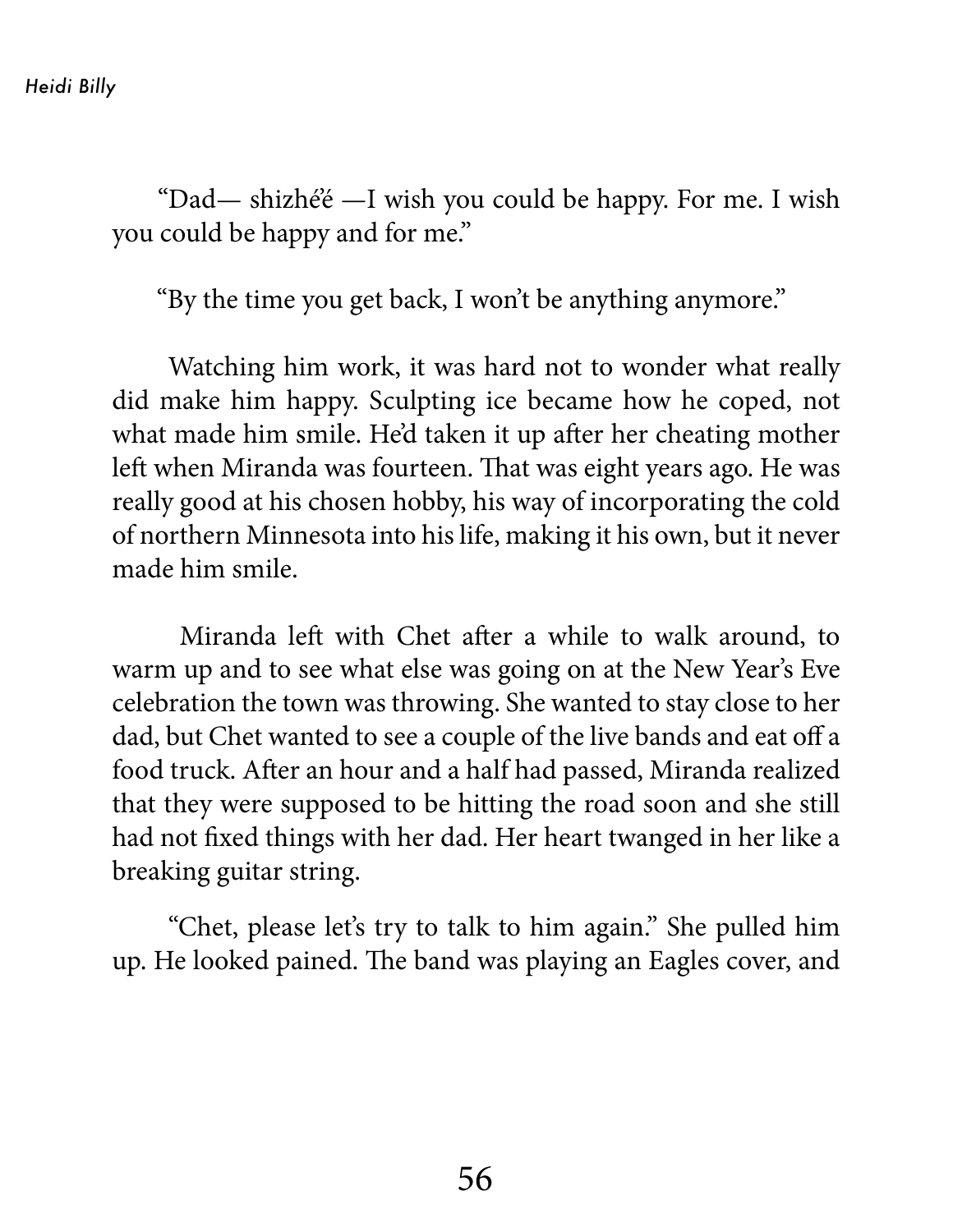Chet loved the Eagles. Miranda dropped his hand. "Okay, stay here, come find me when they are done playing. I am going to try to talk to him, grab him for a minute." Chet smiled and kissed her.

"Good luck, Mirandy," he said.

The contest was winding down. The train was finished, the dragon was gleaming and the man was standing, now clearer. It was a Navajo chief, distinguishable to eyes that knew because of the way the hair was pulled back in a string, along with a bandana around the head, the necklace, belt buckle and the small pouch that he held. Her father was almost done, and Miranda could see the judges watching him as he finished up. He was working with a Dremel with a large drilling head, standing on a table so he could reach the seven-foot tall man's hands. The sculpture was nearly finished, but the hand was still an indiscernible block of ice.

Miranda called to him once more and waved. He looked at her, nodded, and continued carving. She stamped a foot, crossed her arms tightly, swallowed and looked at him again. She was tired of waiting for him and the frustration led to anger, which led to a resigned sadness. All at once, he shut the Dremel off and looked at the small crowd that had gathered to watch him.

"Some of you know that I am not really from here," he said,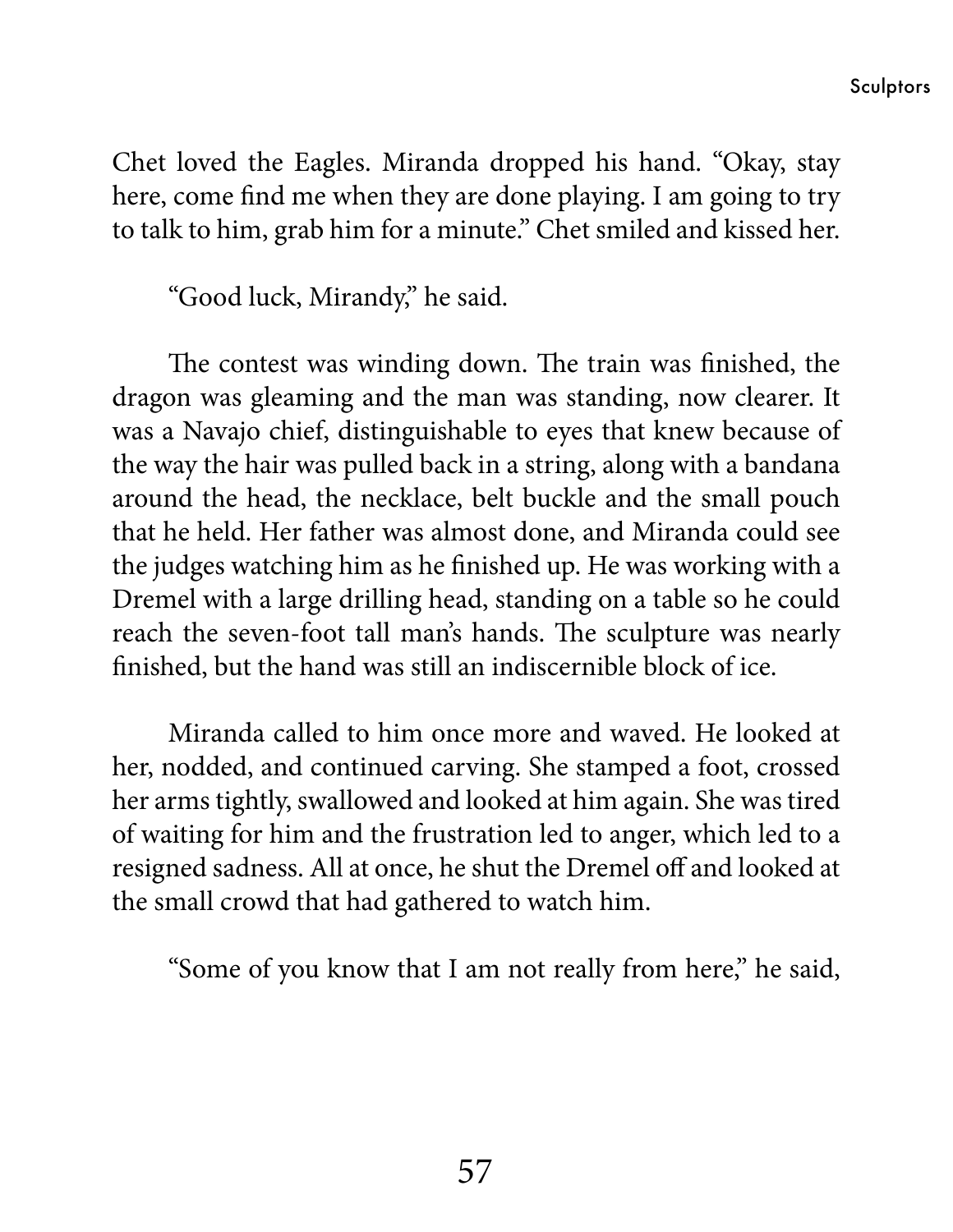his voice croaky from the cold, lack of use, or maybe even emotion. "I came here when my daughter was born so my wife wouldn't be alone. My wife didn't stay, but I stayed here where my daughter was born. I am from New Mexico, one oif the diné, or Navajo people. We have a ritual, a prayer, supposed to be said in the mornings. A prayer of beauty and balance, and the corn pollen was scattered in the four directions. Hózhóogo naasháa doo. I walk in beauty." He demonstrated pinching at imaginary corn pollen and scattering it, mirroring his sculpture, but stopped to cough into his hand. Then he looked right at Miranda. "Corn pollen is hard to gather, and to bless every day, you must gather a lot of it. So, I hope you like my chief here, who will bless this town and send on blessings." He continued his work without further word or further glance. The people there appreciated her dad's remarks; after all, if they were the type to turn out to open art museums and live local music, they tended to be rather more open-minded people and getting a culture lesson from a bona fide Native American, even if he wasn't in his native region, was still worth listening to. Miranda was just surprised that he'd said so much to so many people.

Chet came a while later. Miranda was trying not to cry. She really felt hurt now. He was completely ignoring her and he knew they had to hit the road to make their plane.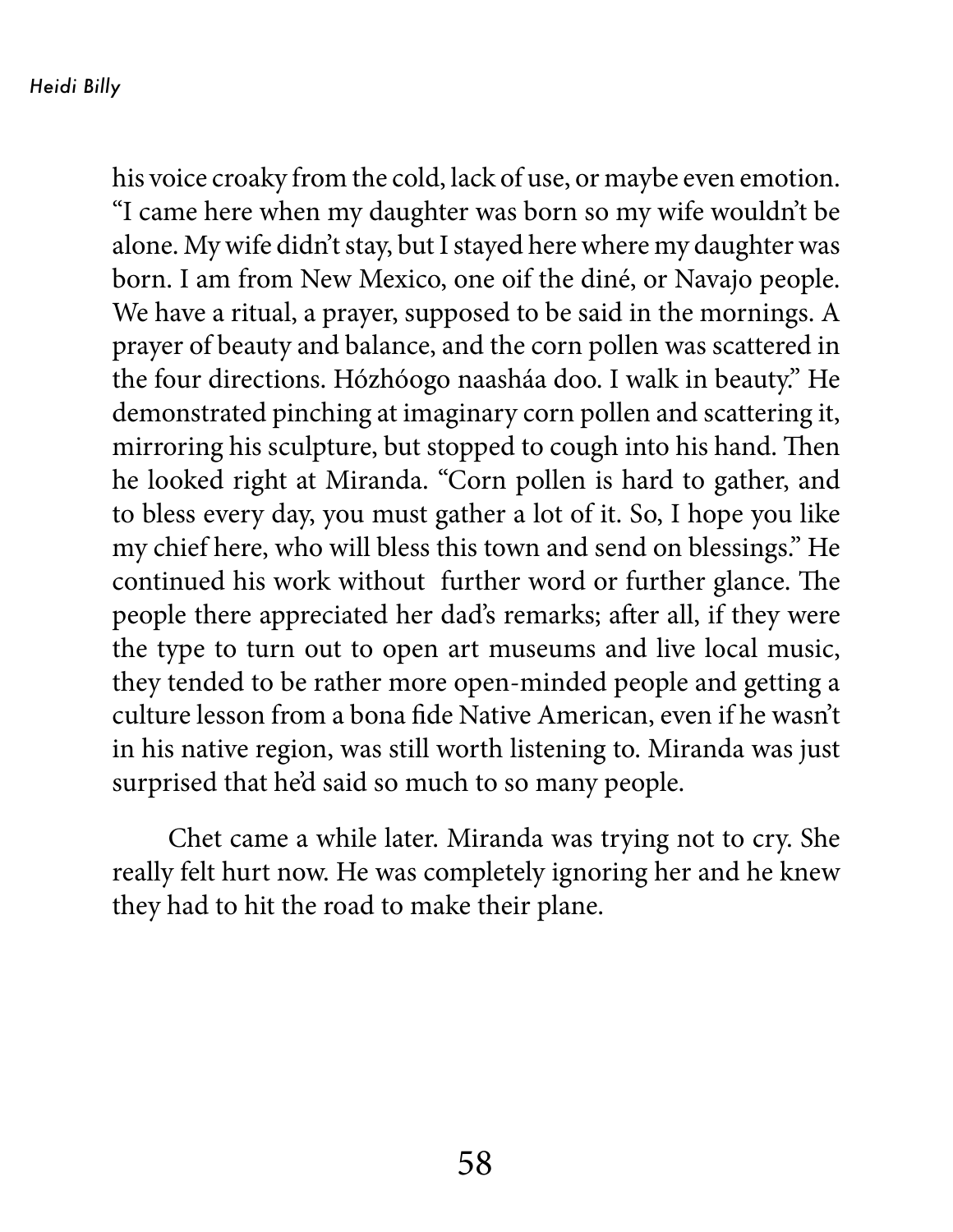"I'm sorry, Miranda, but we need to go now." Her lips were trembling, tears formed in her eyes. Her dad was willing to bless this town, but not his own daughter?

Chet called to Yas Begay but was ignored. After a few repeated attempts, Chet took Miranda's hand and began to lead her away. Night was falling and the judges were working out their decisions. It looked like either the Indian Chief or the dragon would take home the chili, they were just waiting on Yas to put down his tools.

As they began to walk away, Miranda heard the Dremel power down. She turned to look over her shoulder as Yas Begay leaned over to look through the hole made between the carved fingers and thumb of the extended, sculpted hand. It seemed like he caught her eye. Then, he blew through the fingers, releasing a puff of ice dust, like corn pollen, to float over her and the crowds of the town.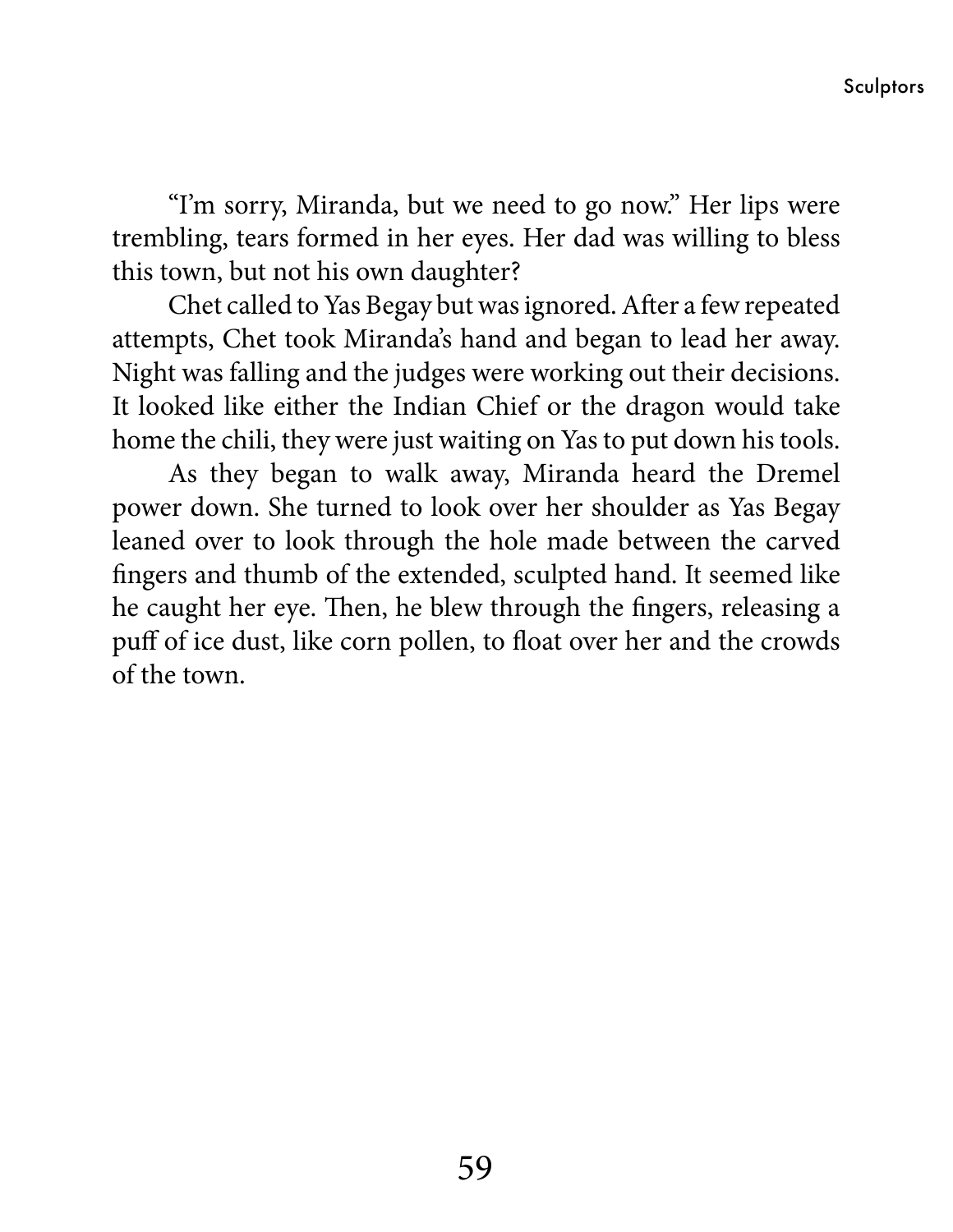## Operation Enduring Freedom, Somali, PFC A. Shaw

*Nicholas Finch*

 $\bullet$   $\bullet$   $\bullet$ 

Before the Corps, Adam built boats. Deployed— The dick-stick and Ka-Bar become the same two useless tools for fucking. There's no war, just hands pierced onto branches, hung like small bloodied flesh ornaments for décor. Kids beg, gesturing stubs. Soldiers put small holes in the hulls of boats, slits down the masts. The boats soon sink. Marines watch until the sails look like white flags, half-mast at sea. Before the Corps Adam built boats. On leave— He can only take those same boats apart.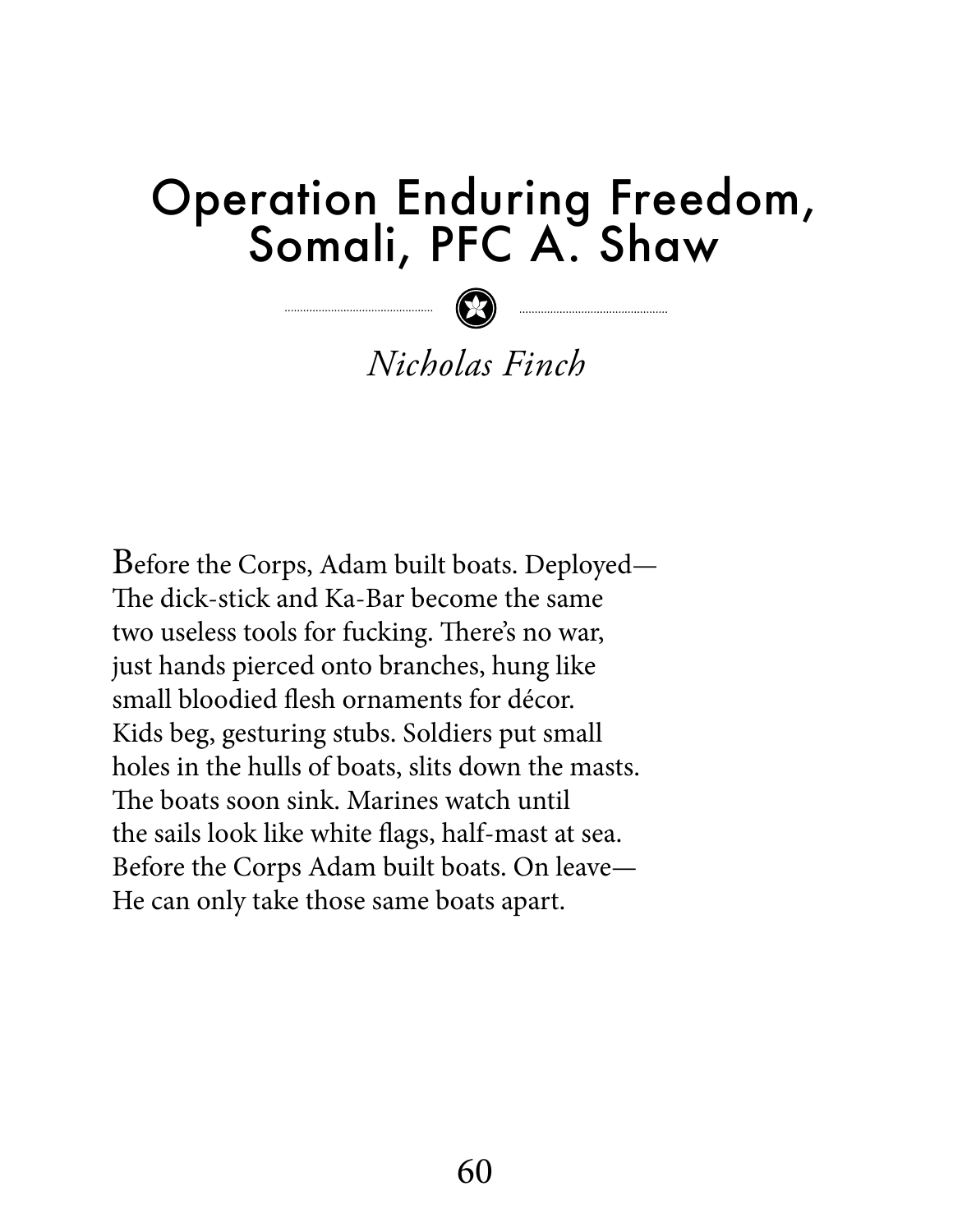## The Same Message Twice



### *Ryan Inkley*

"Where is my car?" I'm talking to myself. Again. And you would too if you couldn't find your car. It's surprisingly dark and chilly outside of the full stadium where I can still smell weed and hear music playing. My sister texted me saying it's an emergency and I need to go get her. She's over-exaggerating about boyfriend crap but the tickets were from work, the concert sucked, and I generally hate people sometimes. So who cares?

 But now I swear I've been in this lot for twenty minutes looking like an idiot with my key above my head or under my chin because people say that your head acts like some sort of antenna strengthener. Look, I don't know the science behind it so don't judge me. And what sucks is there's not even a benefit of wandering through all these cars without any nice ones for eye candy. I'd say this day couldn't get any worse but there's no wood around to knock on. Plus it's not even that bad. You know how you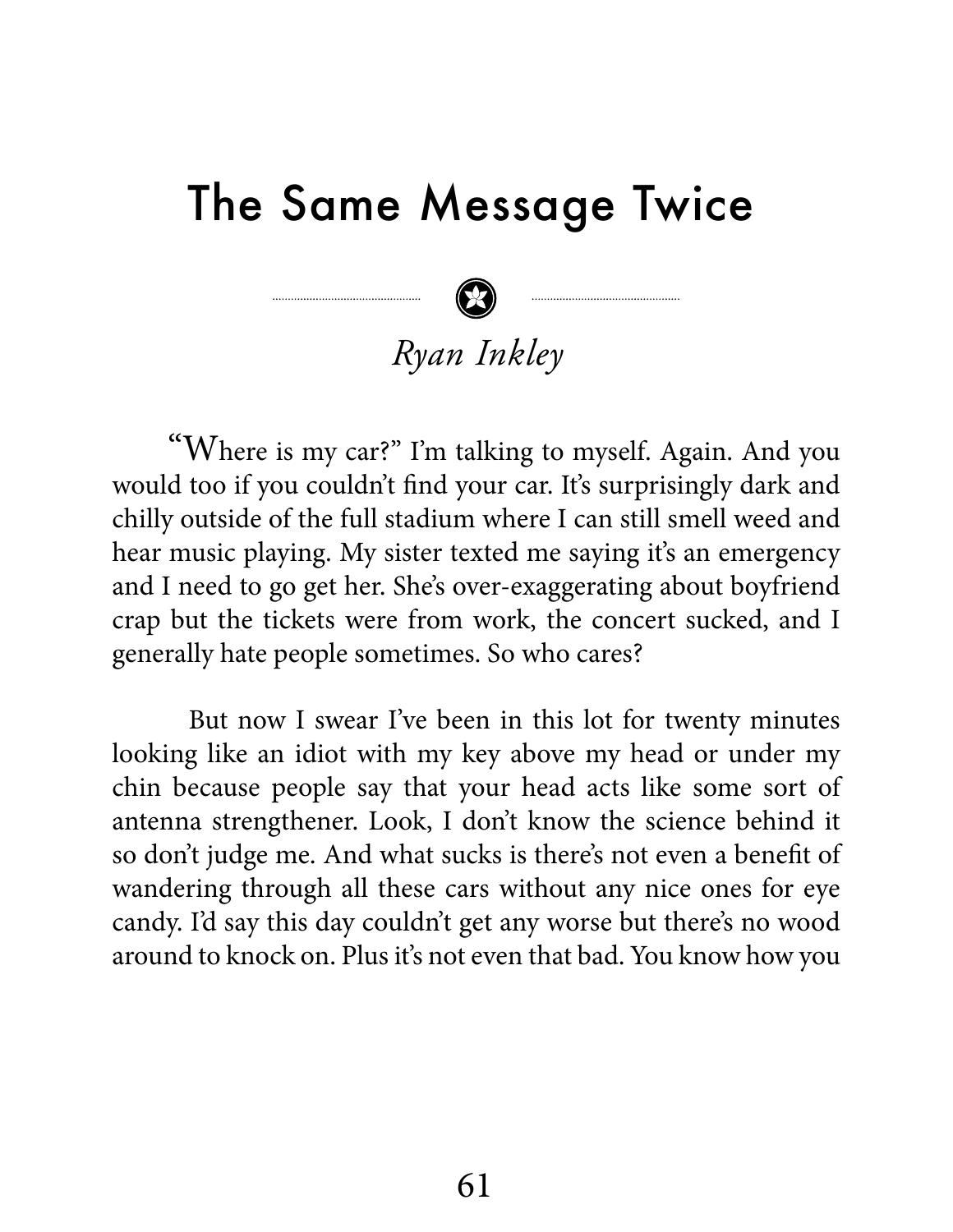*Ryan Inkley*

get in those frustrated states where every feeling is multiplied. I pull my hoodie up over my head to hide my face and keep it warm.

 "Where did I park?" I stop moving, close my eyes, and click to see if I can hear it.

*Beep beep.*

"Hallelujah."

 I follow the sound until I get to the car. Some other guy decided to bounce early too. I can see him coming from the other side of the lot walking in my direction, head down and bundled up. My phone buzzes. It's Mel and she's freaking out. I can tell because she forgot how to use periods. And the appropriate number of exclamation points. I tell her that I'm on my way.

 I look up to see the guy is still heading toward me as I unlock the car. The flash of lights distracts him from his phone. My phone buzzes again. Mel informs me that my phone is sending the same message twice. I go to open my car.

"Hey man, what do you think you're doing?"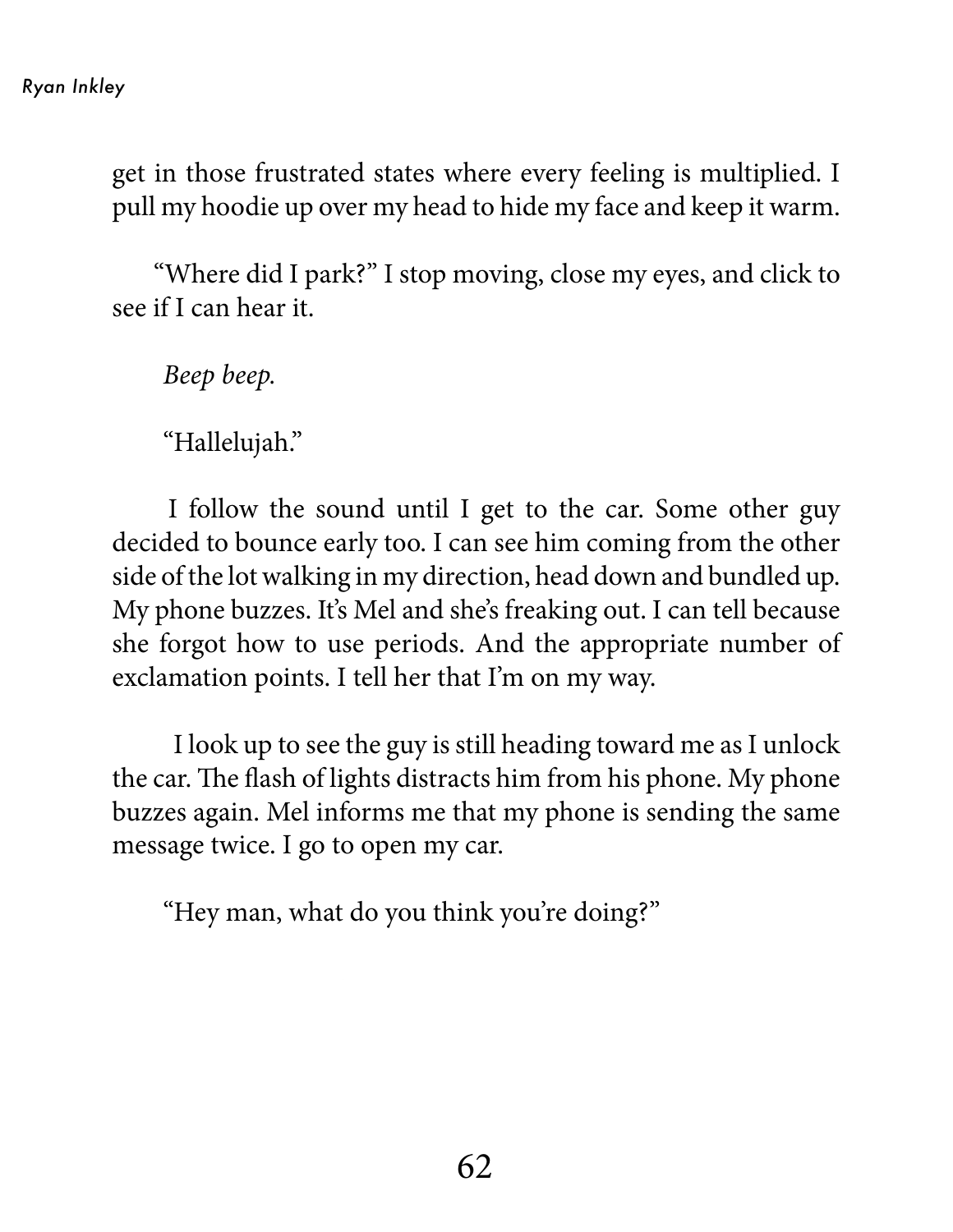"What are you talking about?" I try to be friendly without looking at him. "The concert? It sucked."

I keep my head down as I open the door. He pushes at my hand. This guy needs to step back.

"No, I'm not talking about that. I mean get away from me."

 I talk slowly, staring at the door. "Get away from me. This is my car."

 "What? No. This is my car." He holds up his keys and presses down on the pad, flicking on the inside lights. The brightness of the open car finally reveals his face, his clothes, and his posture.

I'm looking at me. And by the way he's looking at me, I can tell he's looking at him.

 We stare at each other in silence for several seconds. I open my mouth to say something, but his voice breaks through.

"Are you seeing–?"

I nod.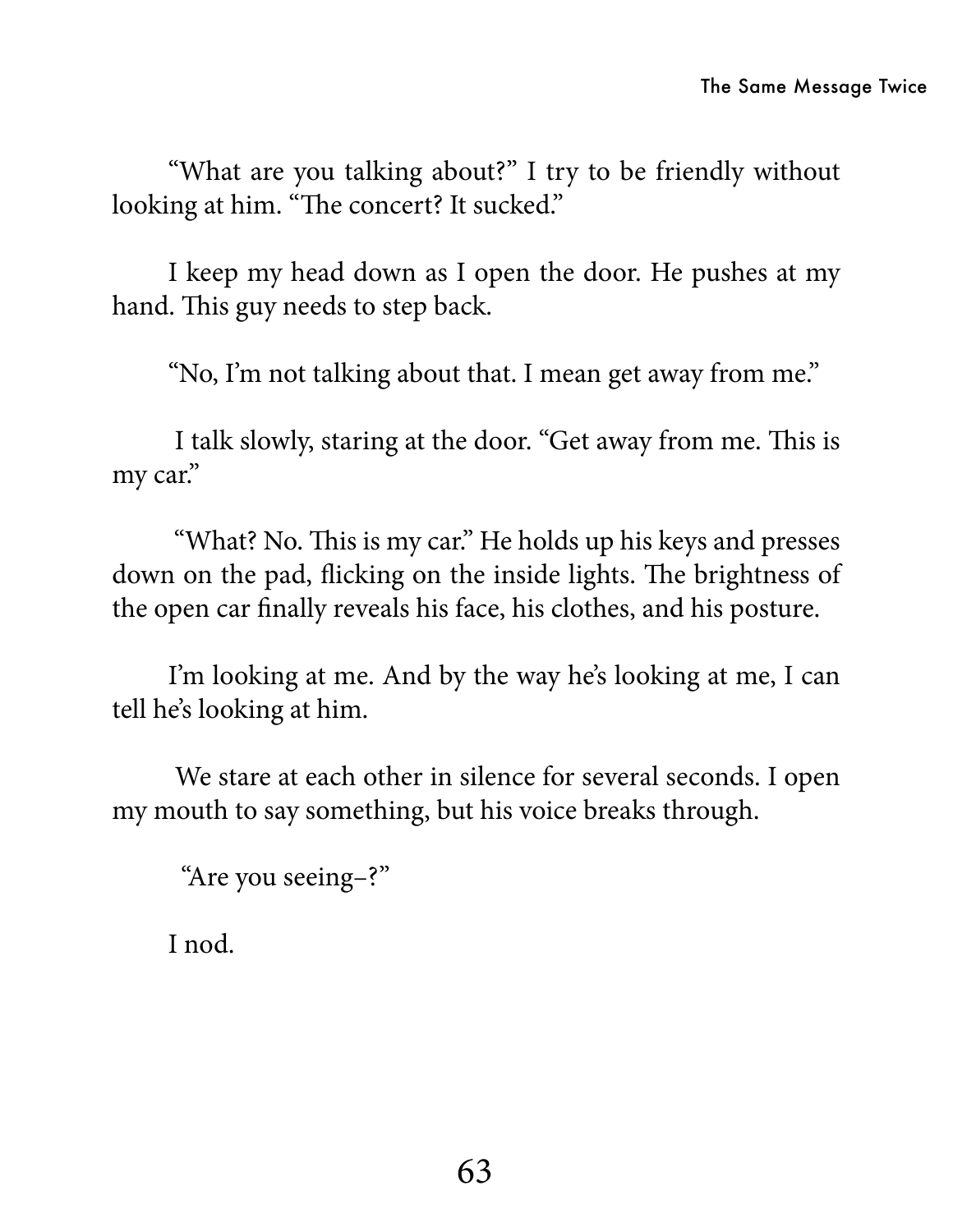*Ryan Inkley*

"What's your name?"

"Danny."

"Danny Belstead?"

I nod again. I reach to touch him as unawkwardly as possible and he lets me. He lifts up the bottom of his (our) identical black hoodie. I understand what he's doing so I do it also. We see the same birthmark that somehow resembles an inverted Alaska just to the left of our belly buttons.

 He breaks the silence in a sing-song, "Hi my name is Danny Belstead–"

And I continue, "1-3-0-1-2 Cabaret Ct." And we sing together, "Santa Ana, California, 9-2-" I stop. He slowly finishes, "-7-0-5."

 What the hell is going on? I decide to ask him. Cuz maybe he knows. But wait a second, "What were you just thinking?"

"What the hell is going on? And then I wanted to ask you the same question," he thinks for a moment. "Type any number in your phone."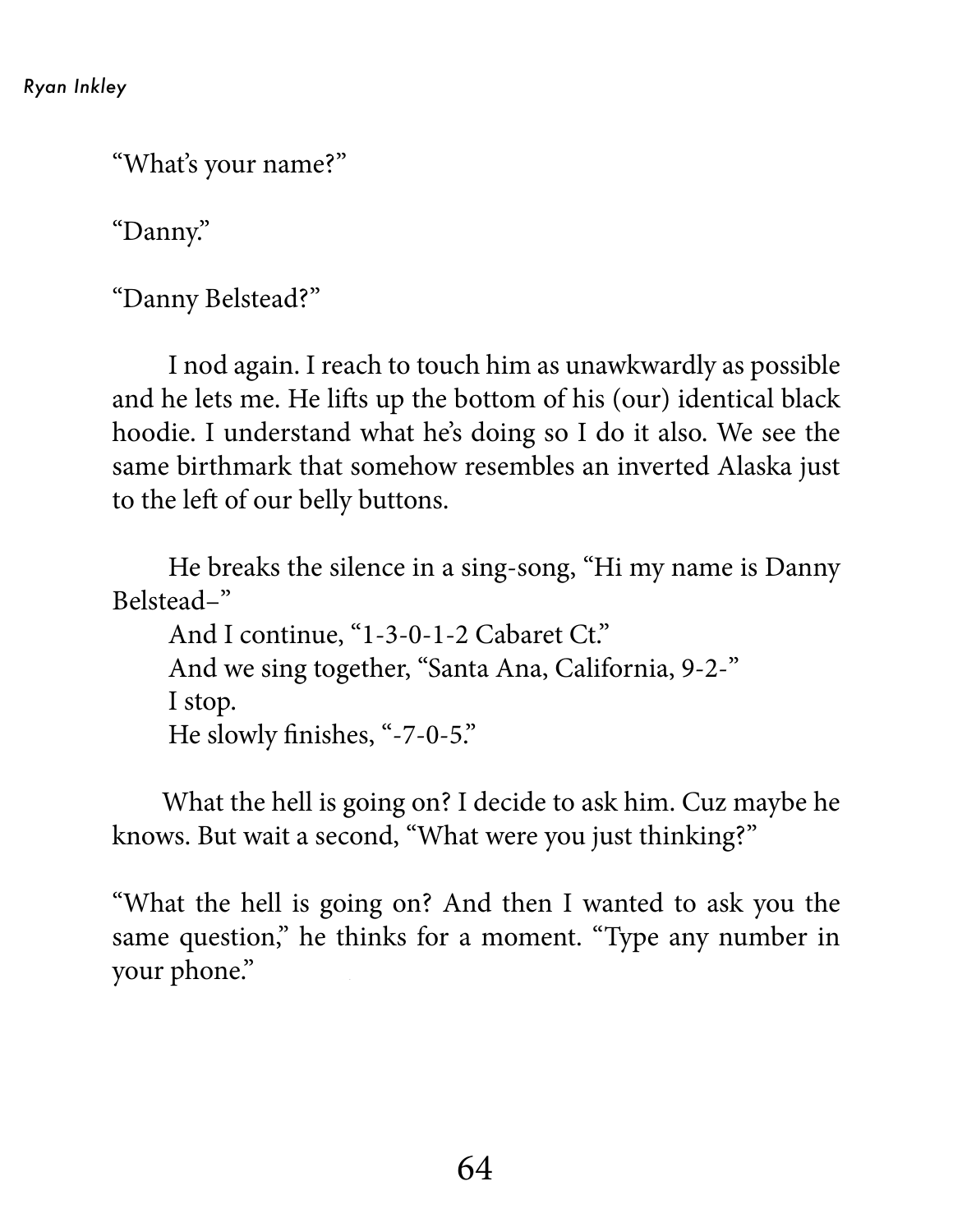We pull out our phones and tap.

"Hold it up."

We both lift our phones. 63084.23. Exactly.

We go back and forth asking birthdays, why we were leaving early, and what we had done that afternoon. All identical. Even to the McDonalds we had both hit up that afternoon. Twice. And we both have identical receipts. Down to the minute. And then things went to hell when both our phones buzzed with messages from Mel.

 I throw my phone down into the driver's seat. Gently. "Dude, what is going on?"

 I see him clench his hand into a fist with his thumb tucked between his middle and ring fingers. Just as I do.

"What is going on!"

His eyes are wide but he's blinking uncontrollably and in awkward spurts.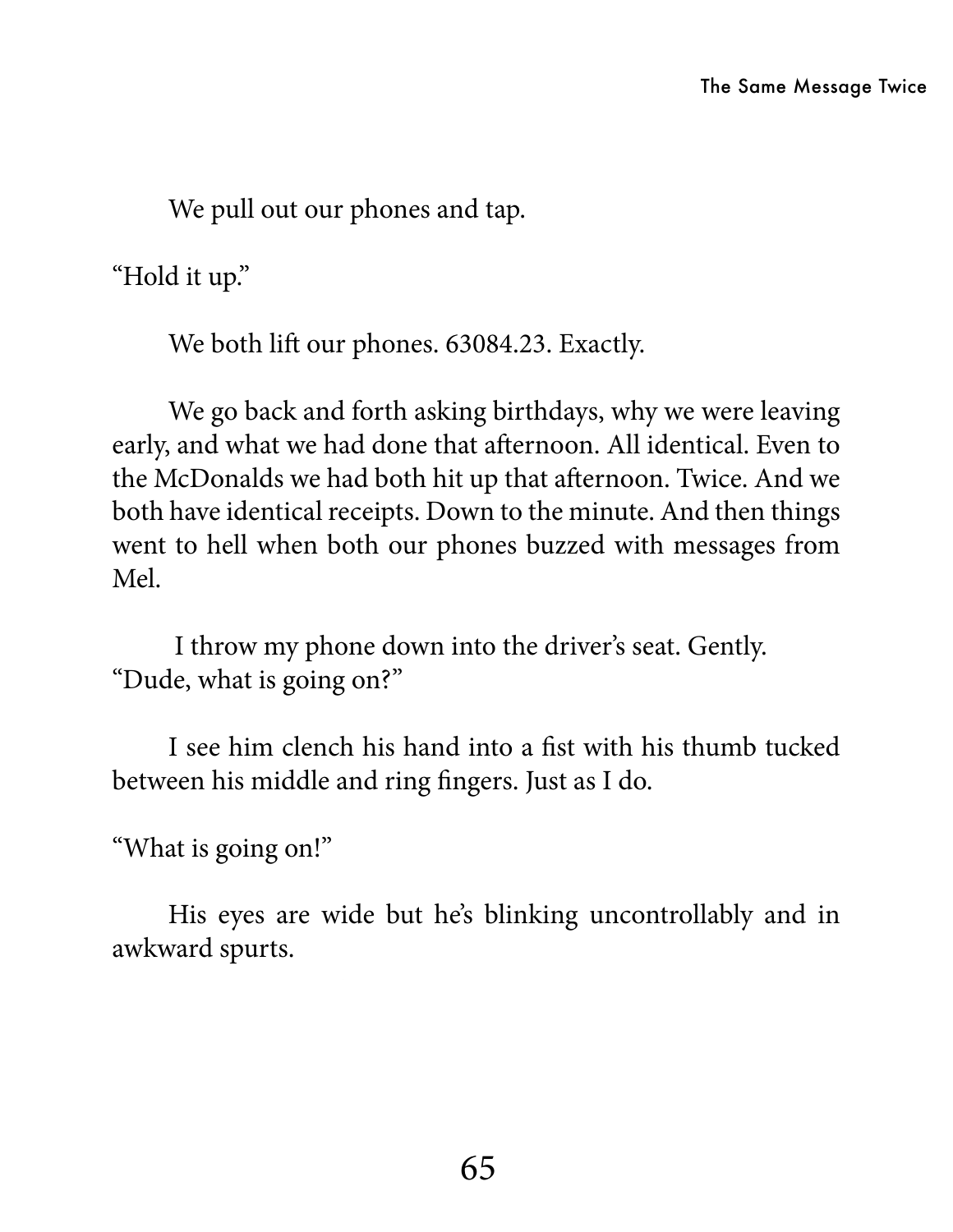*Ryan Inkley*

"Look, this is a little weird, but we can handle weird."

He's right.

"Movies and graphic novels have taught us how to approach this situation."

"First we question our sanity."

"Then we question how."

"Then we question why."

"Then something else weird happens."

 I nod, realizing how awkward my voice sounds in person, "And we–" I look at him and then point back and forth between him and I. "I have wanted weird stuff to happen."

 A new voice calls to us, "Hey what are you guys doing?" It's security, holding a flashlight. We both snap our heads towards him. He switches his flashlight back and forth between us, sucking on some gum.

"You guys twins or something?" He's laughing.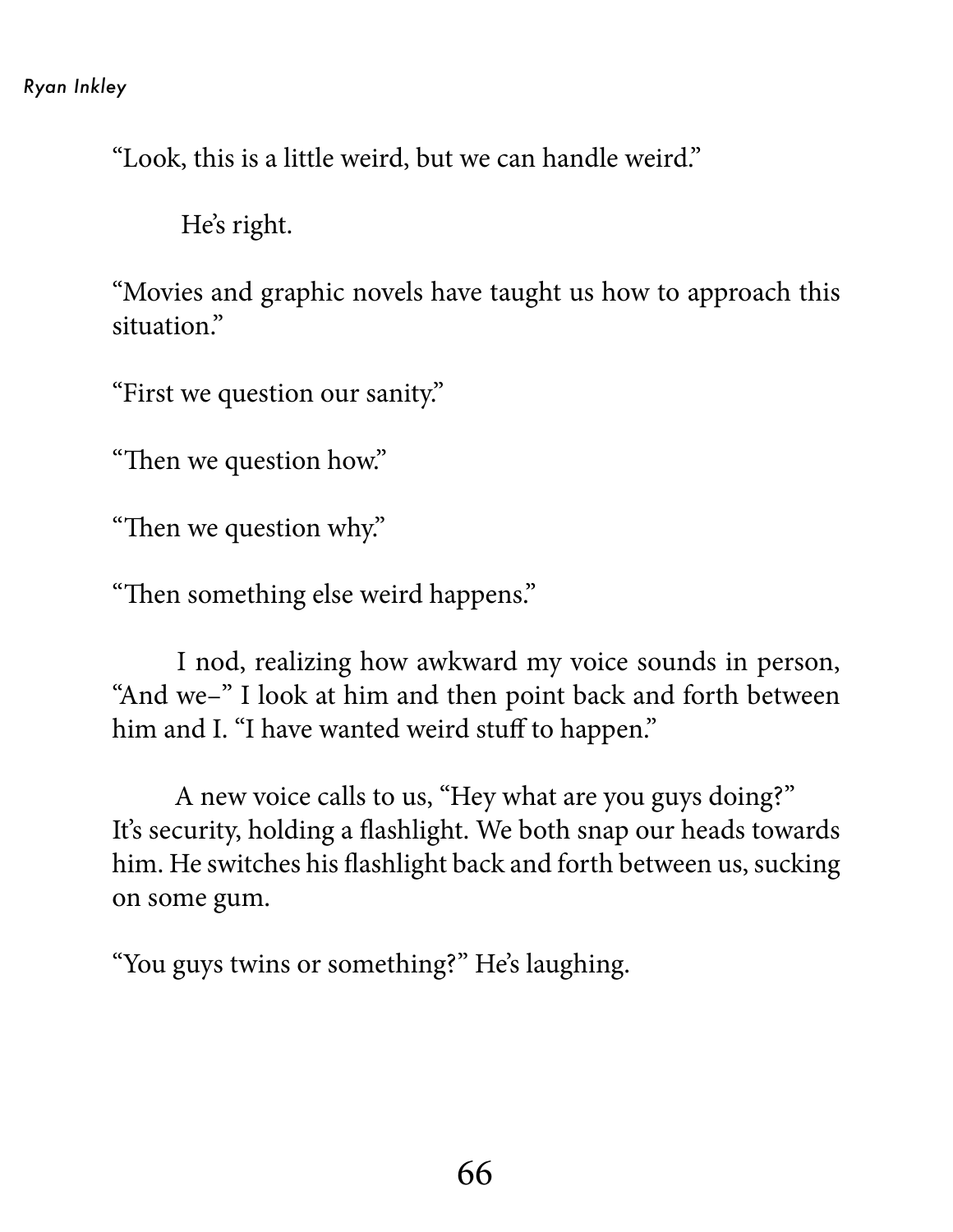"Yes," we chant. Normally we'd be sarcastic and say "No" but for the first time, the sarcasm would actually be true.

He blows a bubble. "Why are you guys out here?"

"Concert was boring." I'm letting him talk.

 The officer smiles as he chews away, "Yeah… So have you guys ever hooked up with the same chick in one night to see if she noticed? That'd be hilarious."

 We shake our heads, at the same beat, but then abruptly stop when we realize that we have done exactly that. We know each other a little too well.

 He raises an eyebrow. "Well, you guys are weird, so have a good night." He salutes us casually with his flashlight and keeps walking.

We turn to each other. "So what do you think this is?"

"Hallucination…?"

"Dream…?"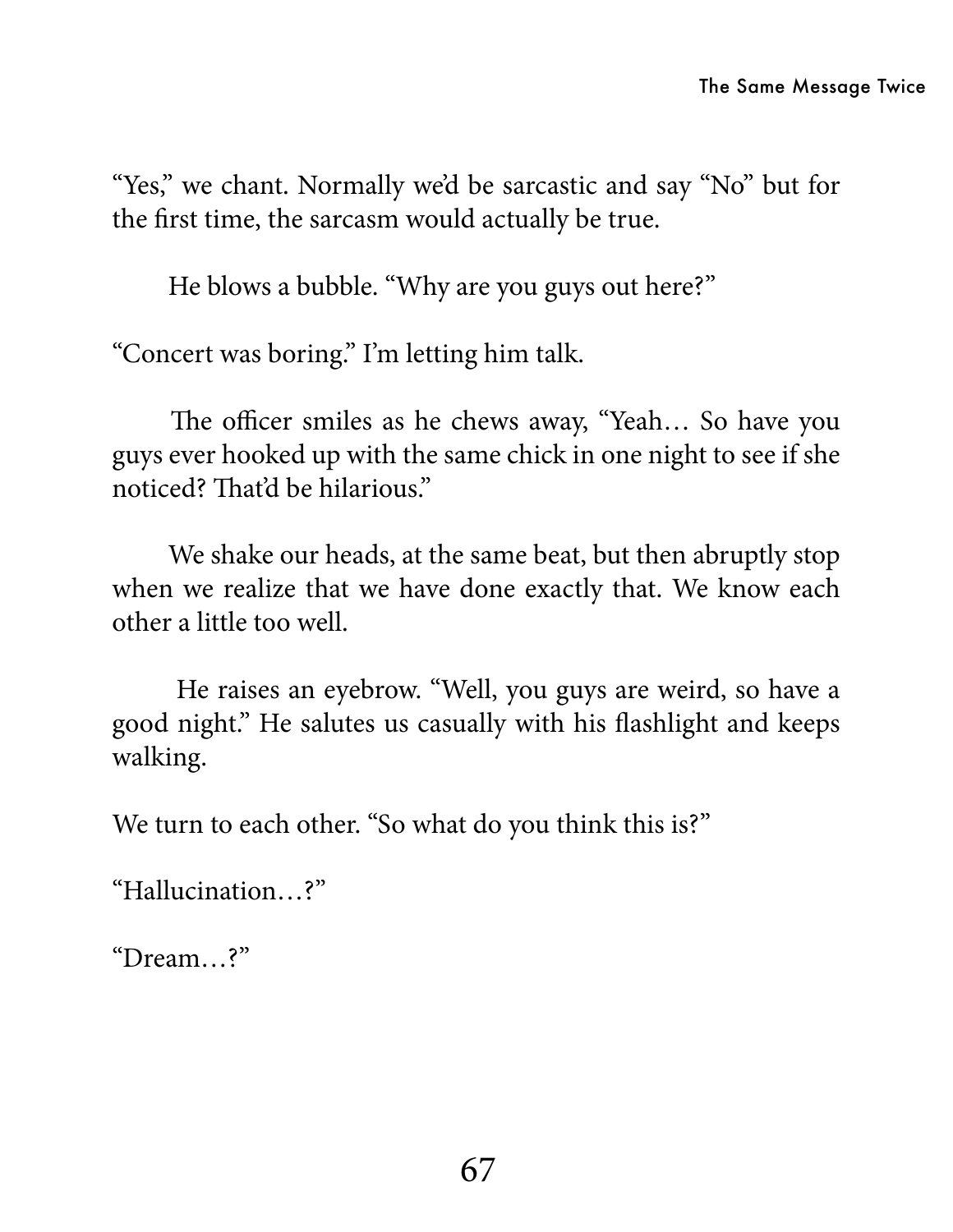*Ryan Inkley*

"Drugs…?"

 Like I said, I can still smell the crowd all the way over here. "I know I didn't do anything tonight. And we weren't in there long enough for any secondhand effects."

"So… Rift in the space-time continuum…?"

"Well I hope not because you already touched me and that would send the whole fabric of the universe into disarray."

We laugh in sync and then stop. I go to clear my throat but to avoid any more awkwardness, I wait. But we end up clearing our throats at the same time anyways.

"What about… Infinity mirror…?"

"Cloning machine…?"

"Magic spell?"

"Governmental science experiment…?"

"A plot twist…?"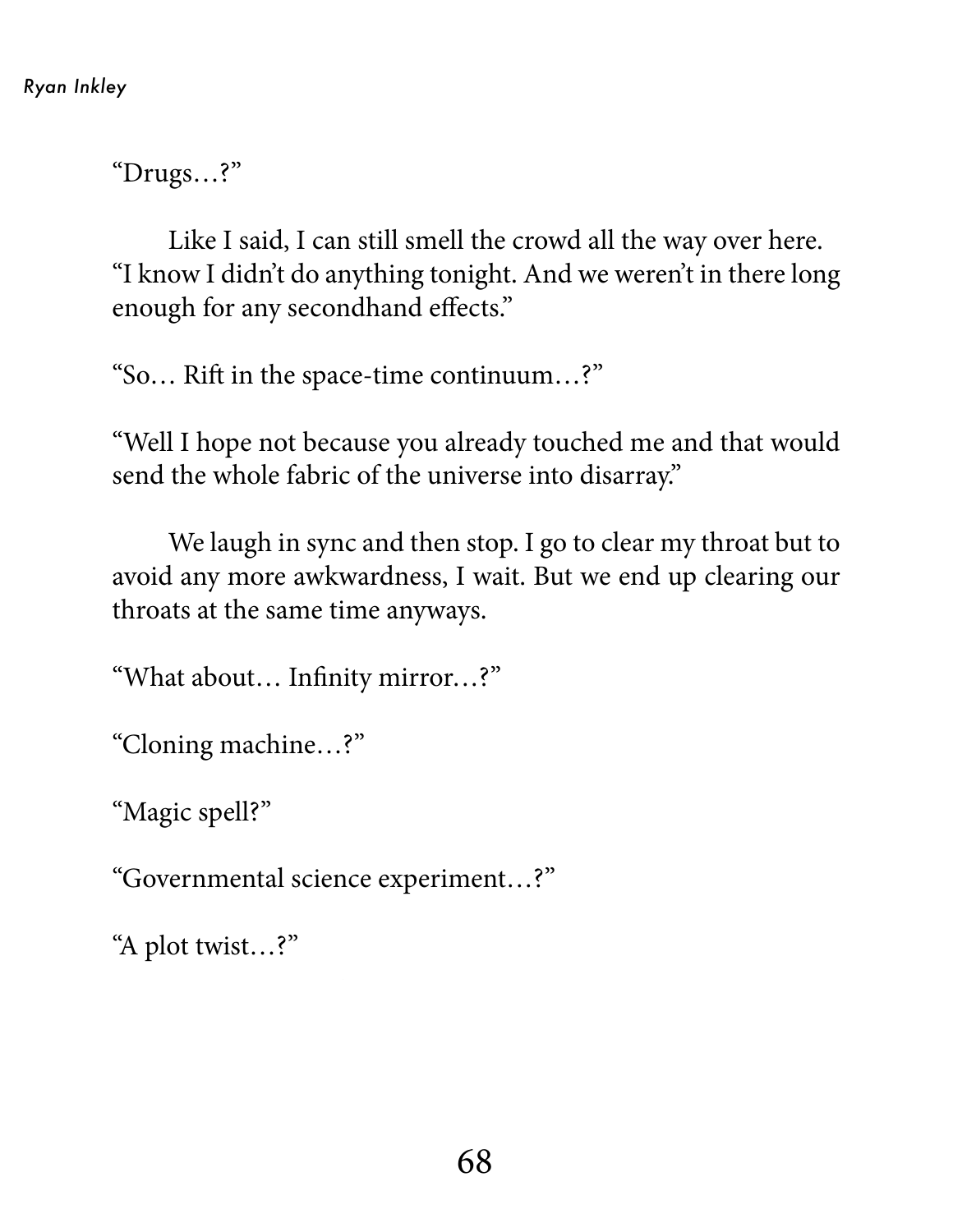"A plot twist, for sure."

A voice interrupts, "Hey what are you guys doing?"

 Another security from the other direction. We turn to him. It's the same guy. We're not the only ones with a plot twist. He stares at us, chomping with an open-mouth, letting his lips droop into a frown when his mouth closes.

"Is there a problem over here?" He's holding the light up by his face, keeping it trained on ours. "Hittin' something hot, boys?"

He steps towards us.

"No, sir." I let him talk, again.

He blows a bubble. "Can I see your licenses and tickets?"

We look at each other.

"I have mine." I dig through my back pocket before adding, "sir."

 Other me just stands there, "I lost my ticket and I didn't bring my wallet."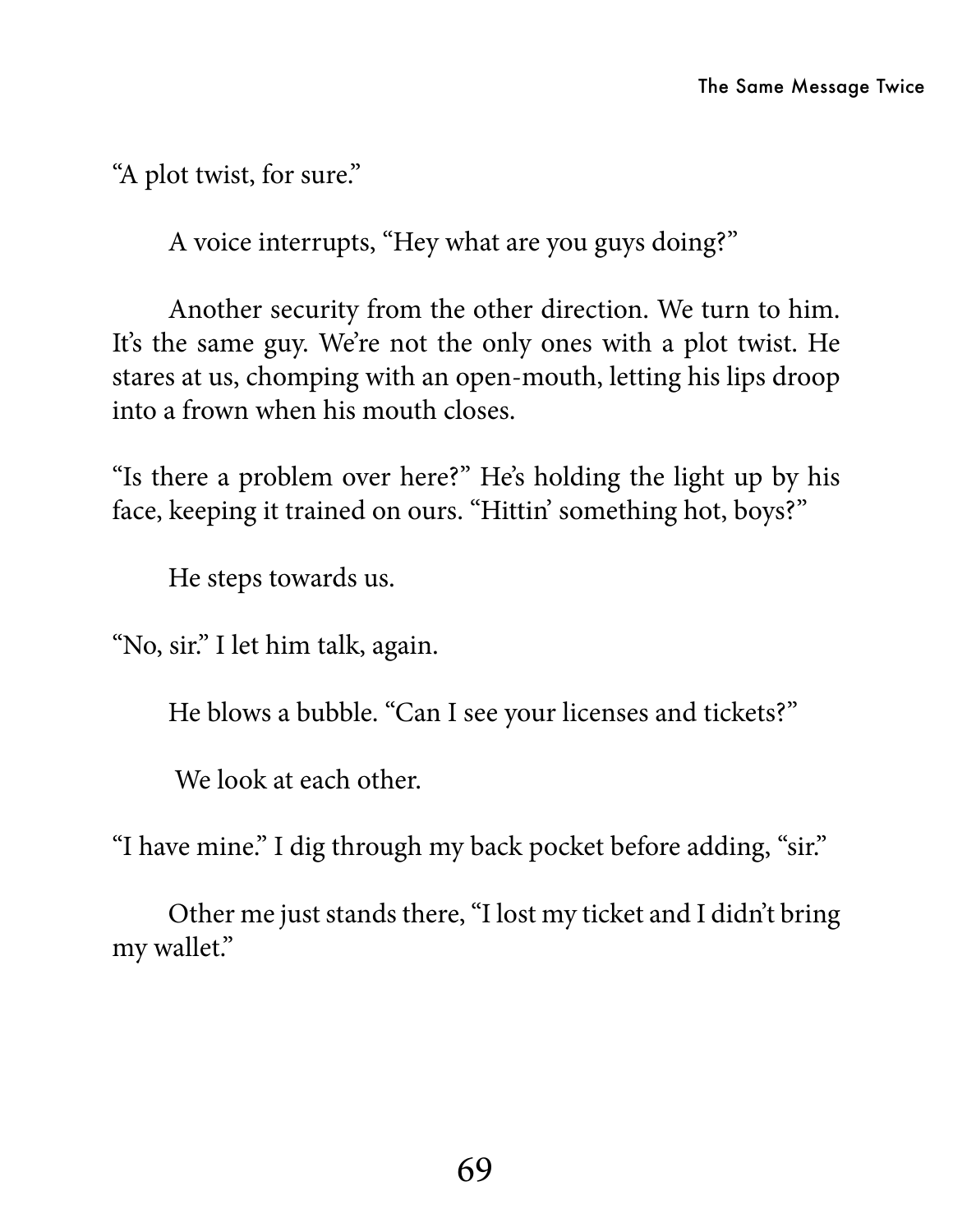*Ryan Inkley*

 The guard looks over, his mouth hovering between chomps and then rolls his eyes and surveys my license. "Danny Belsteed, huh?"

"Belstead, sir."

He steps towards me, taking a raspy breath through his nose and trying to seem taller although he's an inch or two shorter, "Who do you think you are, kid?"

"I really don't know, sir." I've never been more honest.

 He holds out the card and then without even looking drops it over my hand. "If you guys are gonna stay, go inside. If not, get out of here."

We force a smile and he walks away.

Even after he's gone about fifty feet, we stare at each other before talking.

"What just happened?"

"Well we're not the only ones. And something must have happened to one of them that set something wrong, amiss."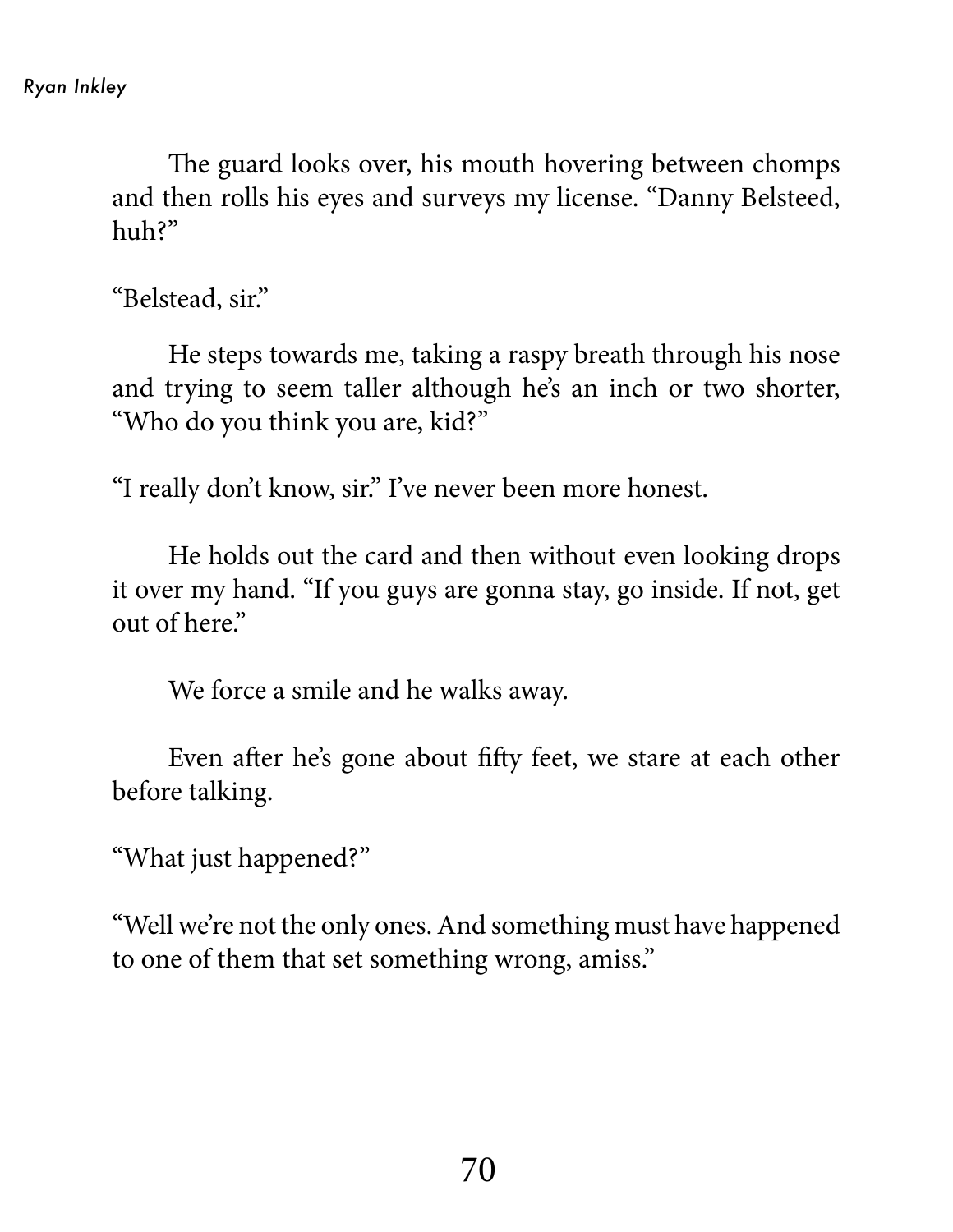"A severe case of good cop, bad cop."

"What if they ran into each other?"

"Could be funny."

"But what do we do?"

I bite my lip. I see he's biting his, so I quickly unbite mine.

"What can't we do? We can do what we've always wanted and switch off on work and girls and stuff."

 I imagine going through seasons of shows online while having to do only half the work. Or going on a roadtrip by myself. Or learning the guitar. But we'd always be hiding something. From everyone.

"No. No, I don't want that. From a rational perspective, we'd be paying twice as much for two people. And then what? We perform magic shows? We pay the other to break up with girlfriends? We try killing each other with the exact same tactics? Let's skip the hope for a happy ending and realize that it eventually won't work."

"Life, nonfiction, isn't about happy endings."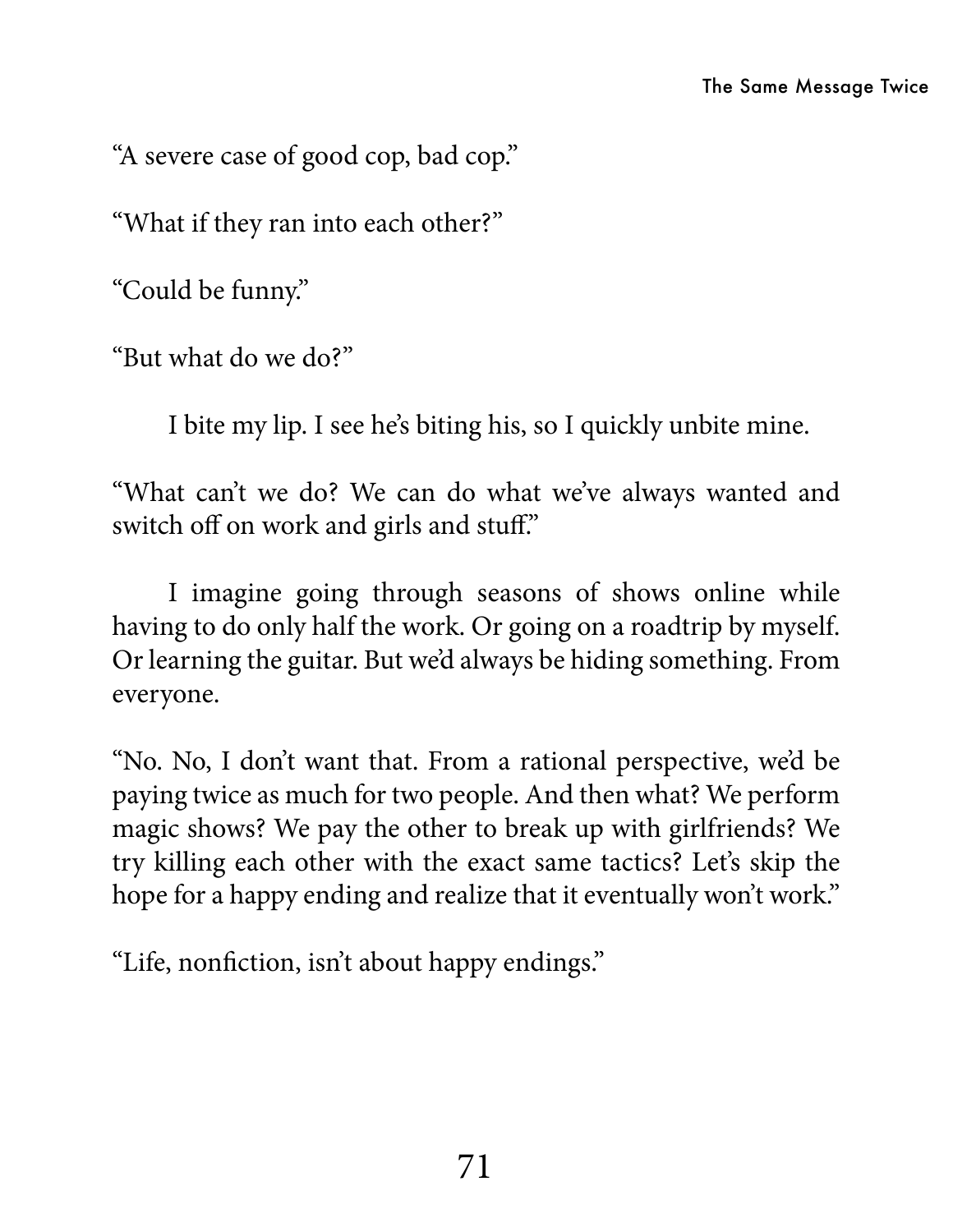*Ryan Inkley*

"Neither is fiction anymore. So either way, we know how this ends."

His head tilts, but not in confusion. I get a sense that he knows what I'm going to say next.

"You already know what I wanna say."

 He nods. Alaska sounds nice. I've been thinking about it for a while. Well, we have. Well again, I have. I'm sure this is what he wants too. I mean, we were born with it on us. I know I'm just being romantic, but it's almost destiny. And maybe I'm the only one committing to it. What have I done here? Rotate around parties and friend circles just because that's how social gravity works? Go to my job because I went there yesterday? I can be alone in Alaska and figure things out with a more realistic me, myself, and I. I mean, it's Alaska. Home of the nothing. And this could be my excuse.

"Yeah but it's freezing."

I know, so I stay inside all winter.

"What about the cost of living?"

Very expensive, but what's the cost of staying here?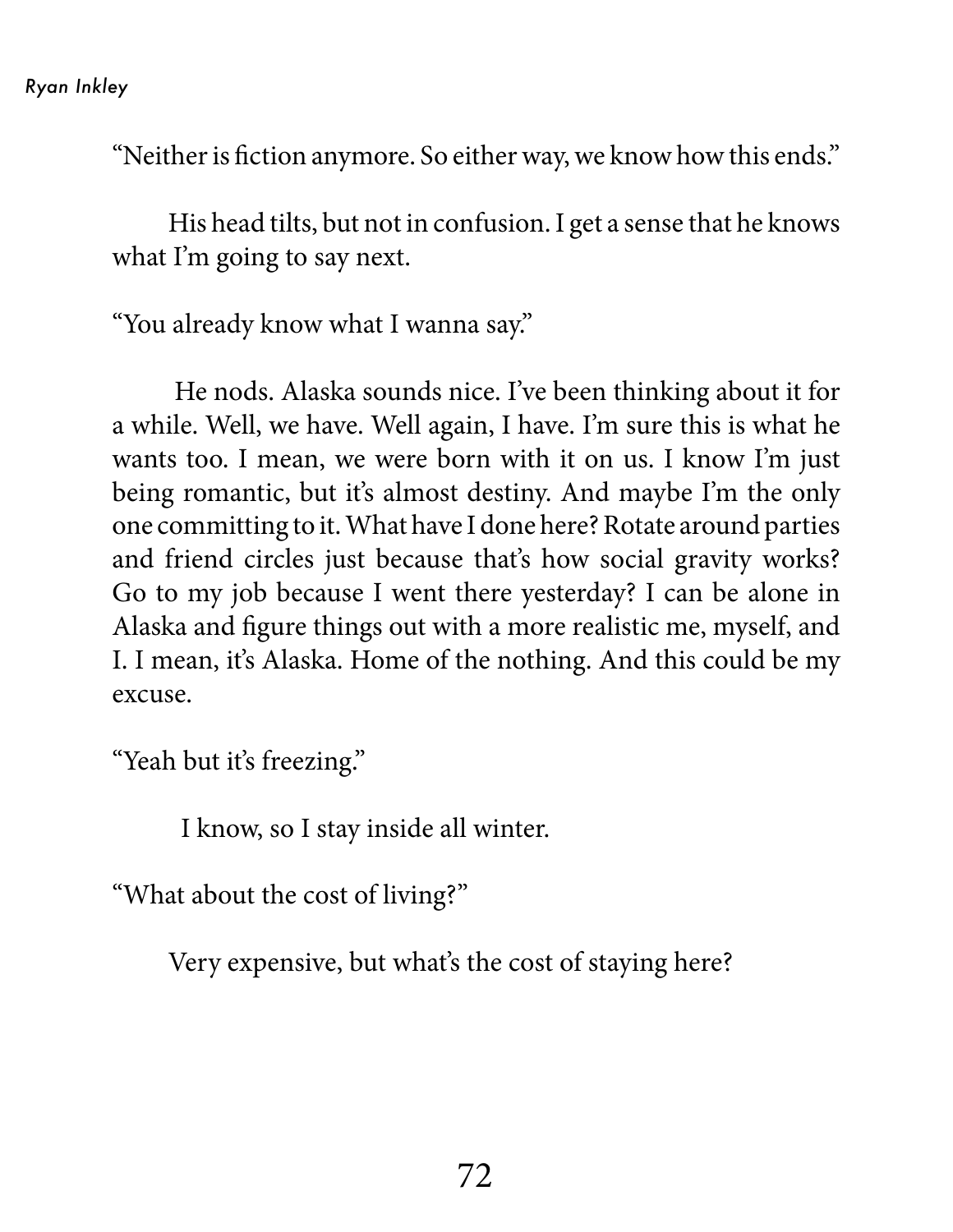"And the long days or long nights?"

 I stop him, "I know, I know. We've been through this already. You don't have to tell me. I don't care, at least not right now. You're as tired as I am. You've given up on certain types of people. And I'm done with trying. I'm done with wondering what I could be doing. I'm done with thinking about Alaska." Just talking about it is pumping me up, as if my thoughts were too quiet before. I wonder if he would be feeling the same way if he had begun ranting what he was thinking.

 I go hunting. I save the polar bears. I freelance and make whatever the hell I want. And my friends and family won't miss me. But if I miss them…

"If you miss them, come see them. You'll do freelance work and we'll deposit into the same account, as usual."

Always thinking about money.

"Hey what are you guys doing?"

 No way. A third security guard, from a third direction. And as we anticipated, the same guy.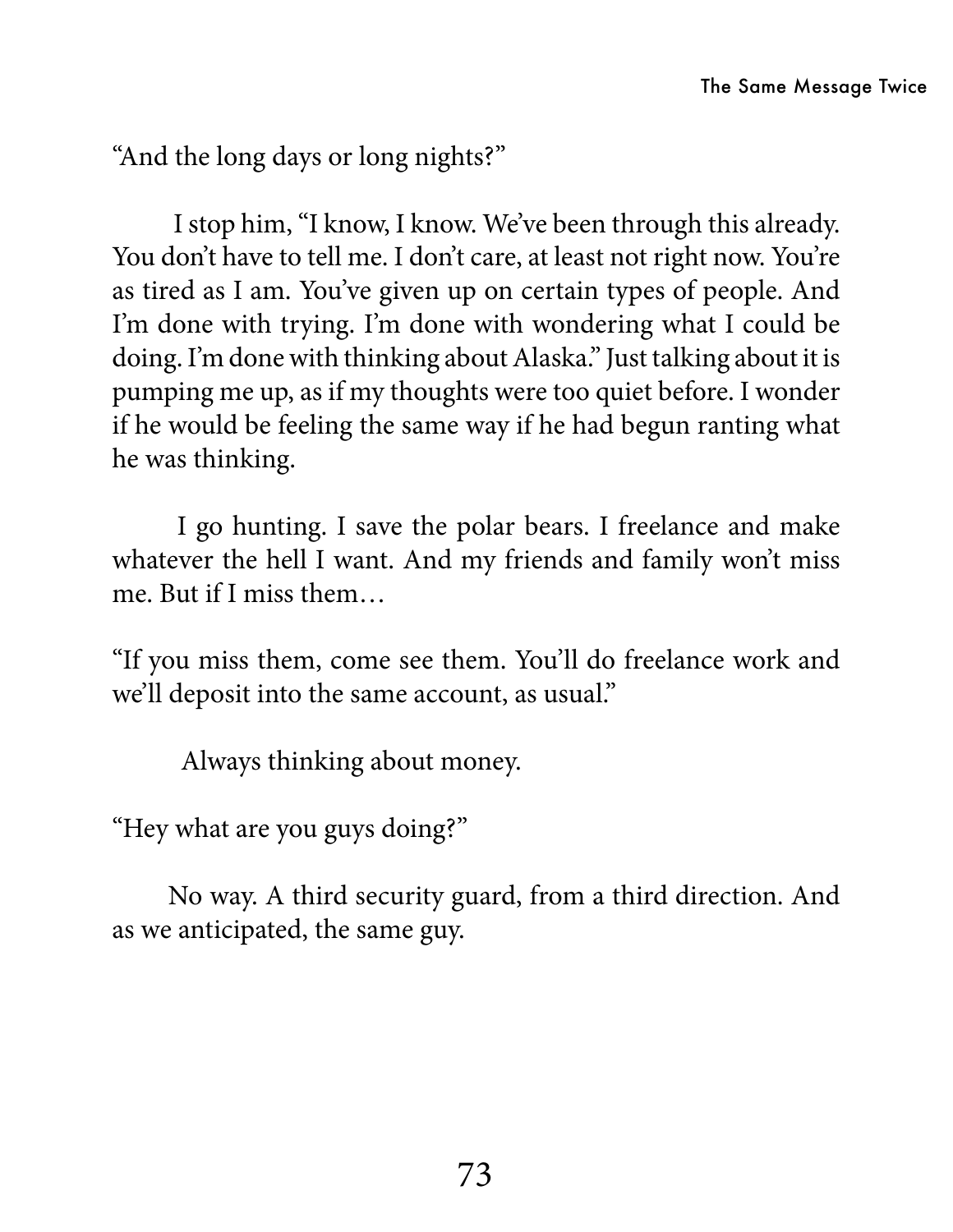"You guys alright?" He points the light, but then lets his arm drop into a slouch, ruminating on his gum. I don't think he's seen us tonight.

"Yep," both of us say together.

"Well drive safe tonight, don't be stupid, remember who you are, blah, blah, blah, I'm not your mother." I don't need my mother right now to tell me that. He switches the gum to the other side of his mouth. A voice echoes from his walkie-talkie.

"We've got someone suspicious over in Lot D4."

He responds and drifts in that direction.

 Once he leaves, I speak back up, "So which one of those guys is real and authentic do you think?"

"What is real? This isn't some philosophy class, Danny. You can read into this later."

"But who would he have been if this never had happened to him?"

"I don't think what a person chooses is planned, although a cop usually has quotas. Gotta meet those expectations."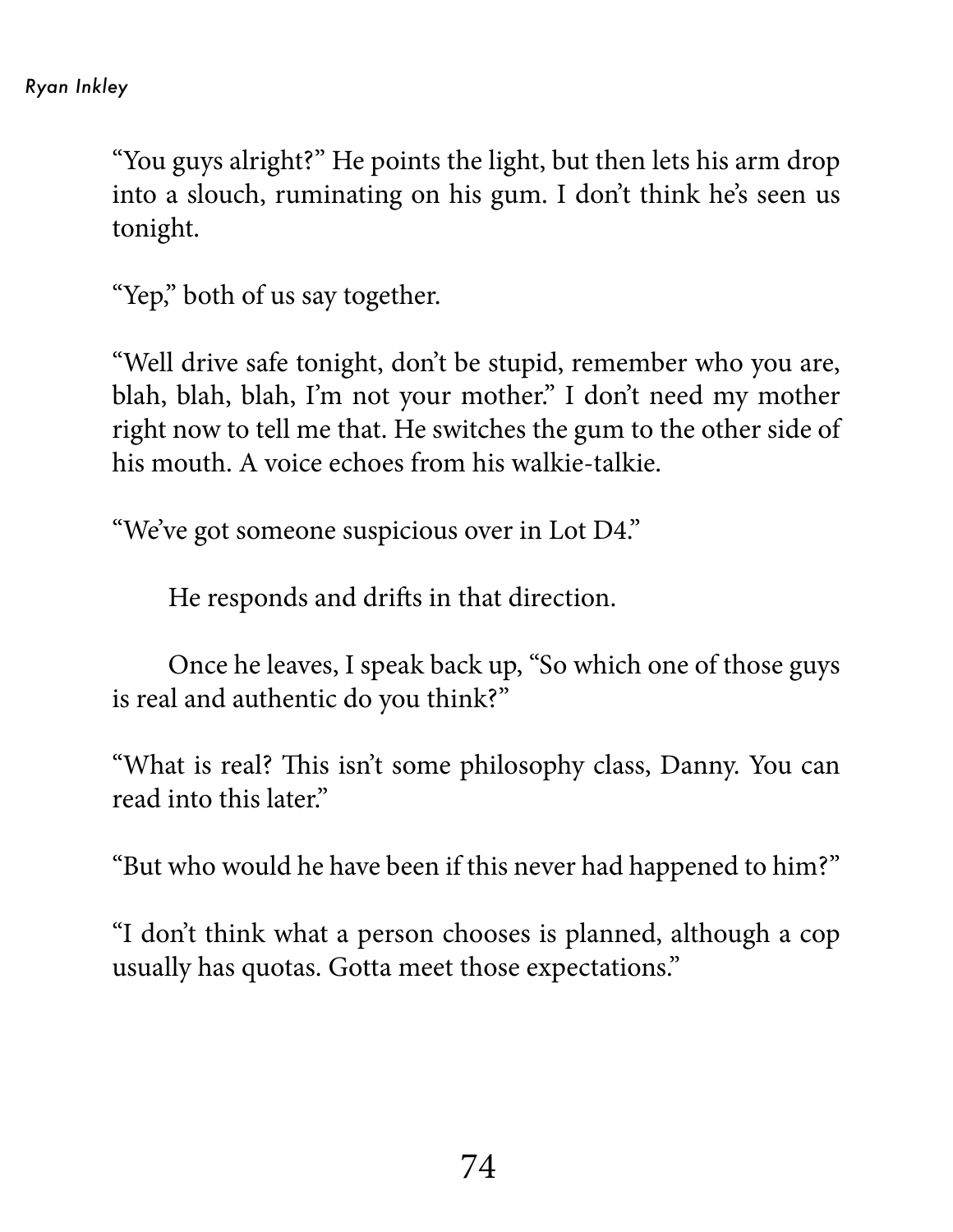"I was talking about the gum, man, chewed differently by the three same men."

"Well we would have to take into account flavor..."

"Now that's something we need to discuss." We laugh. Did I hear one of my chuckles offbeat of one of his?

 Yelling erupts from the direction that the third officer went. And the second. And the first.

"That moment, that moment when they...duplicated...and split up in different directions... Do you think it was a conscious choice? As in the splitting up."

"Let's you and I get out of here." Because staying put isn't getting us anywhere.

We've got a good point, we think.

 I don't want any quotas. I don't want to keep secrets about another me, in every sense of the phrase. I need Alaska more than ever and if it sucks, I'll come back.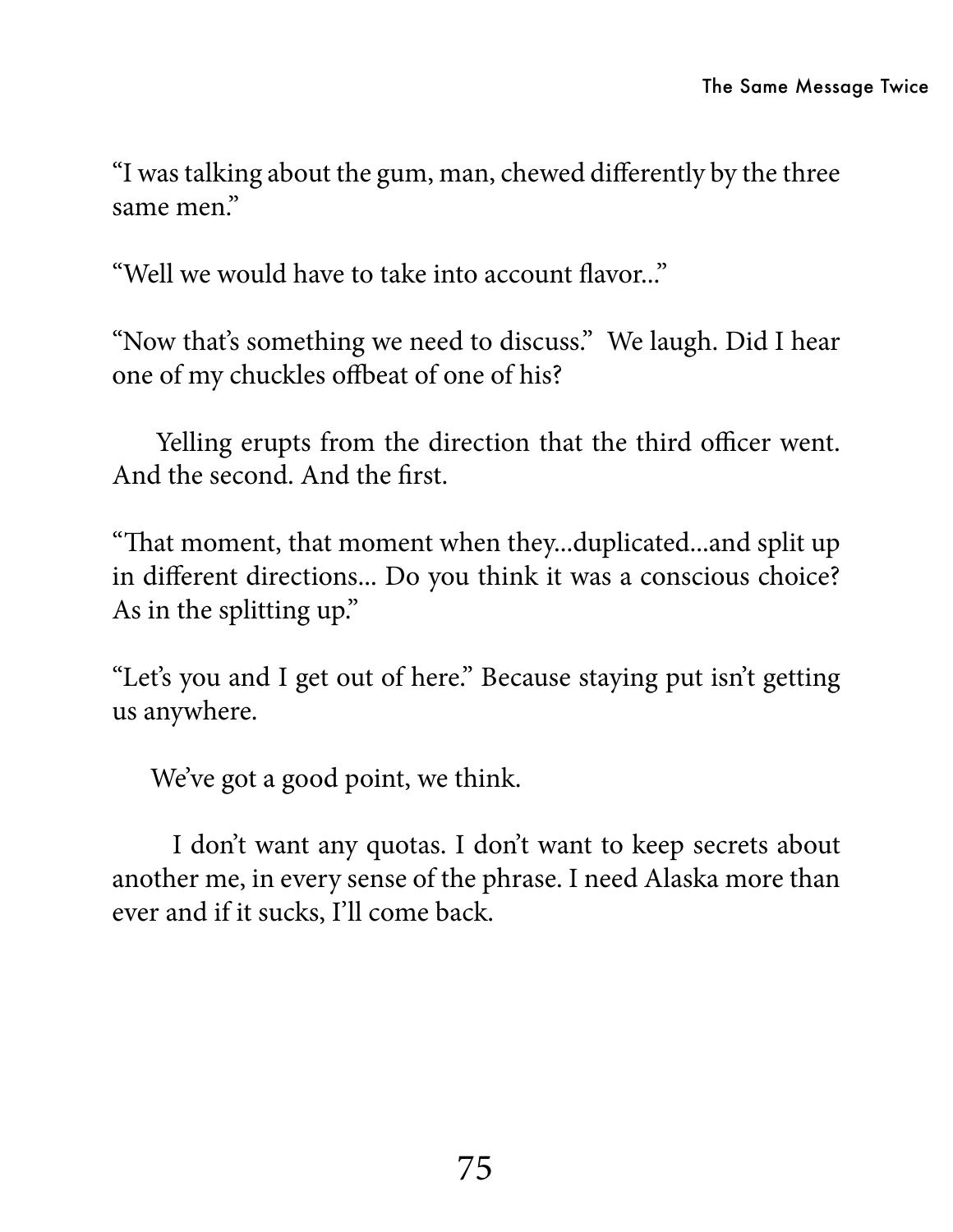He tries to be reassuring nonetheless, "I'm not gonna judge you."

"God, I'd hate to find out what judging me would be like."

I let him drive as he takes me to the train station. I want to hear his side of the story starting with him saying to himself, "Where is my car?" but I'm guessing it's pretty similar so there's no point in even asking. While getting out of the car and deciding what I would say to myself, I consider hugging him. He just shakes his head. That may be the last thought we'll both share. Without this concert, one of us would never have existed. And even though we're getting just about as far away from each other as possible, I assume a mirror won't be the last time I see myself. There's probably some symbolism in this moment.

As I'm sitting in the train station, my phone buzzes. It's Mel, asking where I am. I decide to let other-me send it. No need to send the same message twice.

At 10:03, I'm on the train and he's driving home, both wondering if we are doing the right thing.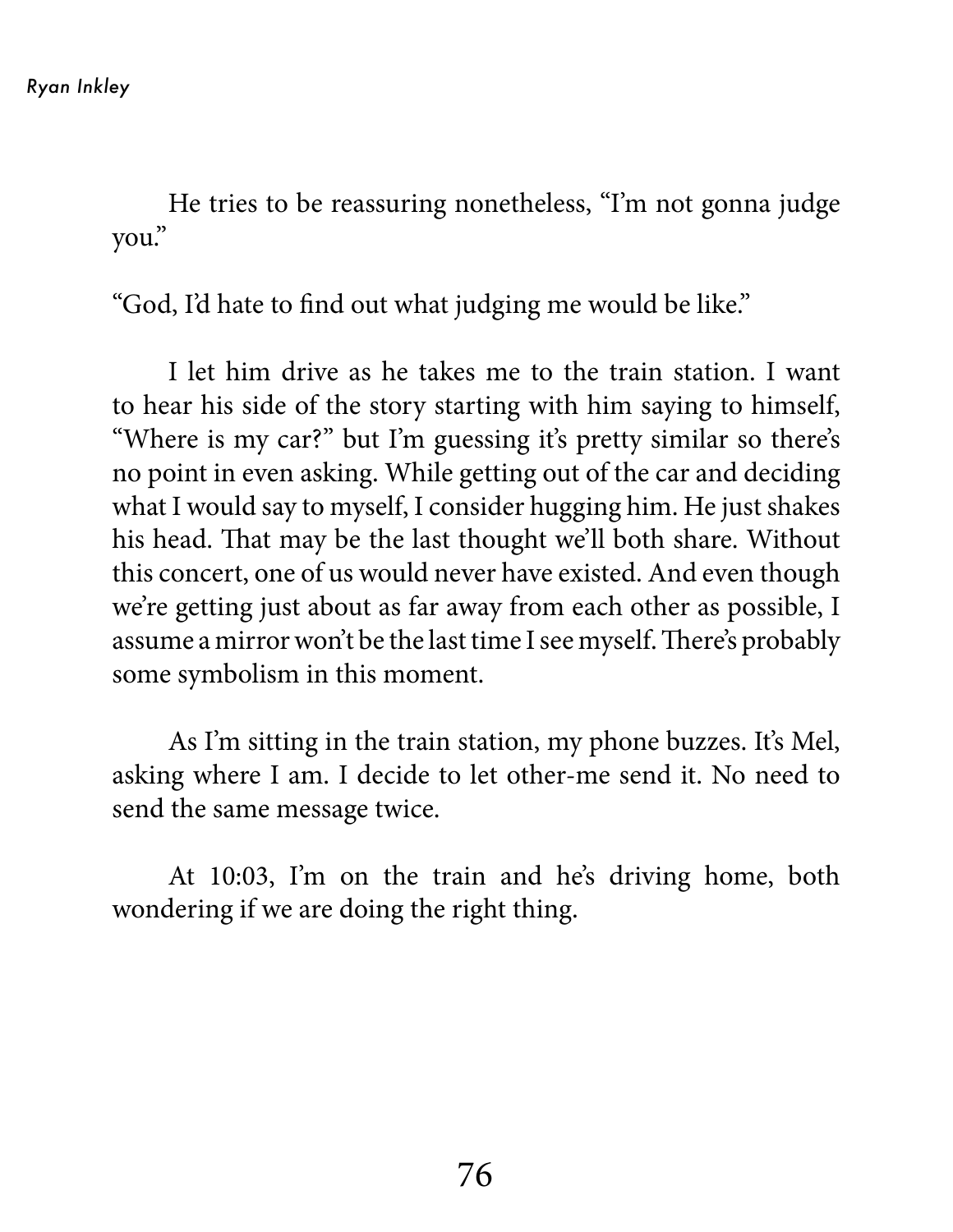## **Elements**

*Heather Wilson*

#### *Wind*

 We used to run in the summertime, long games of tag that never seemed to end, just picked back up the next day. You know we ran in the heat, quick on our feet, and then it got cold– as cold as Arkansas can get – and we kept running, whipping off the clothes mama wrapped us in, taking pleasure in singed cheeks, singed fingertips. And when it iced, we took more care, a little more care on our feet trying not to slip, whipping around the poles of the swing set dashing the length of the complex parking lot, skirting black ice, still quick with careful feet till spring came. Everything wetter, dry grass now mud. Bushes newly green flooded with bees we chased each other through, waiting for hotter weather so we could turn on the sprinkler and sprint through the mist to heat. Then it was hot again and we were running in the summertime.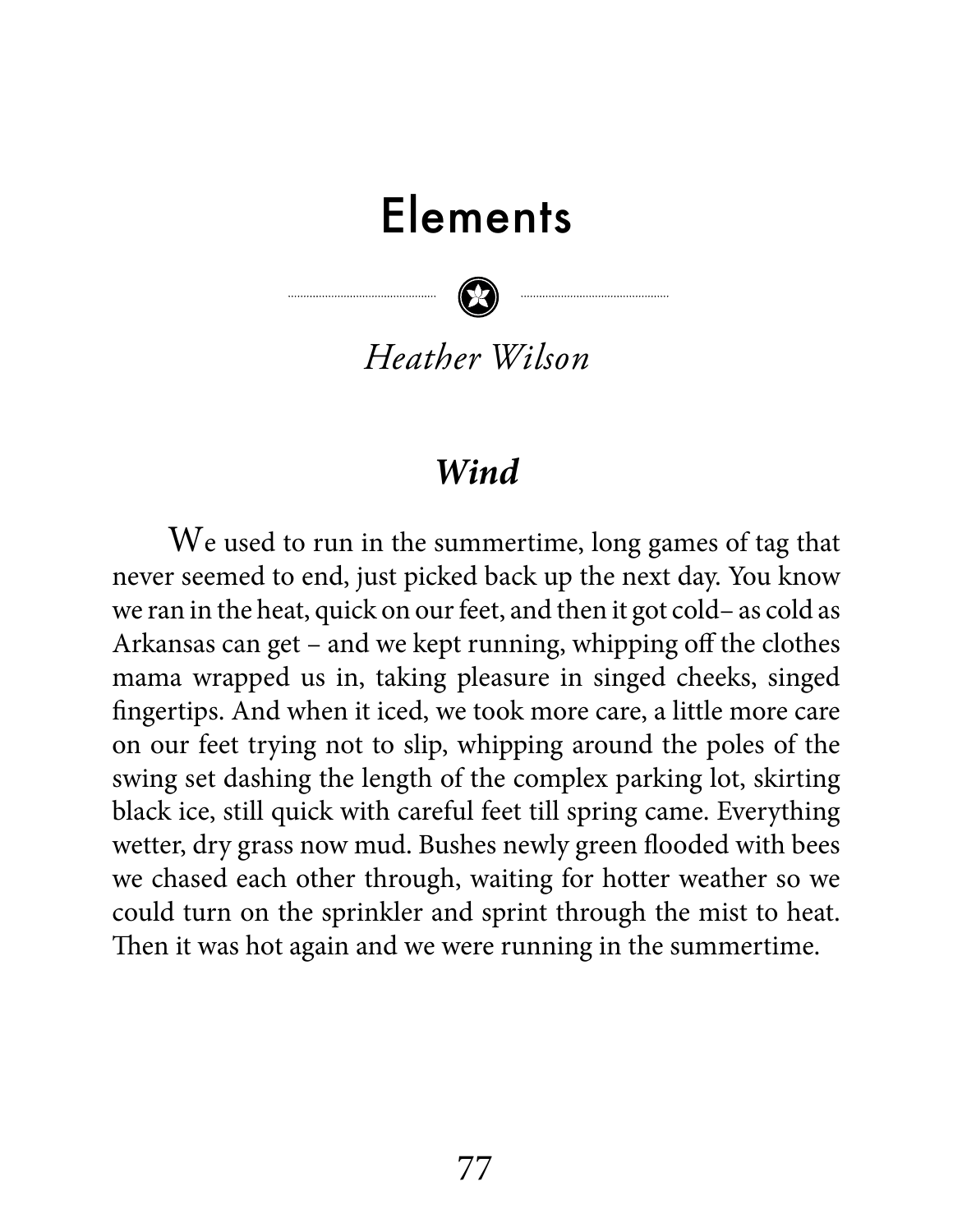#### *Fire*

We used to run in the summertime, then we got scared when Emily died in the hottest month. Mama explained it like this: she cracked like a ceramic pot heated too long then put into cold too quick. Emily was my age – nine. We still ran but then when beads of sweat marched down our necks we found darker places in the bushes, under trees, behind buildings. The sun craned above us. I could hear dropped soda spilling, liquid hissing on sidewalks, grass so dry it crooned. It was like this: You're it—no I'm not you're it—shut up—you're it—you're it—you're it—no I'm not shut up. Mama told us not to worry. Emily ran in the heat for two hours, three hours, then took a cold shower straight after. If we didn't do that we would be all right. I kept thinking she cracked like a pot, she cracked like a pot, she cracked like a pot. We crack like pots.

#### *Water*

We used to run in the summertime, hot skin grateful for any kiss of liquid. Now we hooked up the hose, set up the sprinkler in the grass, but no one ran through. Water cupped air, hit the earth uninterrupted, and the earth groaned and stretched. It was like this: at night I came home dirty, always caked in the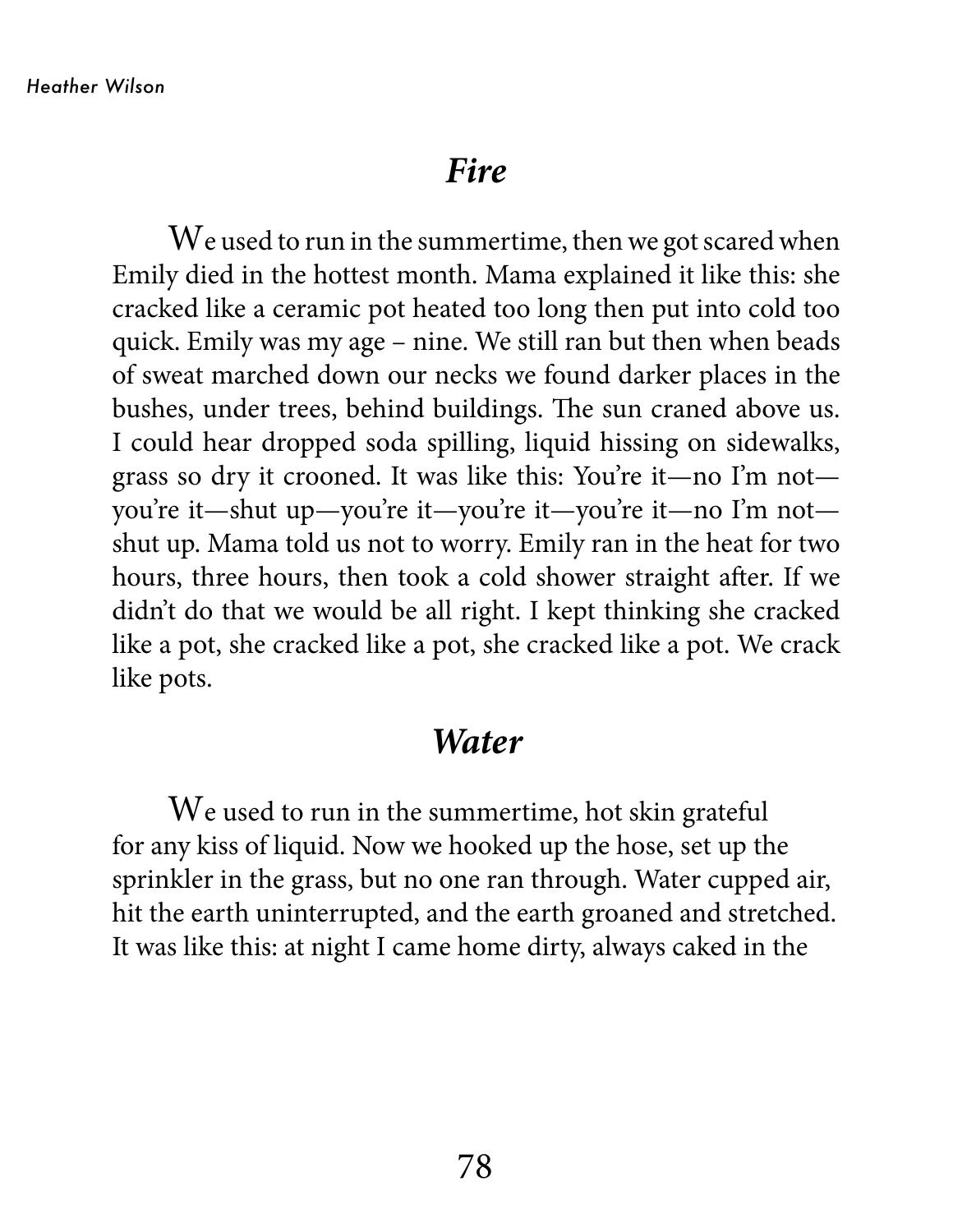filth of play, scuff marked by day, reek of grass in my hair. I sat in front of the fan, feeling my body cooling, waiting for my body to cool while mama cooked liver and onions in the cast iron pot and boiling water for pasta in the kitchen. Then I'd bathe. Then I'd think. Of Emily standing in the tub, skin glazed, ripe, freckled, red like mine, water pouring down on her packed earth body. The water slipped around the angles of my body like a blanket, turning murky with my filth. I did not crack like a pot like I feared, like I feared, like I fear I would.

### *Earth*

We used to run in the summertime, packing earth and grass beneath our heavy trampling feet. Sometimes we cut through the garden, the one out in front of our apartment that mama tended, raising roses gentle in the fierce summer, and she'd yell after us – wishing thorn cuts on our naked shins for cutting through her roses gentle. After Emily died, Mama cut the roses – all twelve red blooms unfurling or half unfurled – and tied them with string. She gave them to the mother, poor like the rest of us. We didn't go to the funeral. They must have thrown the flowers in the ground with the nailed up coffin and the cracked pot body. Mama made me weed the garden all summer long and I thought about gone roses and gone me, and I thought about running in the summertime.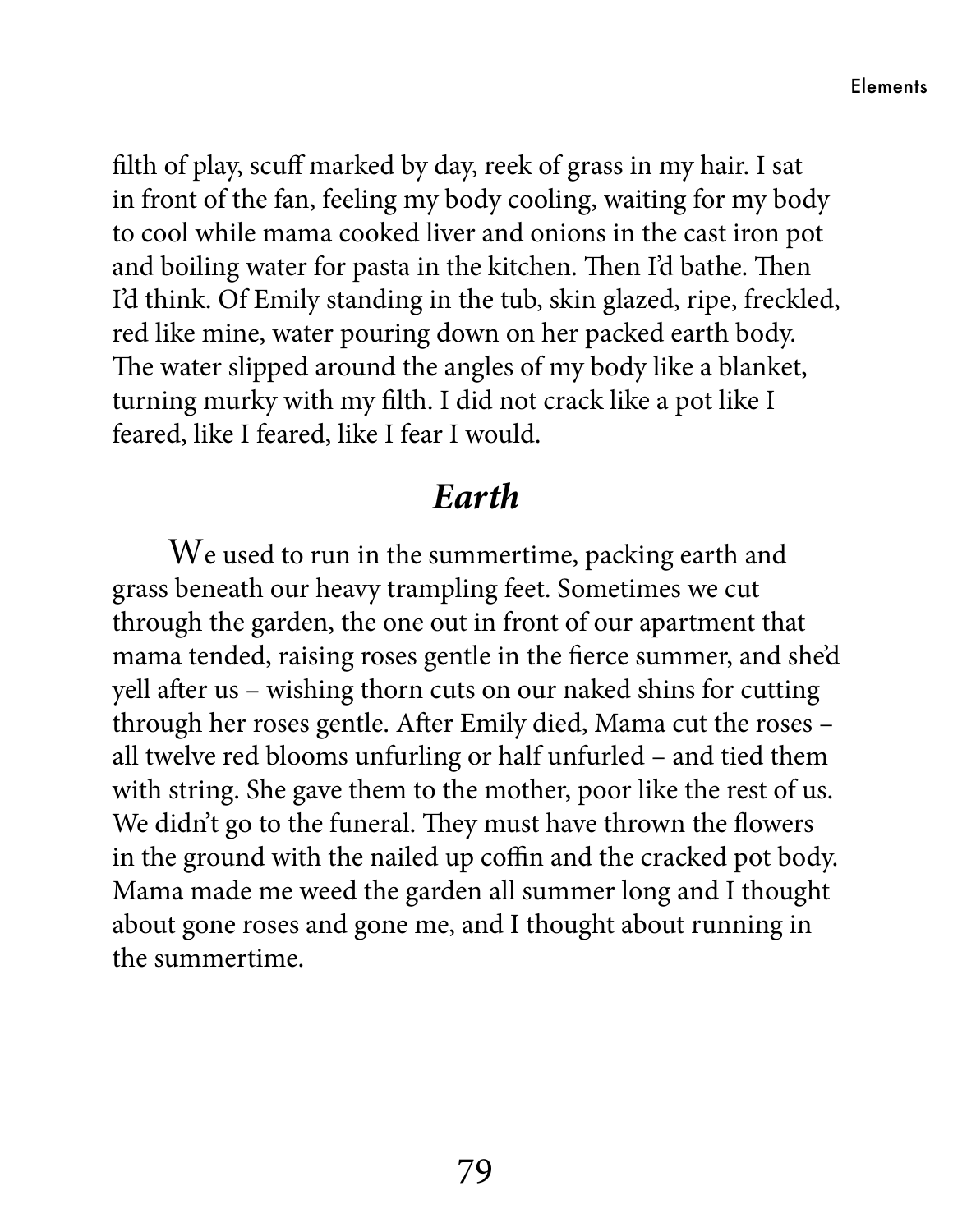# **Contributors**

Timothy Schreiner is a junior at Westfield State University in Westfield, Massachusetts.

Miranda Winger is currently attending Brigham Young University and will graduate in 2015 with a degree in Family Studies.

Eleanor Stelter is currently an undergraduate student at Azusa Pacific University in California. She's from Seattle, Washington and her work has previously been published in The West Wind literary magazine and The Bastion literary magazine.

Nikole Jewell is a student at the University of Hartford and has been published by Aerie on three occasions.

Hannah Long is a freshman at the University of Miami from New London, Connecticut.

Paul Ashton is a Chinese major at UNC Chapel Hill set to graduate in May 2015. UNC's Creative Writing department has offered him a chance to explore language in new ways, through performance art, fiction, and creative non-fiction.

Heidi Billy is set to graduate from Brigham Young University in August 2015 with a B.A. in English.

Nicholas Finchis the assistant editor of Neon Literary Journal. He was raised in England and South Africa before moving to Florida. His major influences include Ernest Hemingway, Ben Lerner, Raymond Carver, John Keats, Flannery O'Connor, Rudy Wilson, Cormac McCarthy, Bret Easton Ellis, and Akiko Yosano. Finch has pieces published or forthcoming in Haiku Journal, Wyvern Lit, Catfish Creek, Foliate Oak